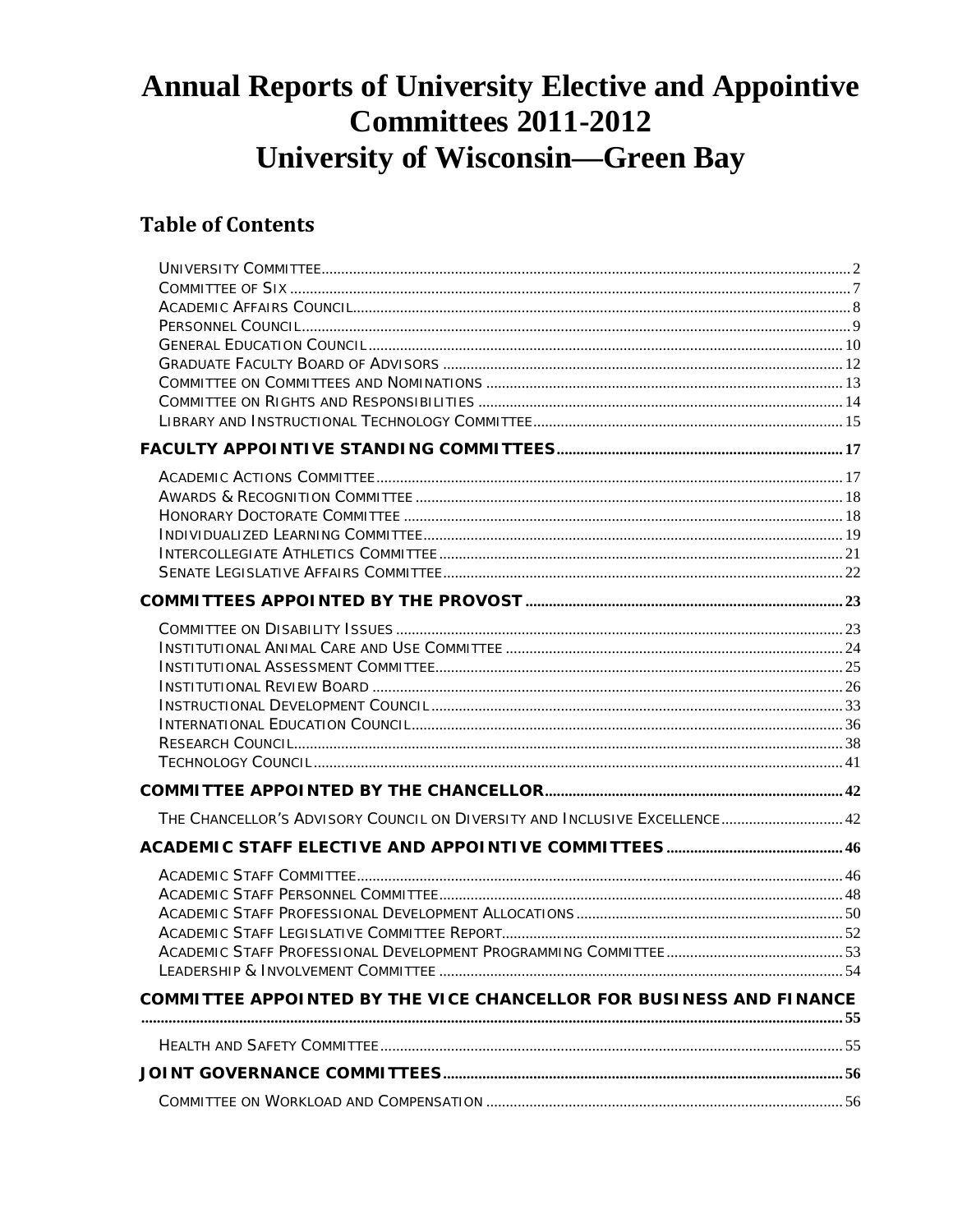### **FACULTY ELECTIVE COMMITTEES**

# <span id="page-1-0"></span>*University Committee*

#### **1. University Committee Meetings, Schedule, and Membership**

During the 2011-2012 academic year, the University Committee met nearly every Wednesday afternoon except when Faculty Senate met. We met once during summer 2011 (26 July), 13 times during Fall 2011, and 9 times during Spring 2012 (not counting one meeting, on 4 April 2012, that was cancelled), for a total of 23 meetings, most two hours in length.

University Committee members for 2011-2012 consisted of David Dolan (also UW-System Faculty Representative), Michael Draney (UC Chair), Tim Kaufman, Derek Jeffreys (also Speaker of the Faculty Senate), Bryan Vescio, and Ray Hutchison. Linda Parins was Academic Staff Representative, and Heba Mohammad was the Student Government Association Representative.

Provost Julia Wallace met with us during most meetings for informal information exchange. Secretary of the Faculty and Academic Staff Cliff Abbott met with us on the Wednesday before each Faculty Senate meeting to help us set the Faculty Senate agenda, and to clarify procedural matters.

#### **2. Faculty Senate Actions**

#### **A. Faculty Senate Passed the Following:**

### **1. Code Changes**

- Establishment of Joint Committee on Workload and Compensation
- Code change for Graduate Programs (so that the code adequately reflects current administrative structure, etc.)
- Code Change on tenured faculty merit reviews (so Code conforms to UW-System code, calling for merit reviews at least once every five years)
- Proposal for a Joint Committee on Legislative Affairs (combining Faculty and Academic Staff committees that had previously collaborated)
- Conversion of the Library and Instructional Technology Committee to a Joint Governance Committee
- Conversion of Awards and Recognition Committee to a Joint Governance **Committee**
- Proposal to Dissolve the Faculty Senate Committee on Planning and Budget
- Proposal to modify composition of Awards and Recognition Committee (to satisfy the Academic Staff Council of its "Joint" status)
- Proposal to modify composition of Learning and Instructional Technology Committee (to satisfy the Academic Staff Council of its "Joint" status)
- Code Change to create a Graduate Studies Council (replacing the Graduate Studies Advisory Board)
- Code Change in Graduate Faculty Status (Specifying that Faculty Status needs to be periodically reviewed before renewal)
- Code Change in Periodicity of Senate Meetings (Once every three weeks during Fall and Spring Semesters, not counting Winter and Spring breaks)
- **2. Proposals not involving Code changes**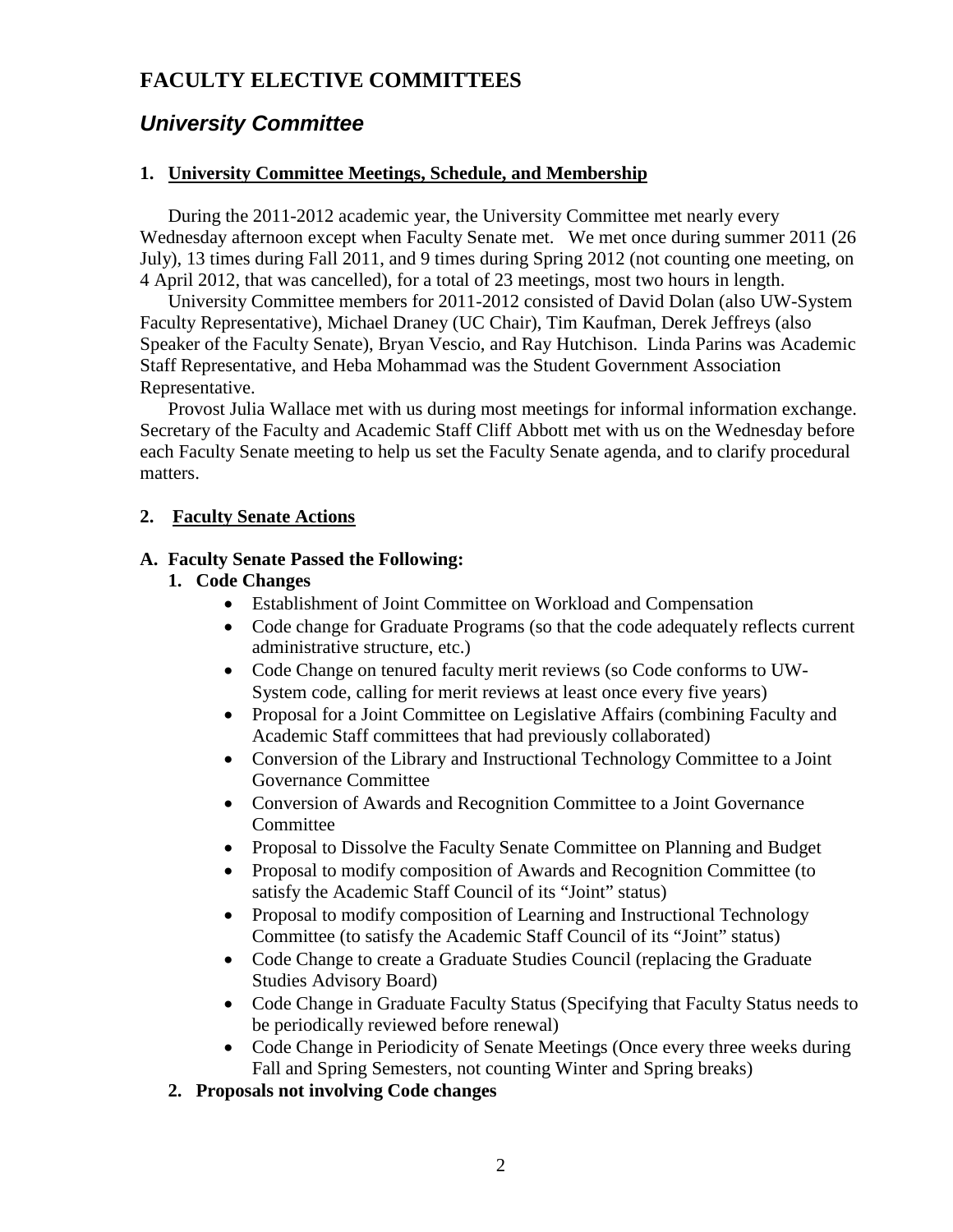- Proposal for online B.S. program in Health Information Management and Technology
- UW-Green Bay Policy on Post-Retirement Employment (Specifies conditions for university employment of "rehired annuitants")
- Revised Declaration of Major/Program Policy (simplifies and clarifies when students must declare a major)
- Proposal to Create a New Interdisciplinary (budgetary) Unit in Theatre/Dance
- Proposal to Create a New Interdisciplinary (budgetary) Unit in Music
- Proposal to Amend Student Bereavement Policy (specifying different policy for courses shorter than semester-length)
- Proposal for an online M.S. in Nursing degree
- Proposal for an online M.S. in Sustainable Management

### **3. Resolutions and Elections**

- Elected Tim Kaufman Deputy Speaker of the Faculty Senate
- Resolution in response to 2011 Wisconsin Act 35 Concealed Carry Law (in support of banning firearms and weapons from campus buildings)
- Memorial Resolution for Charles Matter
- Resolution in support of a UW "Nine over Twelve" benefit payment plan for faculty
- Resolution on Granting of Degrees (Fall 2011)
- Memorial Resolution for Professor Emeritus Thomas Van Koevering
- Approved Slate of Candidates for Faculty Elective Committees for 2012-13
- Resolution on Granting of Degrees (Spring Semester)
- Resolution from Committee on Workload and Compensation (in support of the administration's hiring a Faculty and Academic Staff workload and compensation consultant)
- Election of Speaker of the Senate for 2012-2013 (Bryan Vescio)

### **B. Open Forums (no action needed)**

- Open Forum on Strategic Planning (Chancellor Harden)
- Open Forum on Accreditation (Provost Wallace)
- Open Forum on General Education Reform (General Education Task Force)

### **C. Faculty Senate Considered but did Not Pass the Following:**

- Code Change on Defining Interdisciplinarity
- Proposal to Modify Senate House Rules (Proposal to not count abstentions of the vote)

### **3. University Committee Actions**

### **Committees and Personnel Matters**

- UC Chair Draney Chaired three Named Professorships Selection Steering Committees:
	- o B. H. Cofrin
	- o H. F. Johnson
	- o Frankenthal
- Appointed Professors Kersten, Dolan, Bauer-Dantoin, and Meier to serve on the Joint Committee for Workload and Compensation.
- Helped the Chancellor suggest Faculty representative for UWGB Foundation Board of Directors and the Chancellor's Council on Diversity committee.
- Replacement recommendation for Individualized Learning Committee: UC members recommended Jill White for this committee.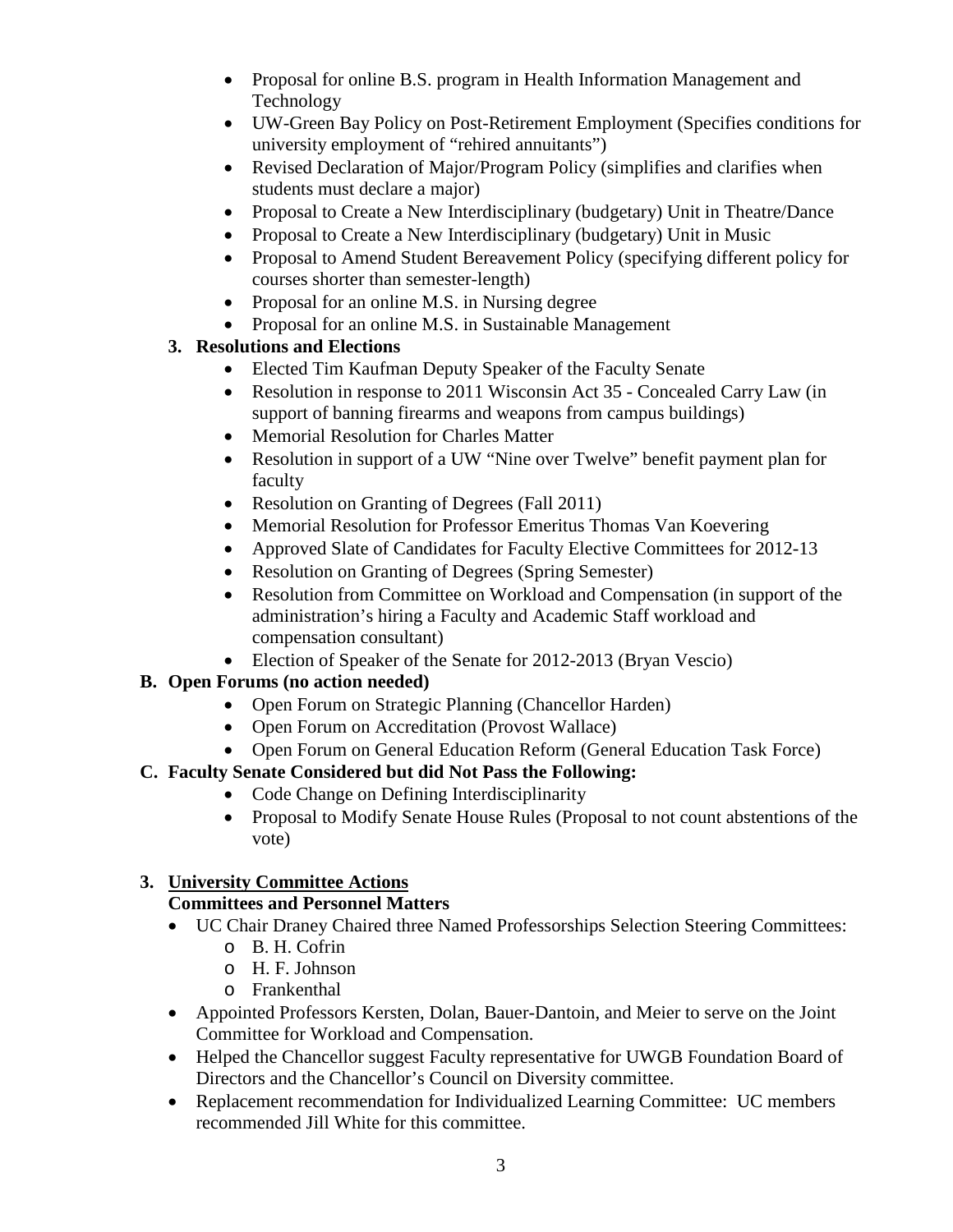- Recommendations to Provost of Faculty to serve on search committee for the Associate Provost.
- UC revived the practice of having an Academic Staff Report at Faculty Senate, with help from ASC Chair Linda Parins.
- Discussed Faculty and Academic Staff workload and compensation issues with Academic Staff Committee (Leif Nelson, David Kieper, Samantha Surowiec; Linda Parins, Chair, was also present) and Professor Andrew Kersten.
- Discussed merit review process with Dean Scott Furlong.
- The UC suggested a Faculty member to serve on the search and screen committee to replace the Vice Chancellor for Business and Finance, at the request of Chancellor Harden.
- UC Chair Draney met with Vice Chancellor Tom Maki to discuss the function of the Chancellor's Council on Planning and Budget.
- UC met with the Faculty Senate Planning and Budget Committee about the possibility of modifying their charge.
- Discussed a request by Professor Arendt to examine merit review practices across units. Decided not to pursue that project.
- Discussed CWC's Resolution to the Senate with CWC Chair Andrew Kersten.
- Chair Draney met with LAS and PS Unit Chairs meetings to discuss strategies to increase effectiveness of Faculty Senate.
- UC recommended approval of Faculty status for Patrick Forsythe, ES&P; Mary Guy, NAS; and Sara Schmitz, HUB.
- The UC made recommendations for candidates for the Committee on Rights and Responsibilities.
- Elected Derek Jeffreys as UC Chair for 2012-2013
- Selected Bryan Vescio as Speaker of the Faculty Senate for 2012-2013
- Selected Dan Meinhardt to replace Angela Bauer on the Committee on Workload and Compensation.
- Selected David Dolan to replace Andrew Kersten on the Committee on Workload and Compensation.
- Selected Mimi Kubsch to replace David Dolan as UC Representative to Committee on Workload and Compensation.

#### **Academic Issues**

- Discussed the Health Information Management Technology proposal with AAC Chair Steve Dutch.
- Discussed Declaration of Major policy with Academic Actions Committee (Chair Steve Meyer, Darrell Renier, and Amanda Hruska).
- Discussed history and policies regarding online CCQ's with Associate Provost Kathy Pletcher.
- Arranged a special Senate meeting for a first reading of MS program in Sustainable Management.

### **Other**

• The UC provided feedback to Cliff Abbott regarding his "Faculty Summit" meetings over the summer of 2011.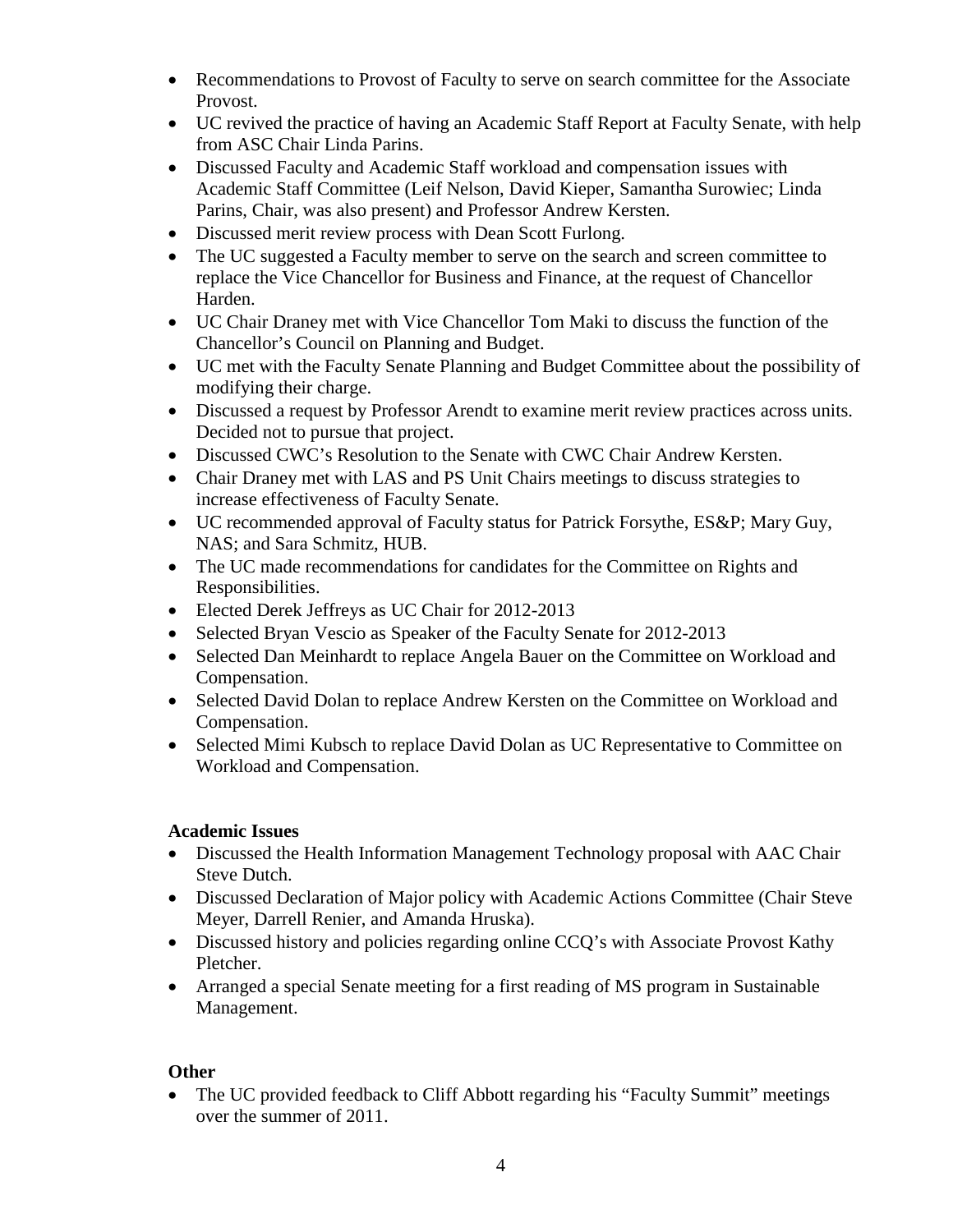- Discussed openness and transparency of the UW-System's HR overhaul, and Chair Draney expressed the UC's concern with Faculty Senate and in the Chancellor's Leadership Council. Discussed these issues with UW-Green Bay reps Joe Schoenebeck, HR Director Sheryl Van Gruensven, the Chancellor, and the Provost. Chancellor Harden acted on these concerns at the UW-System Chancellor's meeting.
- Discussed changes to Adult Degree enrollment policies with Provost Wallace; she considers those to not be curricular issues and so not subject to Faculty Governance.
- Discussed Cliff Abbott's proposal for a series of faculty debates.
- Met with Associate Provost Tim Sewall about options for correcting problems with the Segregated Fee policies as they relate to online courses.
- UC suggested Faculty member to attend Board of Regents dinner in Madison, for Chancellor Harden.
- Discussed childcare survey with SGA representative Heba Mohammad.
- Discussed search and screen reimbursement problems with Provost Wallace.

#### **4. Self-evaluation**

In looking over my year as UC Chair, I am very pleased with the overall performance of the UC and Faculty Senate. Faculty Governance can be a frustrating exercise in trying to reconcile large aspirations and limited means, but we were all united this year in our attempt to determine what was possible and to maximize our effectiveness given our circumstances. I am particularly proud of our successful creation of a Joint committee to address Workload and Compensation issues. I expect this committee will play a prominent role in coming years as we continuously adjust to the challenges and realities of our situation. This first Joint Governance committee was followed this year by three other committees that we decided were legitimately Joint Governance bodies; I expect that other committees will be given this useful designation in years to come. Although we created a new committee, we kept overall Faculty and Academic staff service load manageable through the elimination of the Faculty Senate Committee on Planning and Budget, when it was determined that the committee cannot fulfill its charge given our campus' current planning and budget policies and procedures.

One issue that this year's UC worked hard at addressing concerned the effectiveness of the Faculty Senate as the main Faculty Governance institution on this campus. Over the past three years, the UC noticed a decrease in engagement and participation of some members of the Senate, and we feared that the effectiveness of the Faculty Senate was thereby compromised. We changed the Senate meeting schedule from monthly to every three weeks in order to create a more predictable and useful Senate calendar, and I met with Unit Chair Meetings of both Colleges to encourage future election of some tenured "senior Senators" which we hope will result in a Senate more familiar with university culture and history and more willing and able to vigorously debate issues that come before the Senate. Lastly, although the measure did not pass the Senate, a proposal to eliminate abstentions from Senate voting procedures (by changing the Senate House Rules) was considered a great success by many Senators, as it allowed us all to carefully consider the purpose and consequences of voting and abstaining from voting. In summary, I hope that the Senate is now more aware of its own critical role in Faculty Governance, and I feel this will be a very positive result of this year's efforts, going forward.

#### **5. Acknowledgments**

As Chair of the University Committee for the 2011-2012 Academic Year, I would like to take this opportunity to thank everyone who helped with the many accomplishments of the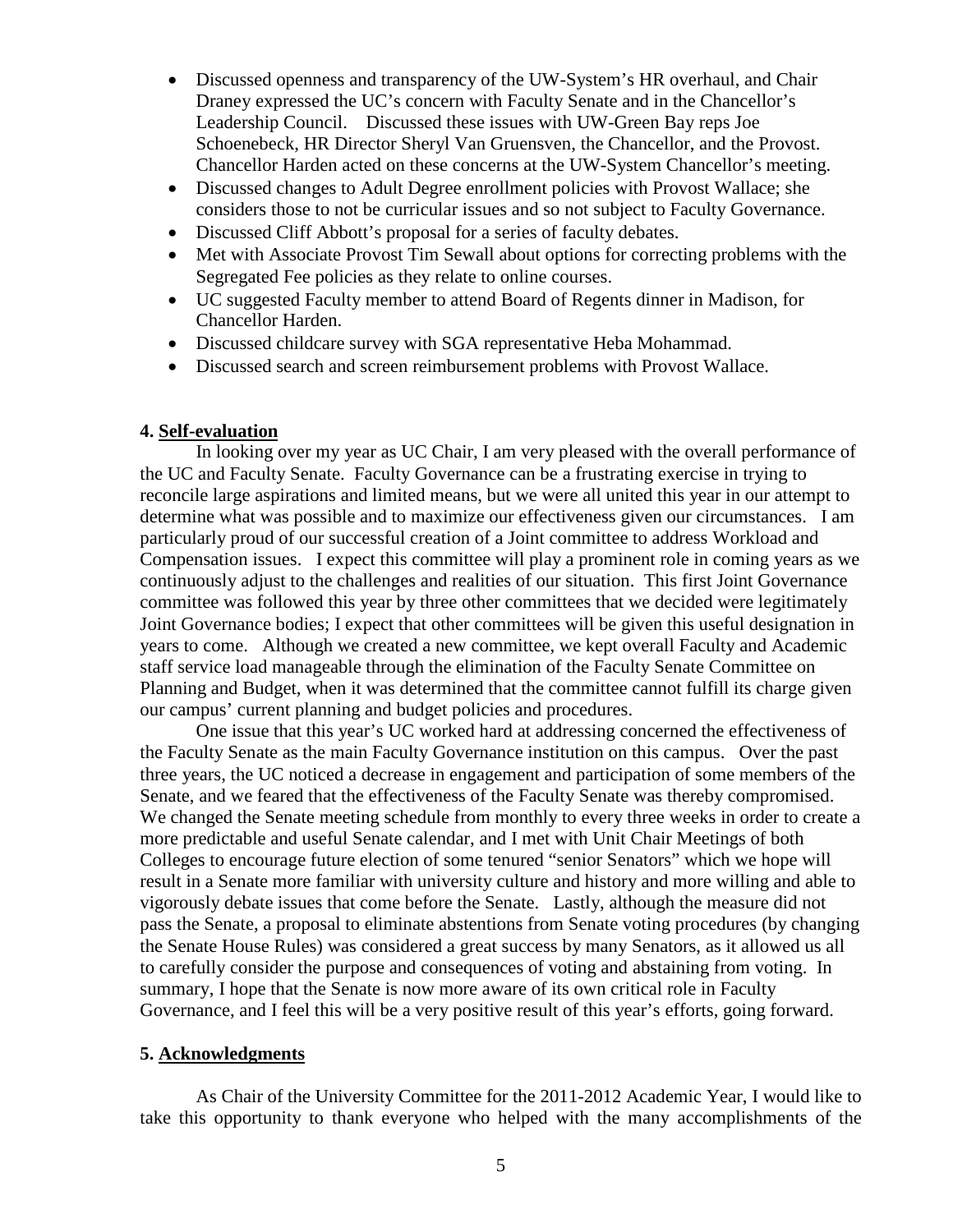committee. First and foremost, I would like to thank SOFAS Cliff Abbott for sharing his knowledge, and for his diligence and acumen that prevented me from making some mistakes and helped me to recover from others. His efforts were indispensable in the success of the Faculty Senate. I also want to extend a special thanks to the entire UC and Reps, who were a particularly cordial and helpful bunch. In particular, I want to thank Derek Jeffreys for skillful service as Speaker, and to thank both Derek and Bryan Vescio for their willingness to take on greater UC responsibilities for the next academic year, providing the institution with muchneeded experience and continuity. Thanks to Mary Goral in the SOFAS office for helping us to organize the many UC and Senate activities this year. Thanks to all members of the Faculty Senate for a year in which I think the operations of this Governance body were improved because its members had the courage and patience for self-reflection. I would also like to thank Illene Cupit for her help and encouragement as I assumed the Chair of this committee. Lastly, thanks to everyone who met with the UC this year for numerous demonstrations of commitment to UW-Green Bay, and for patiently trying to help Faculty Governance accomplish our goals. In particular, I'd like to thank Provost Wallace and Chancellor Harden for many small kindnesses and for continuously endeavoring to improve the lines of communication between Faculty and Administration.

University Committee - 2011-12 Annual Report

Respectfully submitted, Michael L. Draney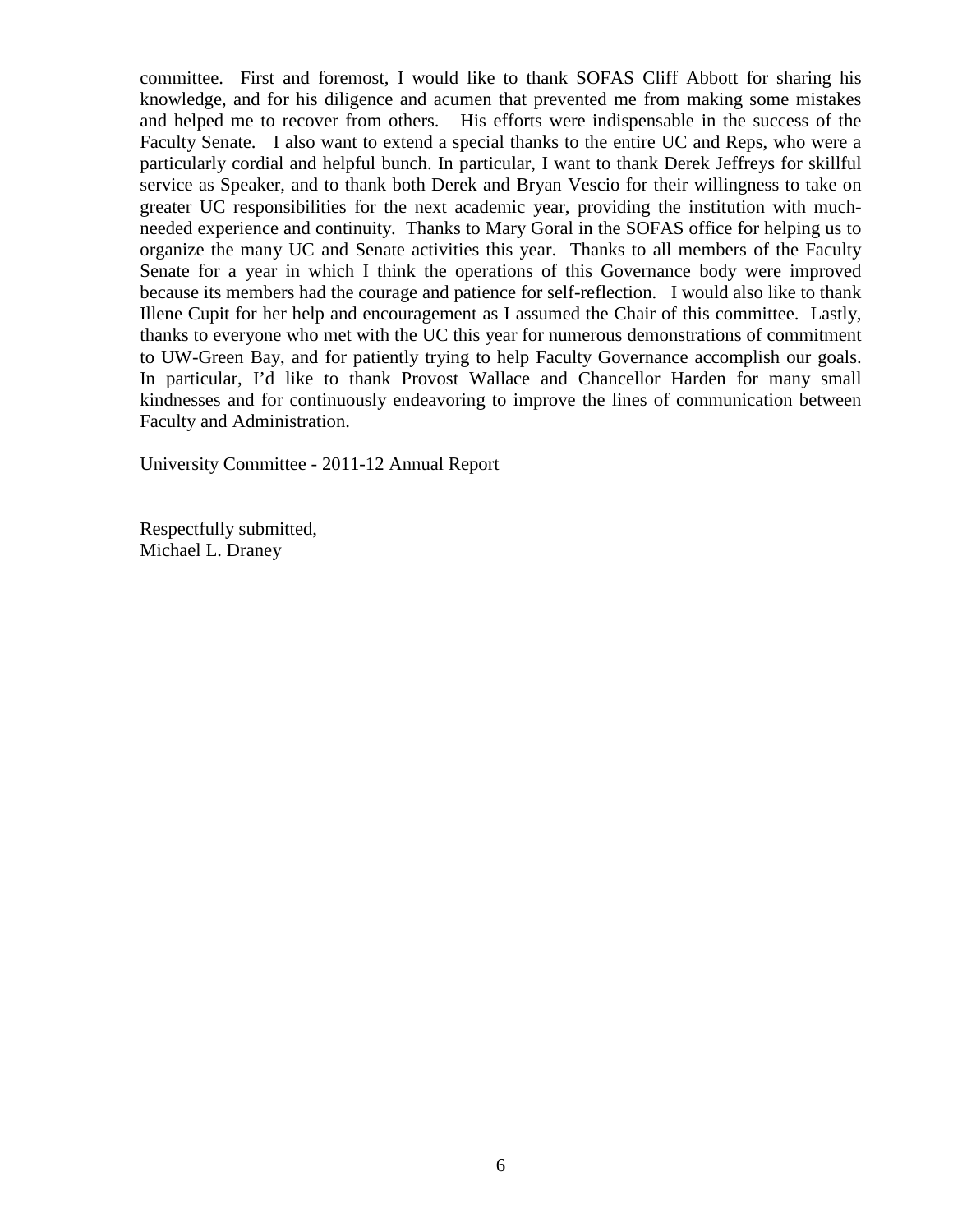### <span id="page-6-0"></span>*Committee of Six*

During the 2011-2012 academic year, the following served on the Committee of Six Full Professors: Angela Dantoin, Robert Howe, Tian-You Hu, Ray Hutchison, Judy Martin, and Timothy Meyer. Three recommendations for appointment at the rank of full professor were received by the Committee from appropriate faculty units. After thorough review and discussion, the Chair forwarded recommendations from the Committee of Six to the Dean of Liberal Arts and Sciences.

The Committee reviewed and updated the information contained in the document entitled: Guidelines for Preparation of Materials in Support of Candidates for Promotion to Full Professor Rank. Committee members also discussed the need for additional support for the large pool of those at the associate professor rank to encourage them to consider seeking such promotion.

Committee of Six - 2011-12 Annual Report Judy Martin, Chair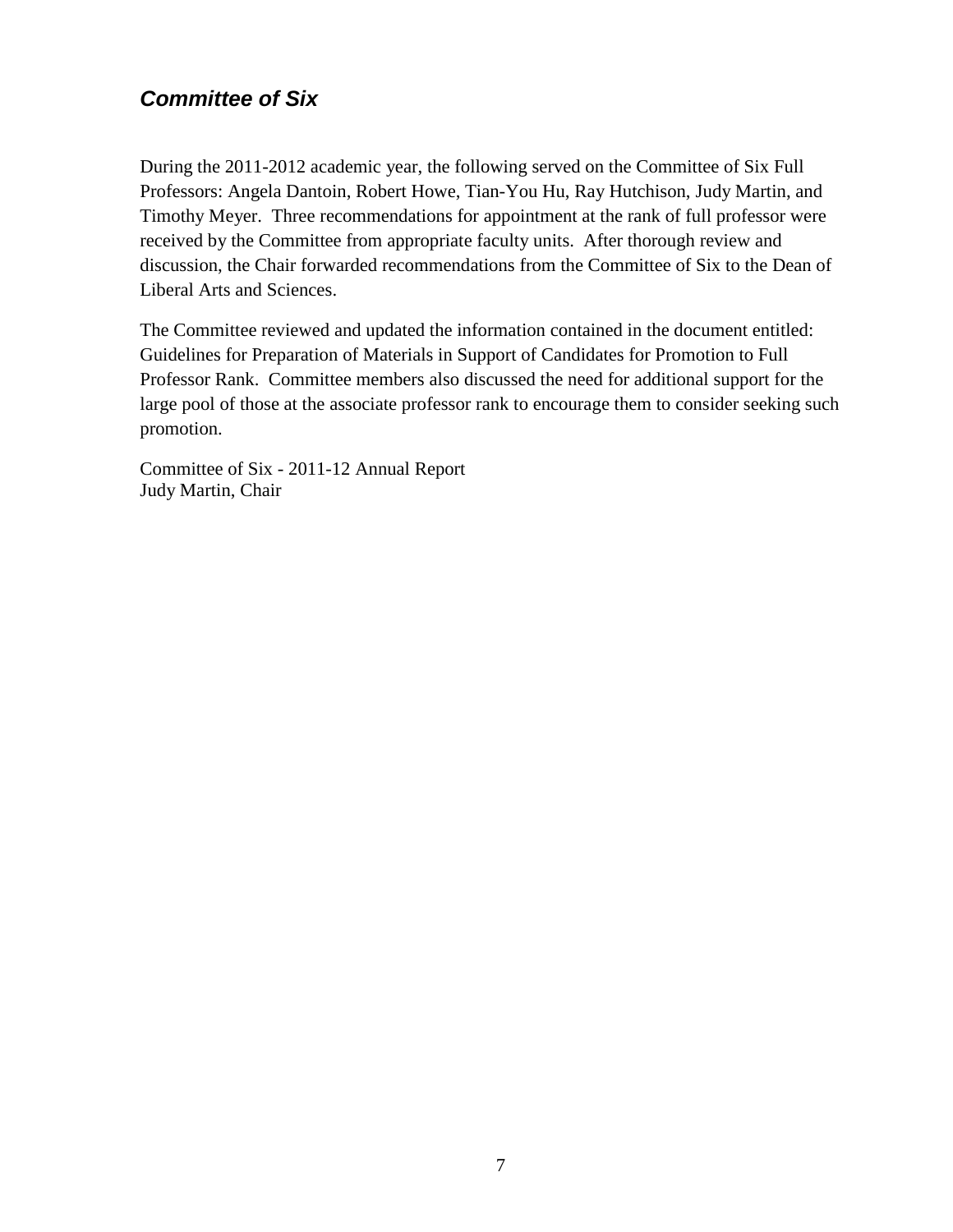### <span id="page-7-0"></span>*Academic Affairs Council*

For some reason, possibly uncertainty over UW funding, the AAC sometimes went several weeks without business to transact. This was a welcome change from most semesters when the Council met weekly without fail.

Apart from program approvals, the AAC acted on 114 curricular modifications.

New programs approved were a Master of Science in Nursing, a Master's Program in Health Information Management Technology, a Master's Program in Sustainable Management, and a major overhaul of the Master's Program in Management.

Reviews were conducted for the Art and Business/Economics Programs. The final report on Art has been submitted, and the narrative for Business and Economics is in progress. The Self-Study for the Master's Program in Business Administration and Accounting was returned to the unit for rewriting and resubmission in the Fall.

Academic Affairs Council - 2011-12 Annual Report Steven I. Dutch Professor Emeritus, Natural and Applied Sciences University of Wisconsin-Green Bay Green Bay, WI 54311-7001 Fax 920-465-2376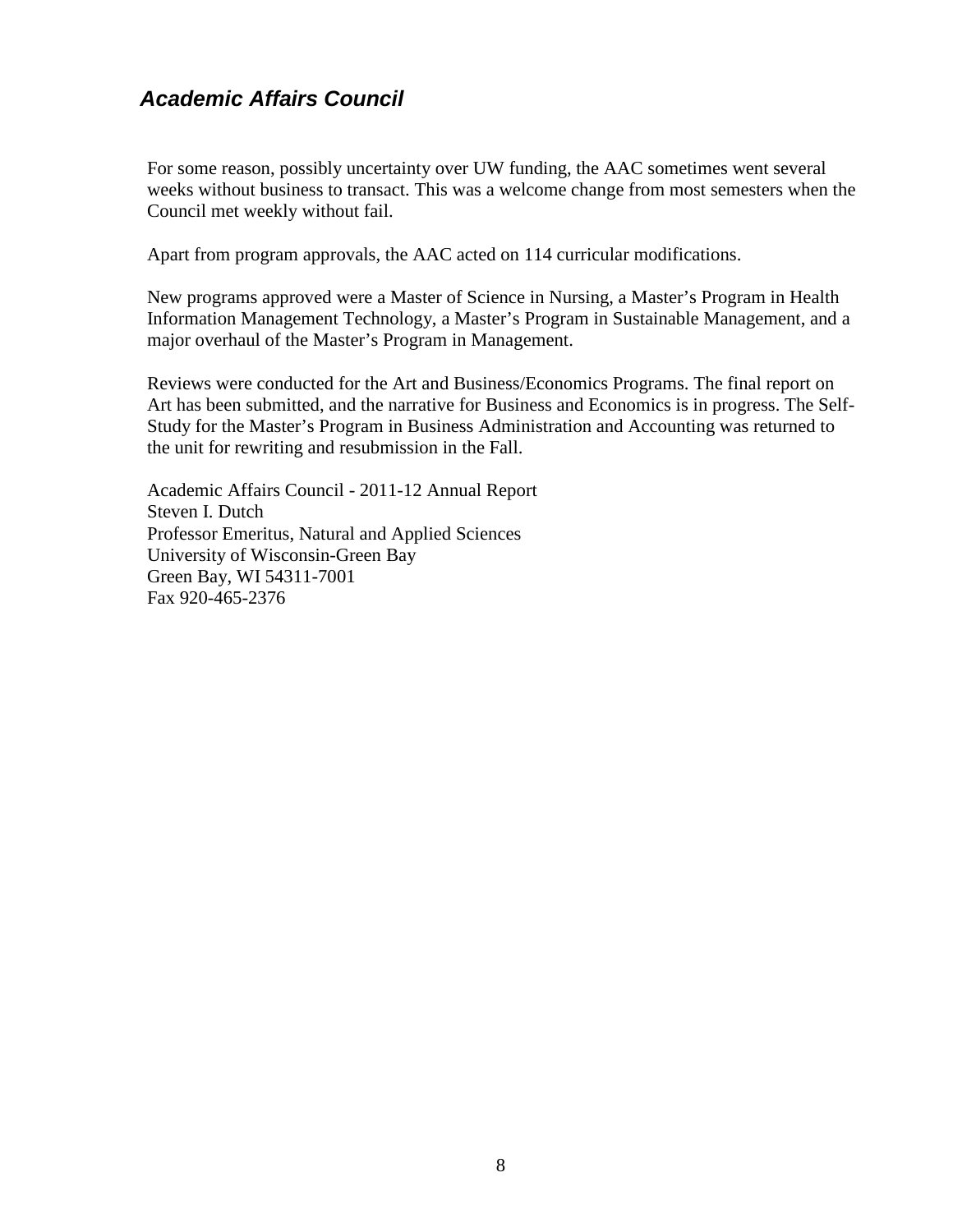### <span id="page-8-0"></span>*Personnel Council*

Members of the Personnel Council were Craig Hanke, Andrew Kersten, Robert Nagy Christine Style, and Georjeanna Wilson-Doenges.

The members of the Personnel Council believe the council to be effective and useful in the role of evaluating tenure candidates from the broader perspective of the university faculty as a whole. The members of the Council also feel that the evaluation of tenure candidates by this group is an important recognition of the candidates' career accomplishments and serves to reinforce that their efforts are noticed and appreciated.

1. The Personnel Council reviewed tenure files and recommended promotion to Associate Professor with tenure for the following individuals:

Adam Gaines Eric Hansen Ekaterina Levintova Randall Meder Amanda Nelson David Radosevich Heidi Sherman Christine Smith Jennifer Zapf

2. The Council recommended two candidates each from the Professional Studies and Natural Science programs for election to the Committee on Committees and Nominations.

3. The Council met jointly with the Academic Affairs Council to approve the creation of a stand alone major in Health Information Management and Technology and the formation of an executive committee.

Craig Hanke, Chair, Personnel Council Personnel Council – 2011-12 Annual Report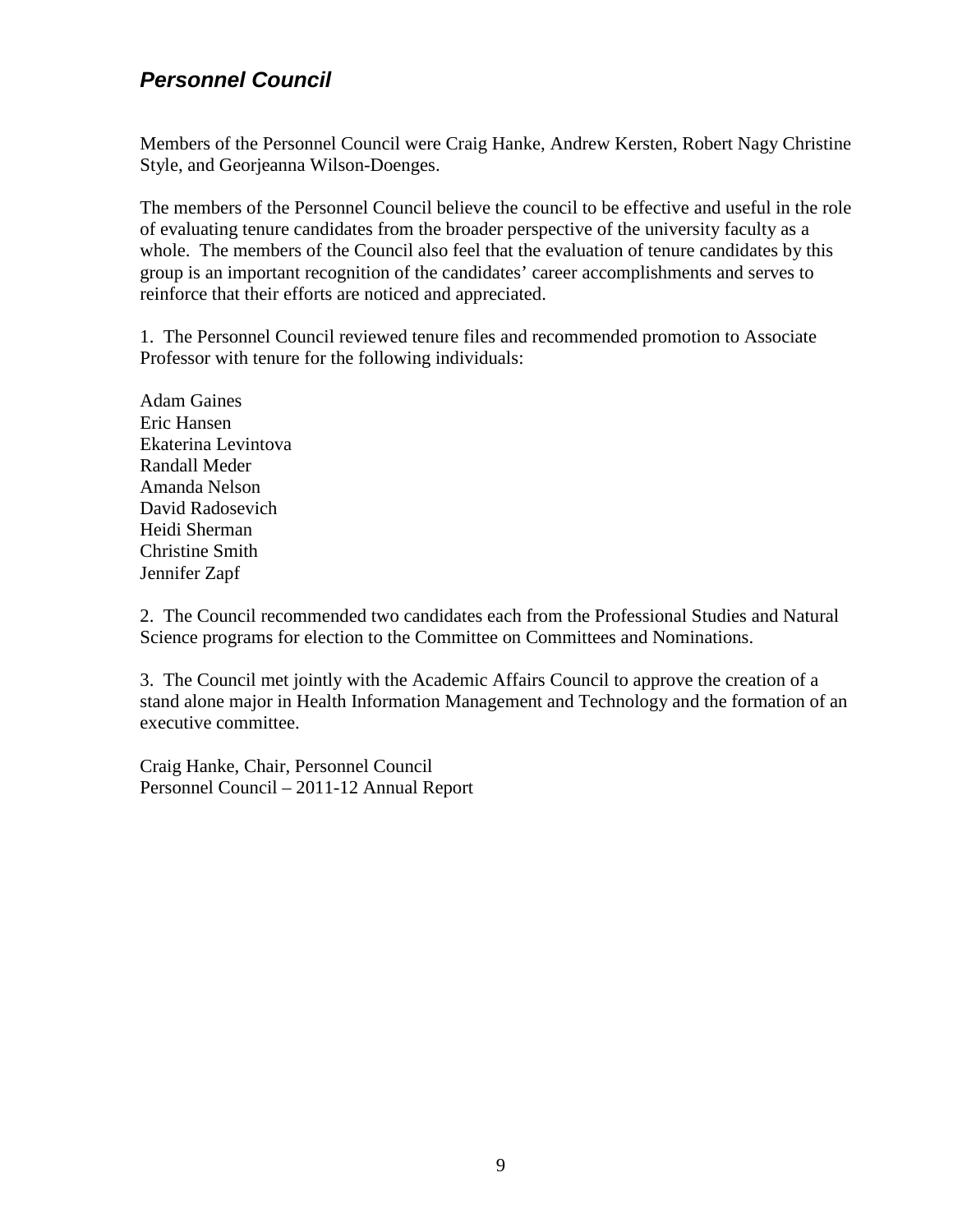### <span id="page-9-0"></span>*General Education Council*

The General Education Council was comprised of the following members during the 2011-2012 academic year: Heidi Fencl, Stefan Hall, Jennifer Ham, Bill Lepley, Steve Meyer (chair), Tom Nesslein, Associate Dean Donna Ritch (ex-officio), Chad Bianchi (student representative).

#### **Actions on Individual Courses**

During the 2011-2012 academic year the GEC approved the following courses:

Courses Approved for Writing Emphasis (WE) Categorization ART 198: Exploring Art, Culture, and Ideas ARTS MGT 355: Funding and Financial Issues in the Arts AVD198: Creativity, Innovation and Vision BIOLOGY 340: Comparative Anatomy of Vertebrates BIOLOGY 411: Developmental Biology Laboratory DJS 483X: The U.S. and the World EDUC 198: School, Sex, and Rock & Roll: International Cultural Impacts on Schools ENG 364: Literary Topics ENV SCI 198: Science and History of Monsters HISTORY 483X: Espionage in History and Memory HUD 198: Who Made You So Smart? The Quest for Understanding, Influencing and Measuring Intelligence HUM BIO 405: Genes and Biotechnology HUM STUD 198: The Bible in America MUSIC 198: Landmarks of Western Music: The Individual and the Community POL SCI 198: Globalization, Sustainability, and Justice PSYCH 198: The Good Life THEATRE 198: Theatre Arts: Purpose, Production, and Power URREST320: Cities in Cinema

Courses Approved for Fine Arts (FA) Categorization ART 198: Exploring Art, Culture, and Ideas ART 483X: American Indian Art (can also be considered as an ES general education course) AVD198: Creativity, Innovation and Vision MUSIC 198: Landmarks of Western Music: The Individual and the Community THEATRE 138: Ballet II THEATRE 198: Theatre Arts: Purpose, Production, and Power

Courses Approved for Humanities 3 (HS3) Categorization ENG 364: Literary Topics HISTORY 370: History of Sexuality in the U.S. HUM STUD 198: The Bible in America

Courses Approved for Human Biology 2 (HB1) Categorization HUM BIO 405: Genes and Biotechnology NUT SCI 283X: Childhood Obesity

Courses Approved for Natural and Physical Sciences 2 (NPS2) Categorization ENV SCI 198: Science and History of Monsters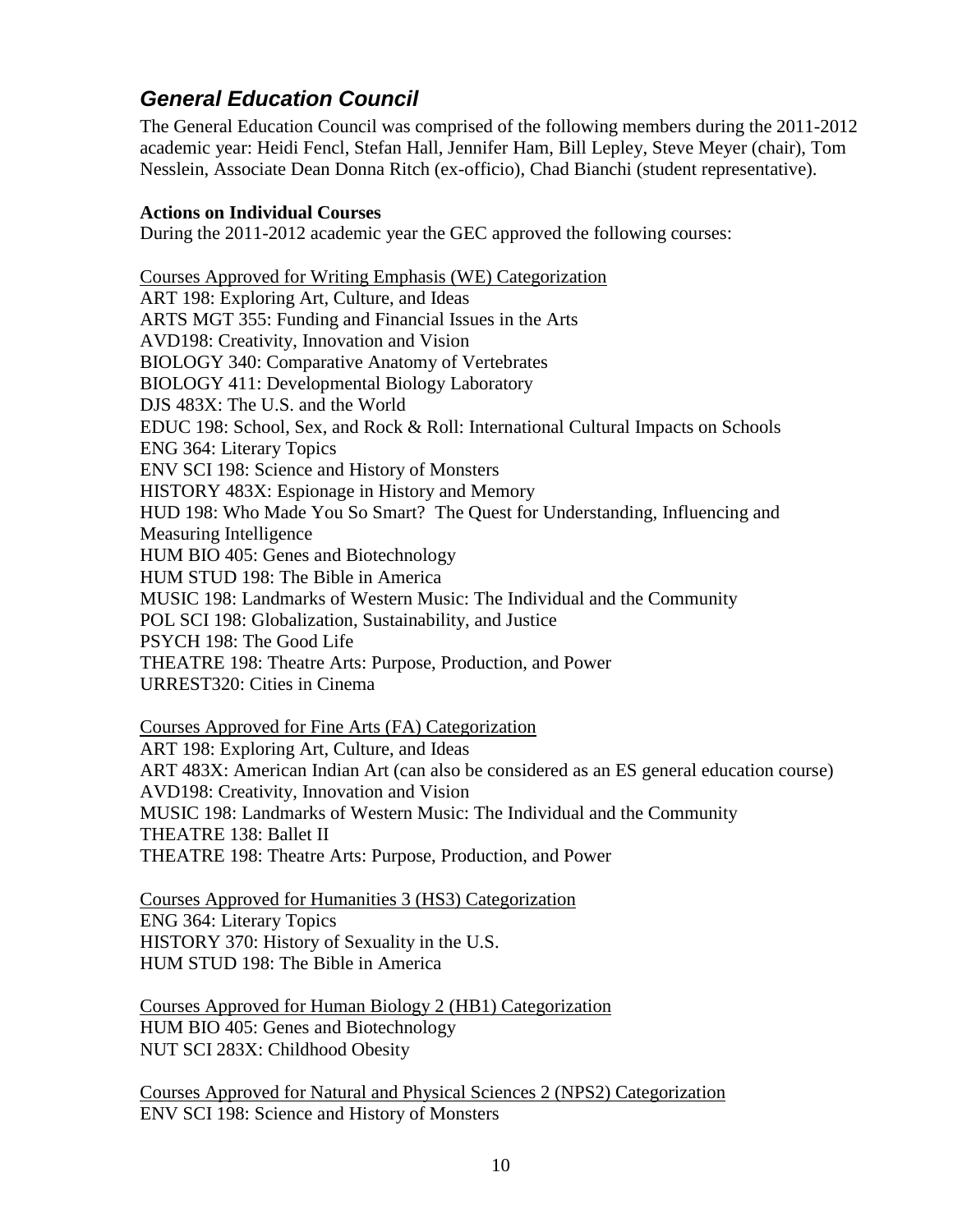Courses Approved for Natural and Social Sciences 1 (SS1) Categorization HUD 198: Who Made You So Smart? The Quest for Understanding, Influencing and Measuring Intelligence

Courses Approved for Natural and Social Sciences 2 (SS2) Categorization PSYCH 198: The Good Life URREST320: Cities in Cinema SOCIAL WORK 275: American Social Welfare

Courses Approved for World Culture (WC) Categorization EDUC 198: School, Sex, and Rock & Roll: International Cultural Impacts on Schools POL SCI 198: Globalization, Sustainability, and Justice

#### Courses Approved for Ethnic Studies (ES) Categorization

ART 483X: American Indian Art (can also be considered as a FA general education course) HUM STUD 351: Interdisciplinary Themes in Humanistic Studies: American Ethnic Experiences through Literature

#### **Recommendations for 2012-13**

More communication between the GEC and the General Education Task Force: It definitely helped that Heidi Fencl and Donna Ritch are both on the Task Force and were able to update us throughout the year, however, we felt closer communication would be a good thing. Members of the GEC were invited to one meeting of the Task Force, perhaps one invitation per semester would be more appropriate.

A closer look at the wording of the Student Learning Outcomes: There seems to be a lot of "and's" in the outcomes. Often a syllabus will meet part of the outcomes, but not all of the outcomes (as they are currently listed). This may be as simple as substituting "and/or" for "and".

Working with the Domain Committees: We didn't work much with the Domain Committees much this year. Perhaps the GEC should reexamine the composition of those committees next year, at least to make sure everyone is in place (i.e., all positions are filled) in case they are called upon in the next academic year.

Working with proposers of general education and writing emphasis courses prior to their proposals coming before the GEC: If the GEC chair examines general education and writing emphasis course proposals as he/she receives them, the chair can work with the proposer to resolve any problems, thus improving the likelihood of the proposal being approved when it is presented before the GEC.

Another look at Writing Emphasis: Because we looked at many courses requesting writing emphasis designation, we started questioning the qualifications and rationale of writing emphasis. In particular, the "2,000 words" requirement and how those 2,000 words could be attained. We realize the Faculty Senate has discussed (and voted down) suggested modifications in the past, however, perhaps another look should be taken, especially in light of the proposed changes to general education as a whole.

Respectfully submitted,

Steven J. Meyer, Chair, General Education Council General Education Council - 2011-12 Annual Report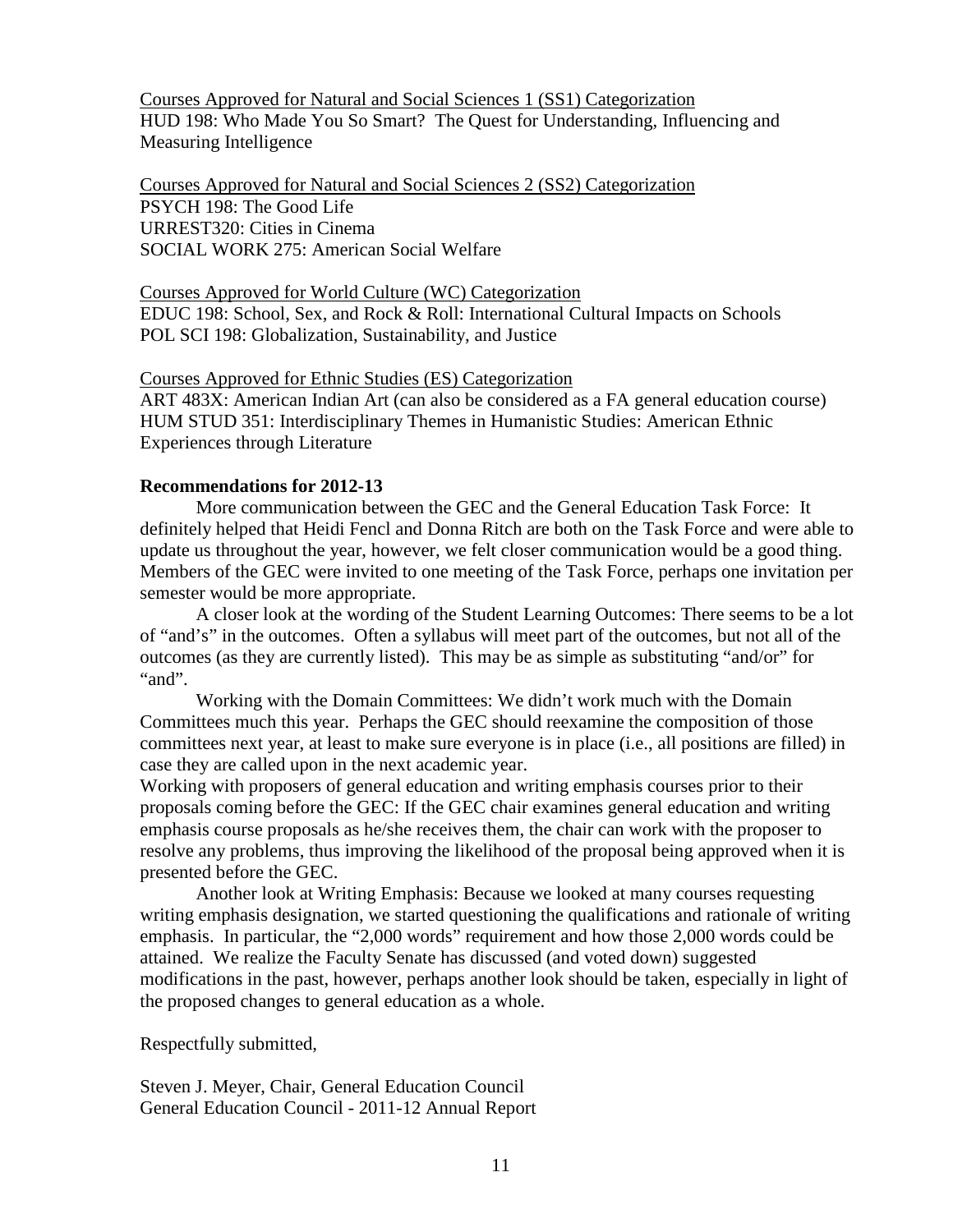# <span id="page-11-0"></span>*Graduate Faculty Board of Advisors*

The Graduate Faculty Board of Advisors met six times during the 2011-2012 academic year.

Three changes to language in the Faculty Handbook were approved by the Board and subsequently approved by the UW-Green Bay Faculty Senate. These changes included changes to section 53.12 which pertains to graduate program governance structure and responsibilities of the Graduate Faculty Board of Advisors; establishing the responsibilities of the graduate faculty and an appointment process; and creating a Graduate Studies Council to replace the Graduate Faculty Board of Advisors.

Chairs were asked to complete a Graduate Program Report to provide basic information about each program. The purpose for collecting the information was to include in the Graduate Studies Strategic Planning process.

Board members reviewed and approved a Graduate Studies planning process with nine specific objectives to be completed during the 2012-2013 academic year.

Several curricular changes were reviewed and approved including a change in the Social Work program admission requirements, a proposed Masters of Management in Nursing and Master of Science in Sustainability, and an extensive curricular overhaul of the Masters in Management program.

The first steps in developing a strategic marketing plan for the Graduate Studies program were completed during the year. Dr. Andrew Kersten, the incoming Director of Graduate Studies, will continue to work with Sue Bodilly of Marketing and Communications during the next academic year.

With the creation of the Graduate Studies Council the 2012-2013 academic year marks the final year of existence for the Graduate Faculty Board of Advisors.

A complete set of 2012-2013 meeting minutes are attached.

Respectfully submitted,

Timothy J. Sewall, Ph.D. Associate Provost for Academic Affairs/Director of Graduate Studies May 7, 2012

Graduate Faculty Board of Advisors - 2011-12 Annual Report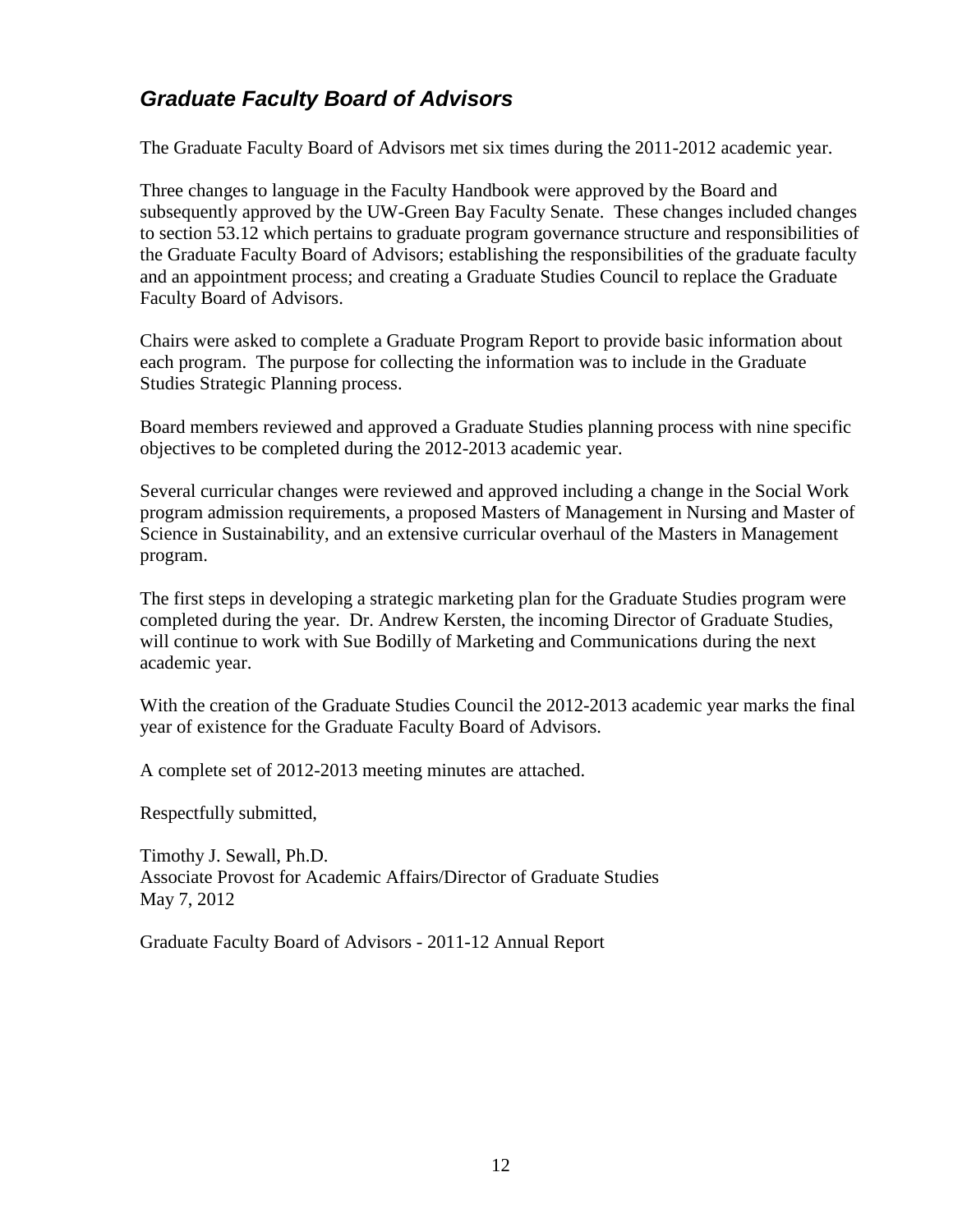# <span id="page-12-0"></span>*Committee on Committees and Nominations*

**Members**: John Lyon and Janet Reilly (co-chairs), Adolfo Garcia, Ekaterina Levintova, and Hye-kung Kim

Meetings: A quorum of CCN members met four times this academic year (9/26/11, 10/17/11, 3/1/12 and 4/26/12) and accomplished the following, in accordance with the CCN charge:

> • After careful review and discussion, recommendations were made and sent to the University Committee Chair for reclassification of committees as joint governance committees with the following specifics: *ACADEMIC ACTIONS COMMITTEE* - The CCN recommended that this committee remain as a Faculty Appointive Committee and not be reclassified as a Joint Governance Committee. AWARDS AND RECOGNITION COMMITTEE - The CCN recommended that this committee be reclassified as a joint governance committee. *LIBRARY AND INSTRUCTIONAL TECHNOLOGY COMMITTEE* - The CCN recommended that this committee be reclassified as a joint governance committee. *SENATE LEGISLATIVE AFFAIRS COMMITTEE – LEGISLATIVE*

*COMMITTEE, ACADEMIC STAFF APPOINTIVE COMMITTEE* - The CCN recommended that University Committee continue to work with both committees to combine these committees, since each may be more productive united, than as separate entities.

- The Committee Preference Survey (CPS) 2012 was edited in Qualtrics© to be more user-friendly for faculty to complete (the column for "serve anywhere" option has been removed and committees were aggregated by type [i.e. appointive, voted]). This was the second year the electronic survey was successfully used.
- CCN members actively recruited faculty for committee preference and service in each of the university voting units before, during and after the CPS, in an effort to decrease the mystique sometimes perceived about faculty service nominations, appointments and elections.
- CCN nominations were prepared and forwarded to the SOFAs for the open slots on faculty appointive and elective university service committees, utilizing the individual CPS data completed by faculty, with a focus on diversifying committee membership and maximizing the greatest number of individuals across campus to be involved in university service.

### Recommendations for 2012/2013:

- 1. Consideration should be given to merging Facilities Management and Facilities Planning Committees to one active committee.
- 2. Consideration should be given to redistricting the voting districts for more balanced representation of faculty and greater ease in selecting nominees from small districts.

Respectfully submitted 5/10/12 by J. Reilly Committee on Committees and Nomination (CCN) – 2011-12 Annual Report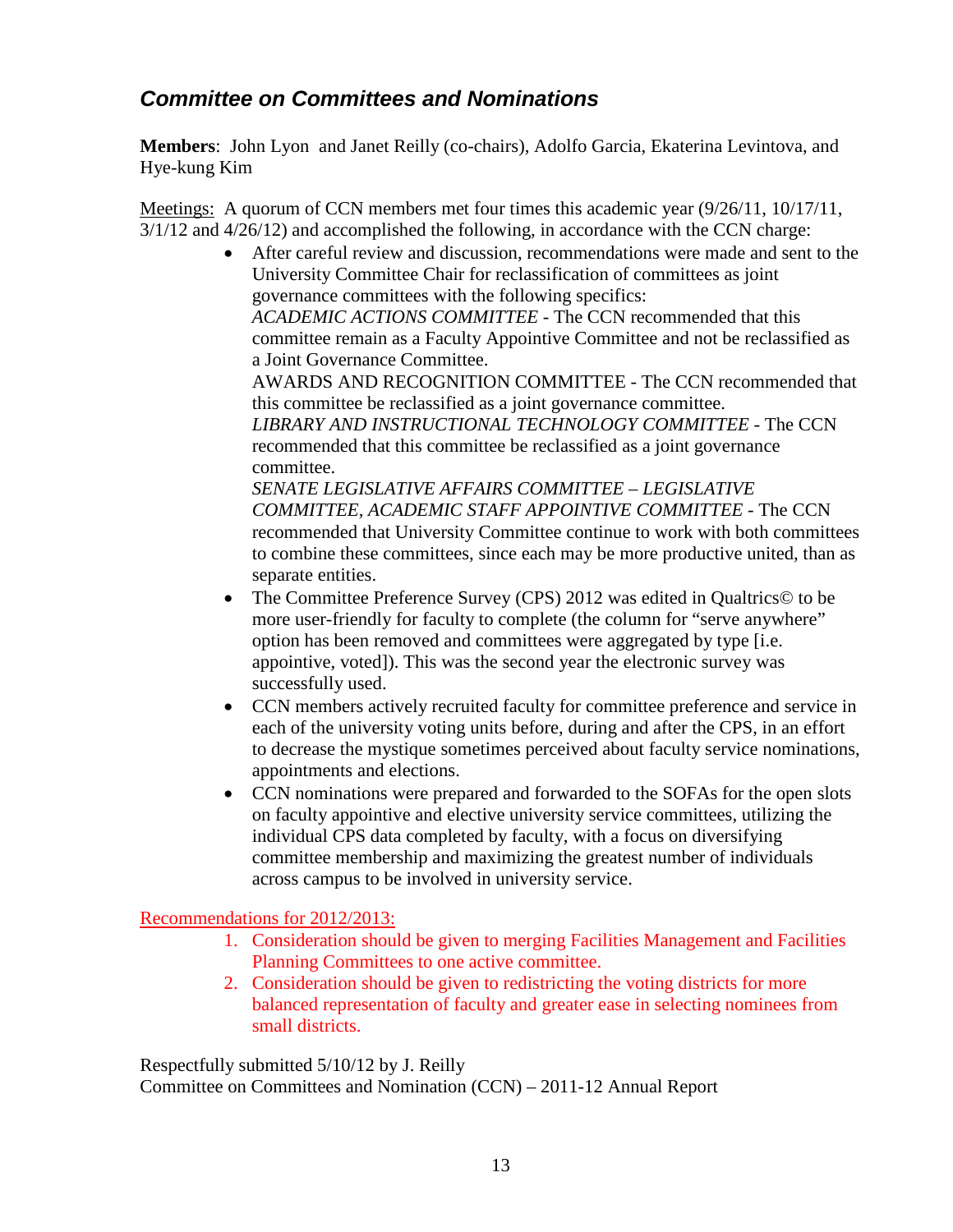### <span id="page-13-0"></span>*Committee on Rights and Responsibilities*

Cheryl Grosso, Chair, Committee on Rights and Responsibilities Committee Members: Profs. Burns, Chen, Lepley, and Vespia

The Committee on Rights and Responsibilities met once during 2011-2012. That meeting included one action item, the election of a chair, and one discussion item. The Chair was informally contacted by a faculty member about a possible grievance. As a result, the Committee reviewed and discussed Chapter 6.02 of the Faculty Handbook. No complaints or grievances were brought forward to the Committee.

Committee on Rights and Responsibilities – 2011-12 Annual Report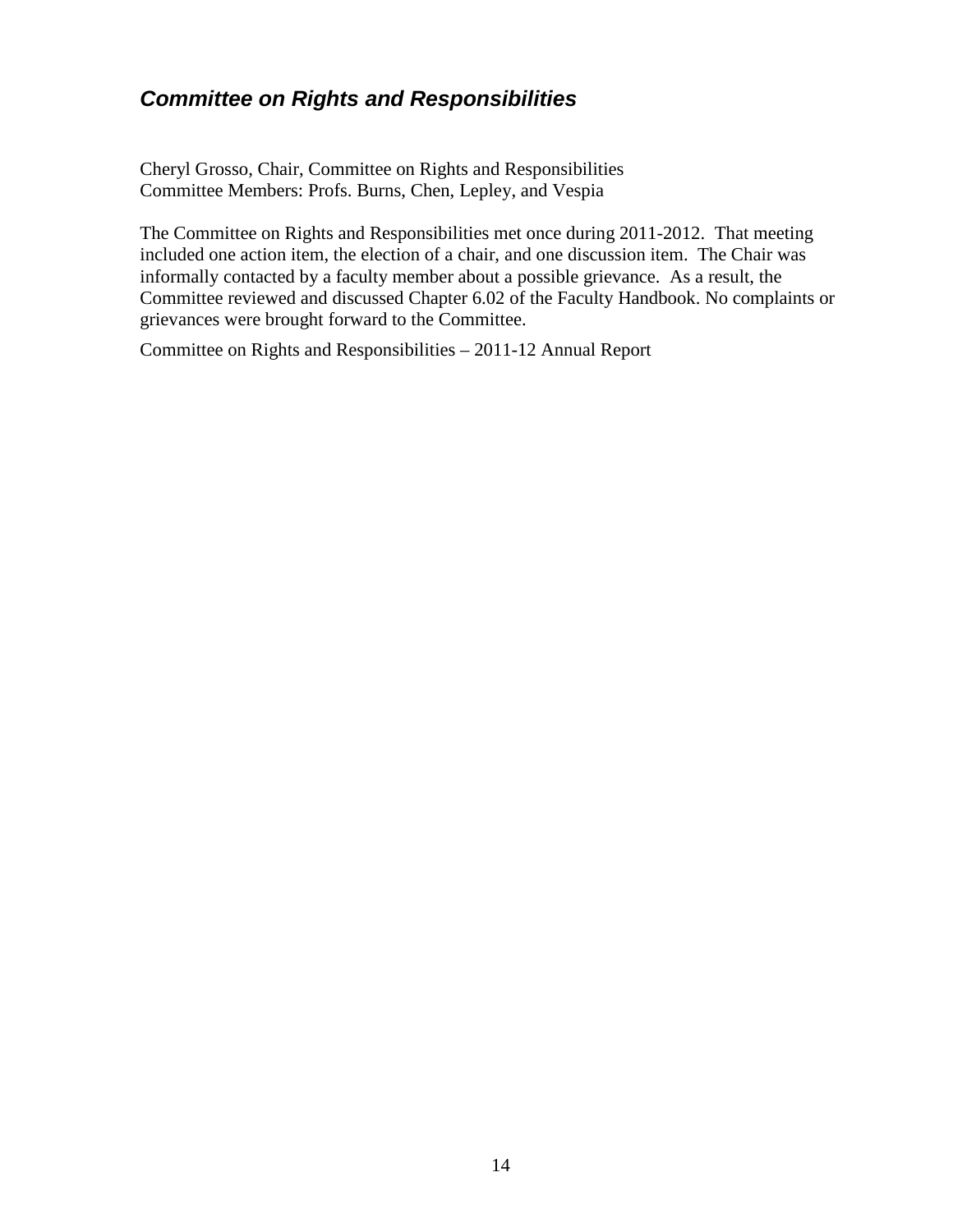# <span id="page-14-0"></span>*Library and Instructional Technology Committee*

**Members:** Doreen Higgins (chair), Katia Levintova, Caroline Boswell, Atife Caglar, Jennifer Hendryx, Kathy Pletcher (ex-officio), Paula Ganyard, (ex-officio), Leif Nelson, Bill Hubbard (guest), Kong Meng Moua (student representative), Vicki Medland

The Committee met eight times during the academic year. The majority of the Committee's work was devoted to anti-plagiarism efforts, technology upgrades and challenges, Cofrin Library endeavors, and related problem-solving among Committee members.

Anti-plagiarism efforts were addressed this year via rolling out of the Cofrin Library plagiarism website, installation of anti-plagiarism software – Turnitin - via D2L as a result of the work of the LTC, and coordination with the CATL office to help faculty design D2L assignments that make plagiarism difficult.

The Cofrin Library initiated a student/faculty survey to assess user satisfaction with library services and obtain feedback for improvements. 300 student responses and 167 faculty responses were received. Feedback from both faculty and staff was overwhelmingly positive. Paula Ganyard presented the Cofrin Library's plan and vision to the UW-System Board of Regents at their campus visit on October 6. Her presentation focused on renovating the library to meet the learning and research needs of students and faculty with hopes that the project will be a part of the 2015-2021 vision plans. Aesthetic changes were made to the library this year which enhanced the ambience and usability. Some of these changes included creating more open spaces via changing placement of stacks in the library, and the addition of live greenery. Committee members agreed these changes made the library more inviting to users. The library also initiated access by library staff to remote user desktops to aid in problem solving related to library access, etc. The library will now host the checkout of non-classroom technology equipment such as laptops and I-pads, moving from Media services who will now only handle classroom equipment.

Numerous technology upgrades were initiated this year, building on the work of the previous year. One of the major changes carried over was the completion of access to wireless technology in all campus areas. Committee members brought forward concerns about upgrades initiated in the summer of 2011 in Wood Hall, and these concerns were noted by Bill Hubbard. Monitors will be added for instructors in the classrooms to facilitate viewing of screen projections. Other issues to be addressed as noted by faculty/instructors were: reception issues with Clickers; and no lecterns for lecturing in new classrooms; white board issues were also identified as they block views of screens. Technology updates were also completed in MAC Hall, and large monitors placed in Studio Arts that would not be harmed by work materials from Studio Arts projects. Renovations began in the newly combined TEAM Center which includes the joining of Academic Technology Services with LTC and Media Services in one office suite. It is anticipated that renovations will be complete by start of the fall semester, 2012. A technology survey was also administered to faculty and staff, and students in the fall of 2011, initiated by the LITC. The results of the survey were positive both from students and faculty.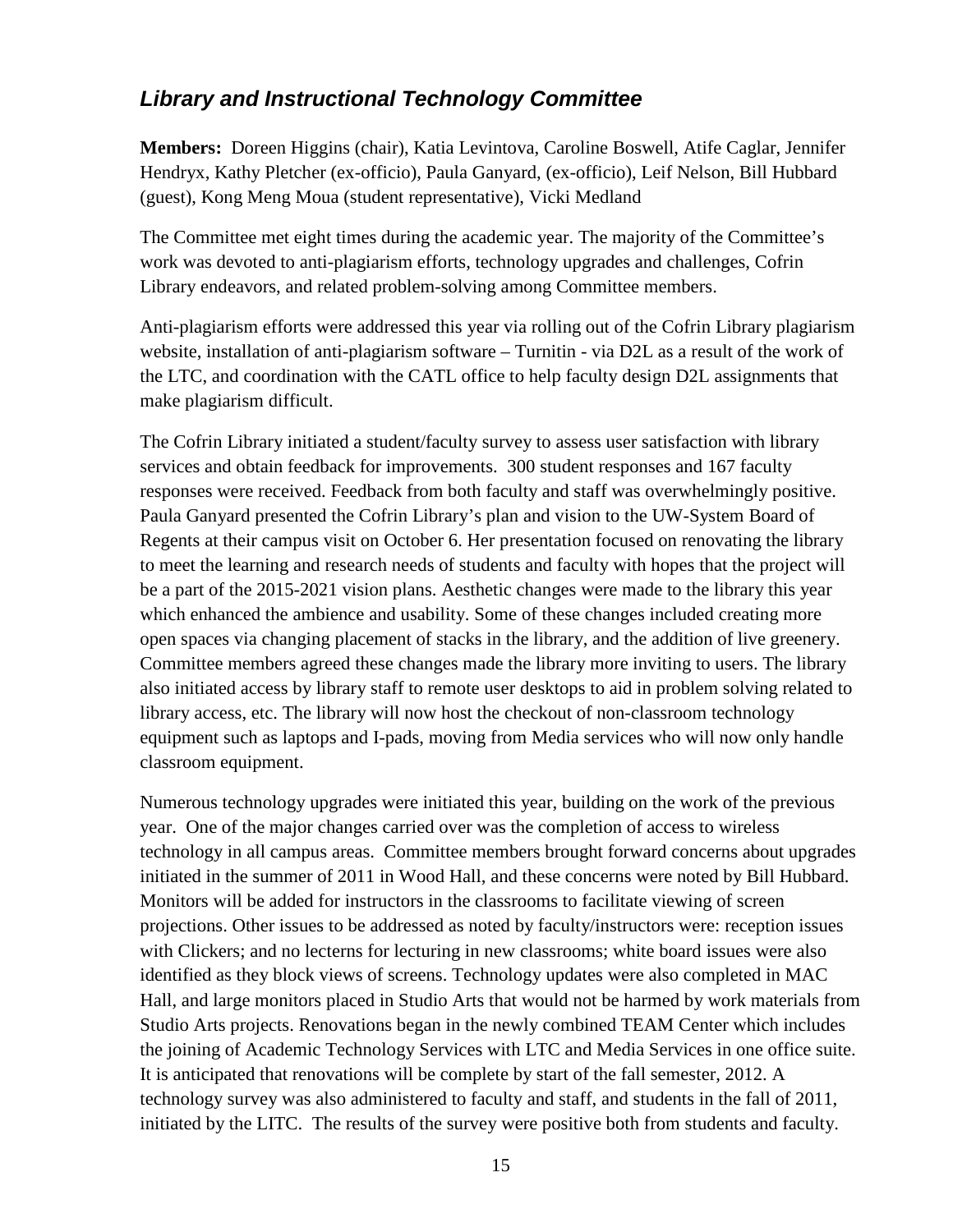Areas of need identified include: mobile device accessibility for campus email, D2L, access to personal course schedule, access to grades, course registration, student financial account data, personal campus calendar, news, use as a clicker, student/staff directory, campus events, campus map, eTextbooks, course lectures, library databases, M: drive, remote labs, and GBShare.

Additional technology-related items were reviewed by the Committee, including: efforts to improve UW-Green Bay's search engines, and coordination with the Mobile Strategy Work Group to implement web-based access for mobile users. Results of the year-long work group were shared with the LITC which included the recommendation of conversion of web content to mobile friendly platforms via a resource-friendly system, Responsive Web Design (RWD).

Committee status was changed from that of a Faculty Committee to a Joint Committee via approval of a Faculty Senate Resolution. While no definition of "joint" and its relationship to the balance of representation on the Committee was noted, there will now be four faculty and three staff members on the Committee. As well, Committee Chairs can now be from academic staff. A new Committee Chair will be elected in the fall as Dr. Higgins has fulfilled her three year term. Next year's Committee will welcome the Director of CATL, Aeron Hayne, and the Manager of the LTC (Leif Nelson) as ex-officio members. Bill Hubbard will remain on the Committee as a guest. Kathy Pletcher will no longer serve on the Committee due to retirement. Jennifer Hendryx vacated her position on the Committee in the fall due to leaving the university, and was replaced by Vicki Medland. Next year's Committee work will focus, in part, on enhancing access to university departments and services via mobile web application development, continuing to seek faculty, staff and student feedback on instructional, technology and library needs, and recommending appropriate interventions, and maintaining open dialogue across campus related to these issues.

In summary, the LITC Committee has found its work in AY2011-2012 to be quite productive. The opportunity to share ideas and expertise within and across departments and disciplines has resulted in improvements in that will continue to positively affect UW-Green Bay students, faculty and staff.

Respectfully submitted,

Doreen Higgins, PhD

LITC Chair, 2011-2012

Library and Instructional Technology Committee – 2011-12 Annual Report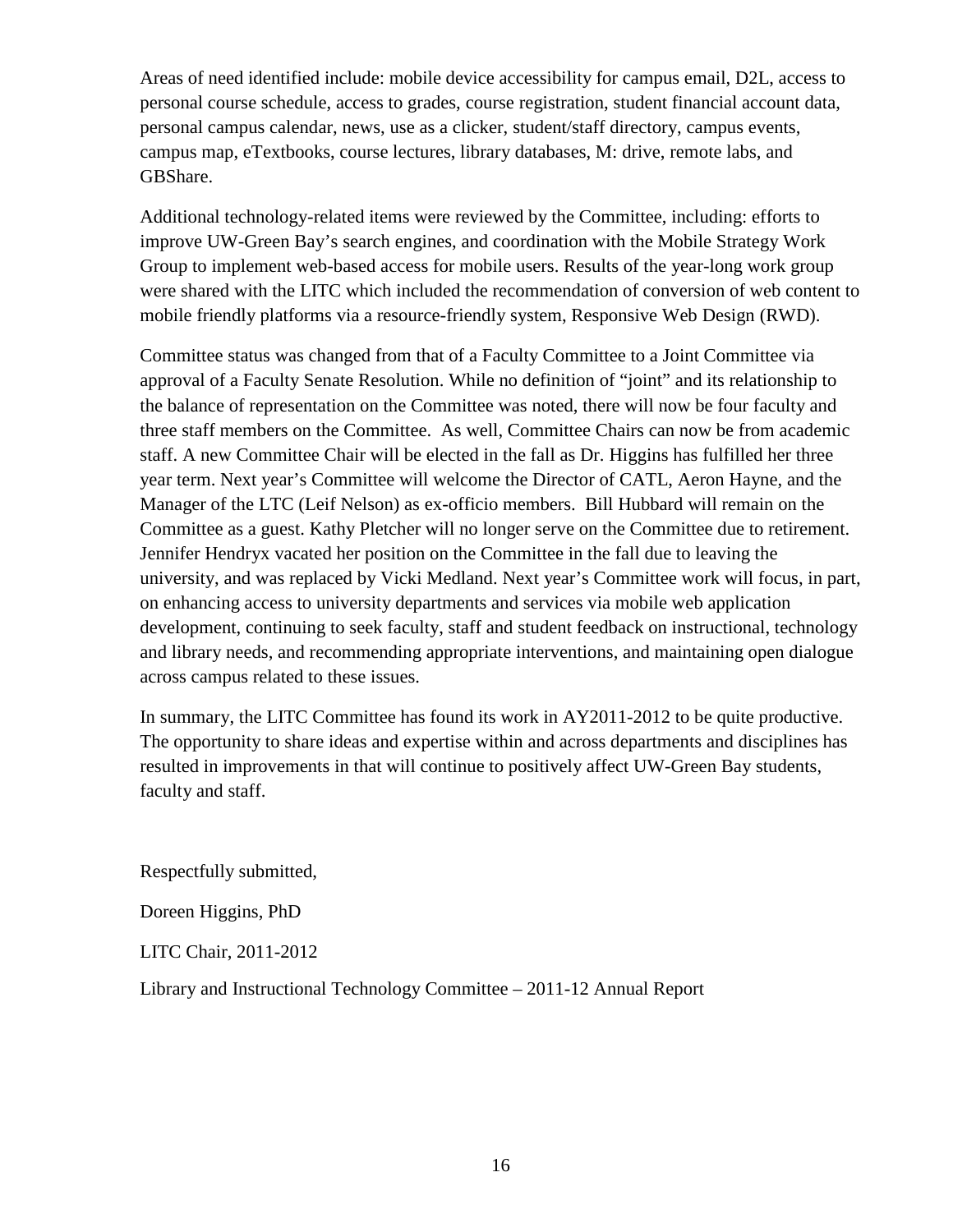# **FACULTY APPOINTIVE STANDING COMMITTEES**

### <span id="page-16-1"></span><span id="page-16-0"></span>*Academic Actions Committee*

The Academic Actions Committee for 2011-2012 was comprised of: Steven Meyer (chair, NAS), Sampath Ranganathan (PS), David Severtson (AVD), Minkyu Lee (AVD), Darrel Renier (*ex officio* and therefore not voting), Amanda Hruska (*ex officio*, and therefore not voting), Dave Depeau (student), Brittany Polze (student) and Tasha Dykstra (student).

The Committee met four times during the 2011-12 academic year: October 7, 2011, October 21, 2011, January 11, 2012; and May 29, 2012.

A meeting on August 22 was schedule to hear student appeals. There were none, therefore the meeting was canceled. Future meeting dates were determined and set up for January and May meetings via email and in accordance to faculty contract availability.

A meeting held on October 7, 2011 was held to introduce new members, elect chairperson and discuss the academic calendar for 2014-15; this was approved via email by October 11, 2011. In addition, the Declaration of Major policy was brought up and a proposed change reviewed.

A meeting held on October 21, 2011 continued the discussion of the Declaration of Major. A motion was made to forward the proposed change to the University Committee. This proposal was brought forth by the University Committee to the Faculty Senate and ultimately adopted formally for effect in the 2012-13 academic years. Students are held to declare a major after 45 credits are earned rather than at 62 credits earned/in progress.

At the January 11, 2012 meeting 4 student appeals were considered. At the May 29, 2012 meeting 8 student appeals were considered.

Respectfully submitted, Steven Meyer, Chair, Academic Actions

Academic Actions – 2011-12 Annual Report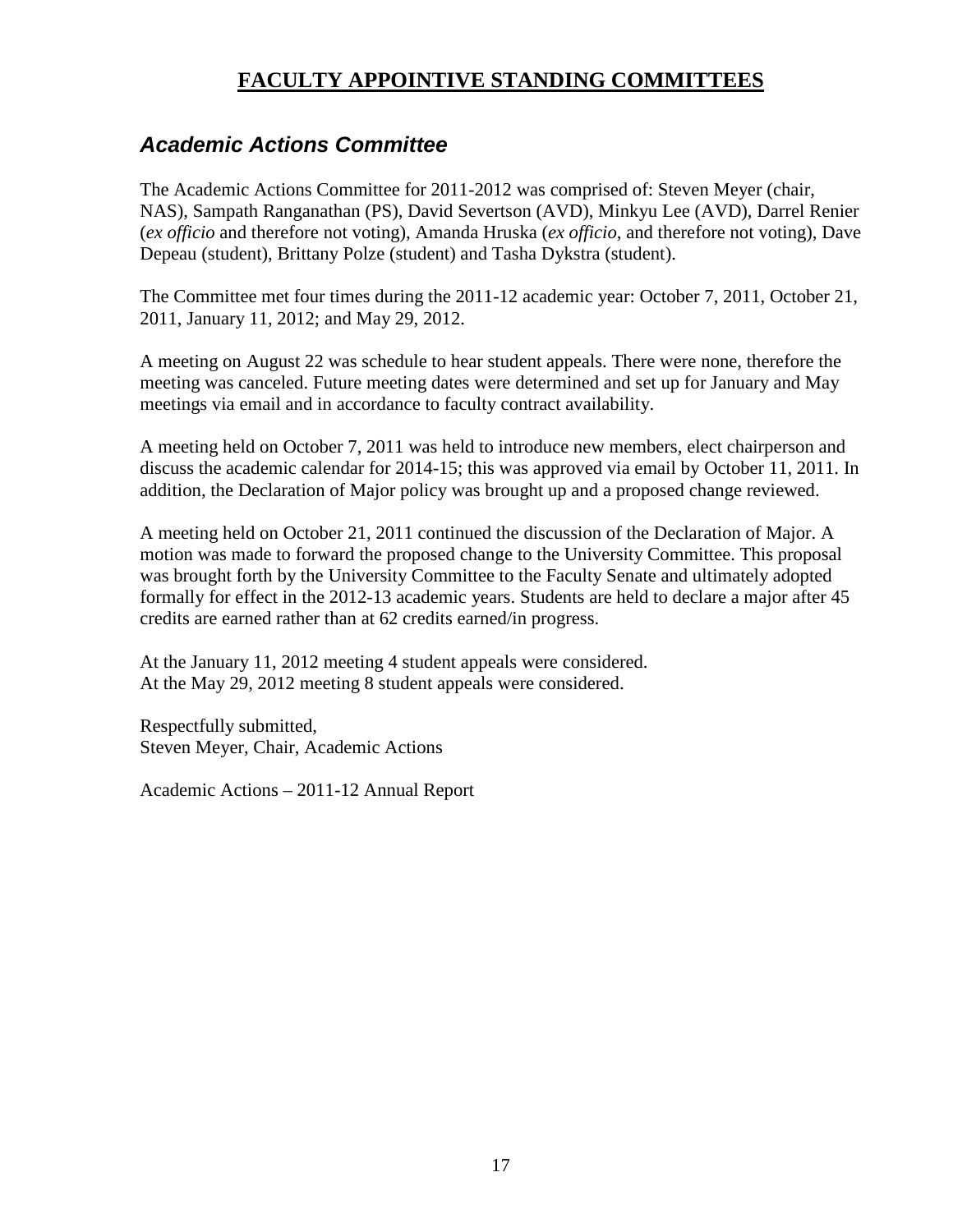# <span id="page-17-0"></span>*Awards & Recognition Committee*

Members of the Awards and Recognition Committee: Kimberly Baker (chair), Lynn Brandt, Caroline Boswell, Deirdre Radosevich, Emily Rogers, Heidi Sherman, Debra Strelka, and Donna Van Straten.

The committee conversed and convened via email and met three times during the 2011-12 academic year.

Summary of Activities**:**

- The committee reviewed the credentials of two potential commencement speakers, making positive recommendations in each case.
- The committee adopted a guideline that Founders Award recipients be required to have been employed by UWGB until June 15 of the year in which they have been selected as a recipient; retired employees are exempt from this condition.
- The committee solicited nominations for the 2012 Founders Association Awards and selected recipients from among those nominations.

Respectfully submitted, Kimberly Baker, Chair

Awards & Recognition Committee 2011-12 Annual Report

### <span id="page-17-1"></span>*Honorary Doctorate Committee*

Members of the Honorary Doctorate Committee: Kimberly Baker (chair), Caroline Boswell, Deirdre Radosevich, Heidi Sherman.

The committee did not receive any new nominations this year.

Respectfully submitted, Kimberly Baker, Chair

Honorary Doctorate Committee – 2011-12 Annual Report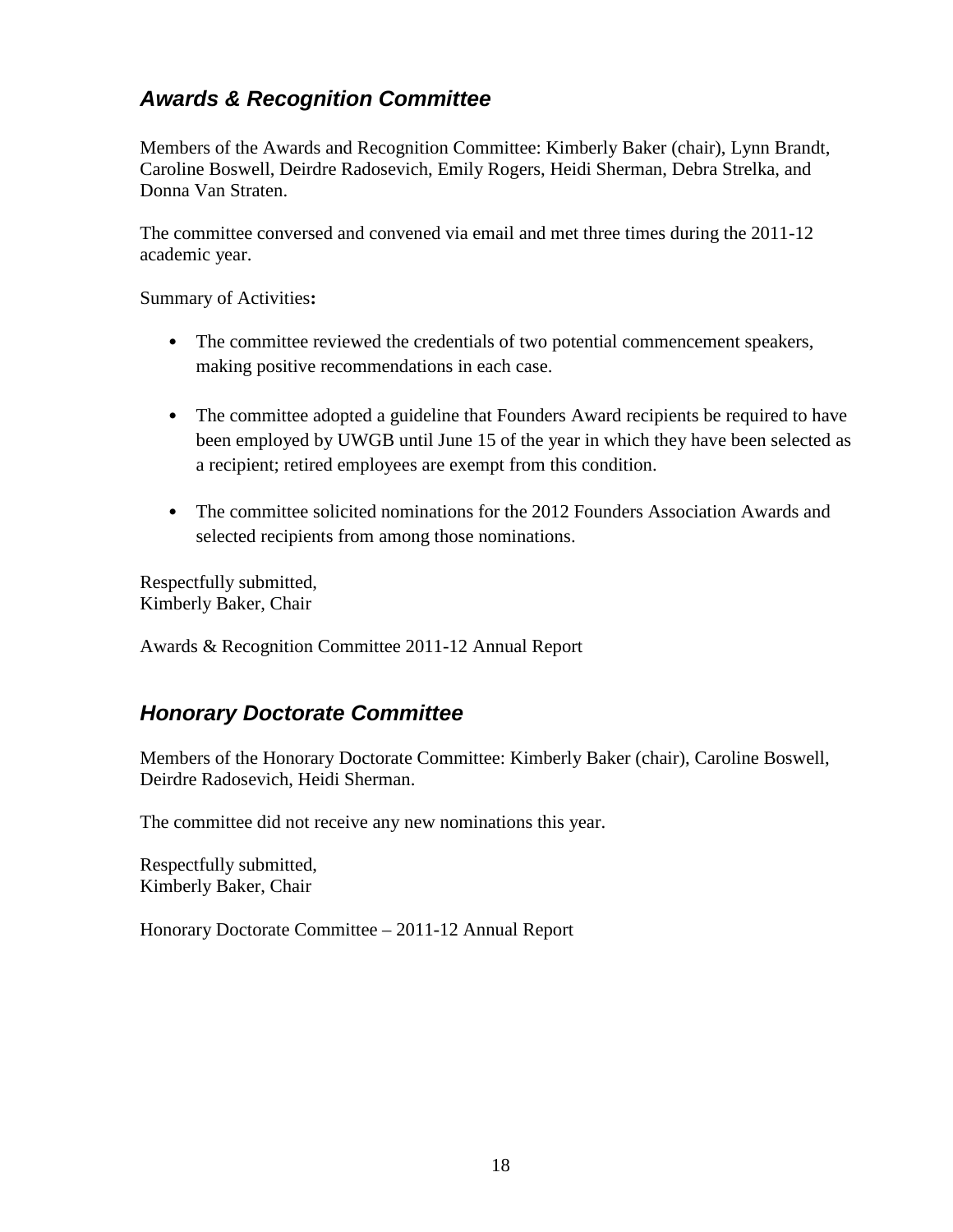# <span id="page-18-0"></span>*Individualized Learning Committee*

Members: Gaurav Bansal, Greg Davis, Pamela Gilson, David Radosevich, Donna Ritch, Melissa Schnurr, Jill White The Individualized Learning Committee met six times during the 2011-2012 school year.

- At the first meeting, Jill White was elected chair and reviewed the charge. The committee evaluated Danaille Brouchoud's proposal for an Individualized Major in Dance Pedagogy and unanimously voted to decline it.
- At the second meeting the committee approved with minor revisions Fletcher Gazella's proposal for an Individualized Major in Japanese Studies.
- At the third meeting the committee approved Rebecca Gonnering's proposal for an Individualized Major in Women and Gender Studies. The committee advised Shane Marquardt to revise and resubmit his proposal for a major in Geospatial Intelligence.
- At the fourth meeting, the committee approved Kalli Donaldson's proposal for an Individualized Major in Women and Gender Studies. The committee again reviewed Shane Marquardt's proposal and again suggested it be revised.
- At the fifth meeting, the committee approved Shane Marquardt's proposal for an Individualized Major in Geospatial Intelligence. The committee voted to amend the web page to read:
	- a. "Proposals must be submitted and approved no later than the semester before you intend to graduate."
- At the sixth meeting, the committee reviewed Bonnie Tully's proposal for an Individualized Major in Women's and Gender Studies and voted that it be revised and resubmitted. The committee voted to meet on a pre-arranged schedule in future, with the calendar to be decided at the first meeting of every academic year. The web page will be updated to reflect that meetings will be held once each in the months of September/October/November, and once each in February/March/April, giving applicants and their advisors a better sense of deadlines.

The committee also voted to provide two exemplars of excellent proposals along with their accompanying advisor letters (with identifying information redacted) and to turn the items on the webpage into a checklist and cover page requiring student and faculty advisor signatures.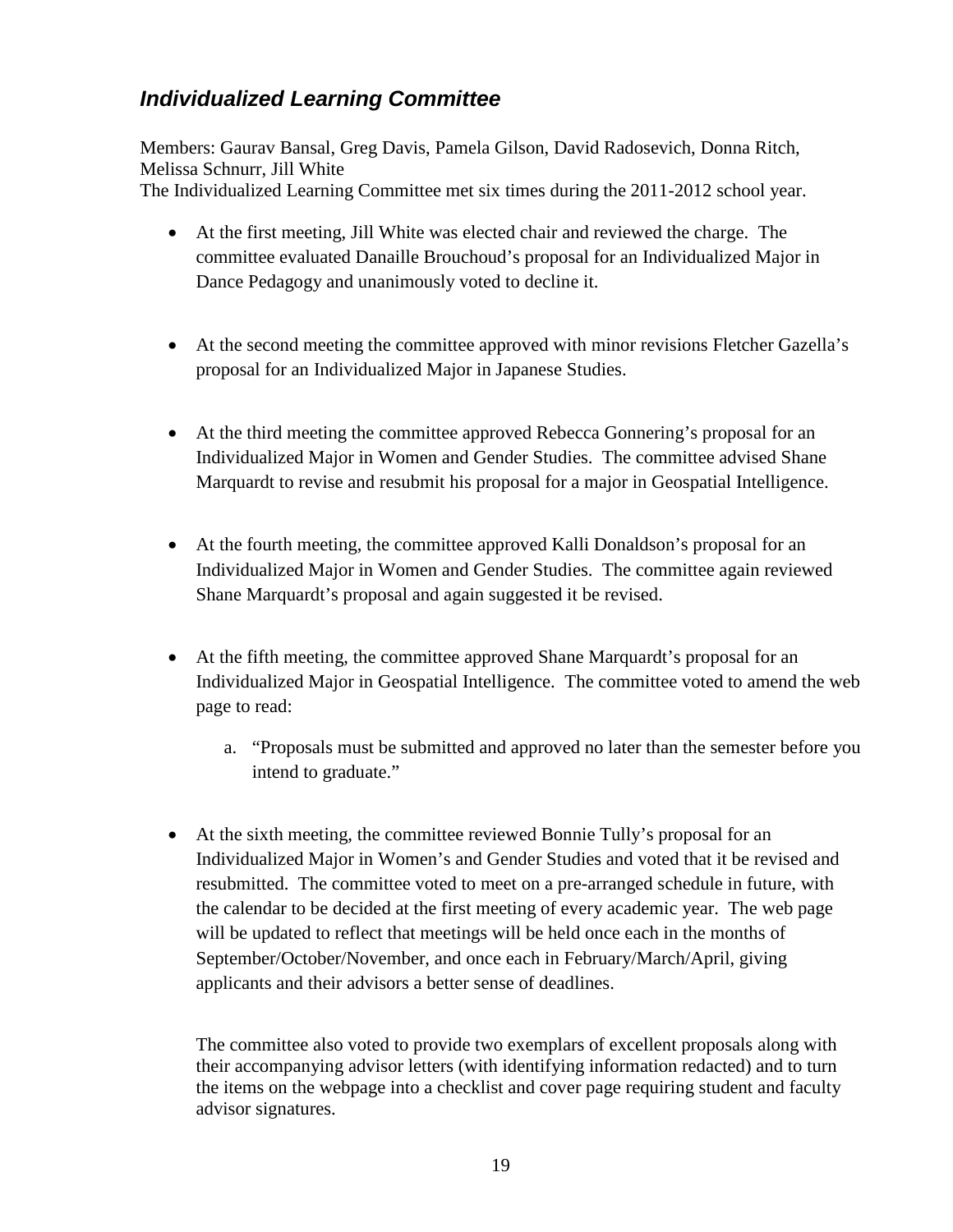Overall, we felt that the committee was useful but could be made more effective by making expectations as clear as possible to applicants and their advisors, which we have taken steps to do.

As a group, the committee also wondered how many individualized majors of the same topic should be granted through this process before the University looks into providing the degree in an official fashion. At what point is there a better use of resources to make the major official, and what costs would be associated? We agreed this question is beyond the scope of our committee but should be discussed more broadly.

Jill White, Chair, Individualized Learning Committee

Individualized Learning Committee – 2011-12 Annual Report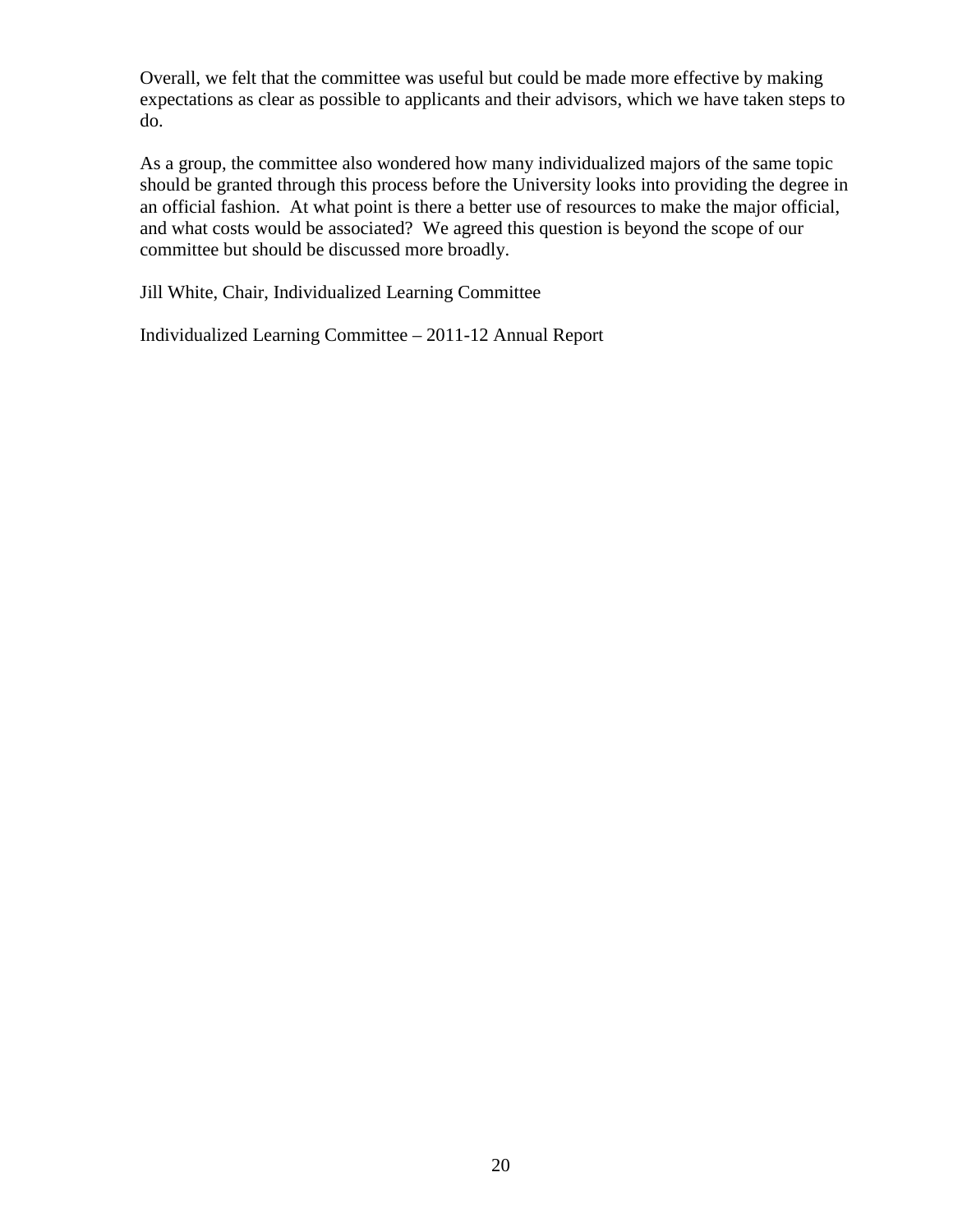# <span id="page-20-0"></span>*Intercollegiate Athletics Committee*

The IAC met monthly during the 2011-2012 academic year.

Committee members were: Profs. A. Nelson, M. Schnurr, L. Warner, T. Meyer (Chair); Academic Staff members W. Walker, M. Simonsen; Community Representative W. Resch; T. Fabel, Student Representative; ex-officio/non-voting K. Bothof, Athletics Director; Prof. D. Ritch, Fac. Ath. Rep.; J. Stangel, Assoc. Ath. Dir., ex-officio/non-voting. Major topics and actions included the following:

- $\triangleright$  The IAC worked on the issues of gender equity, academic support services for student athletes, graduation rates for student athletes as compared to non-athlete students, and matters relating to the Academic Progress Rate (assessed for all D-1 sports, men's and women's, across all D-1 institutions). We were provided with complete and timely updates compiled from institutional data and information provided by the NCAA and by the Horizon Conference. A special subcommittee was formed to address a potential plan for Men's Nordic Skiing if the APR rate finished below average. Fortunately for all of us, the APR was in satisfactory shape following graduation.
- $\triangleright$  The IAC provided input on new coach selections for various men's and women's sports.
- The IAC approved post-season competition for various men's and women's sports.
- $\triangleright$  The IAC provided feedback and input on the IA budget, including fund-raisers and institutional support. Of particular note in this regard was the Phoenix Fund's record year for fund-raising; also noteworthy were the increases in attendance for Men's and Women's Basketball games.

The IAC continues to play a very useful role in our intercollegiate athletics program, providing advice and input, as well as developing and approving important policy matters affecting the entire campus. The Committee remains both pleased and impressed with the quantity and quality of input and cooperation from the Athletics Department administrators and staff.

Prepared by, Professor Timothy P. Meyer, IAC Chair

Intercollegiate Athletics Committee – 2011-12 Annual Report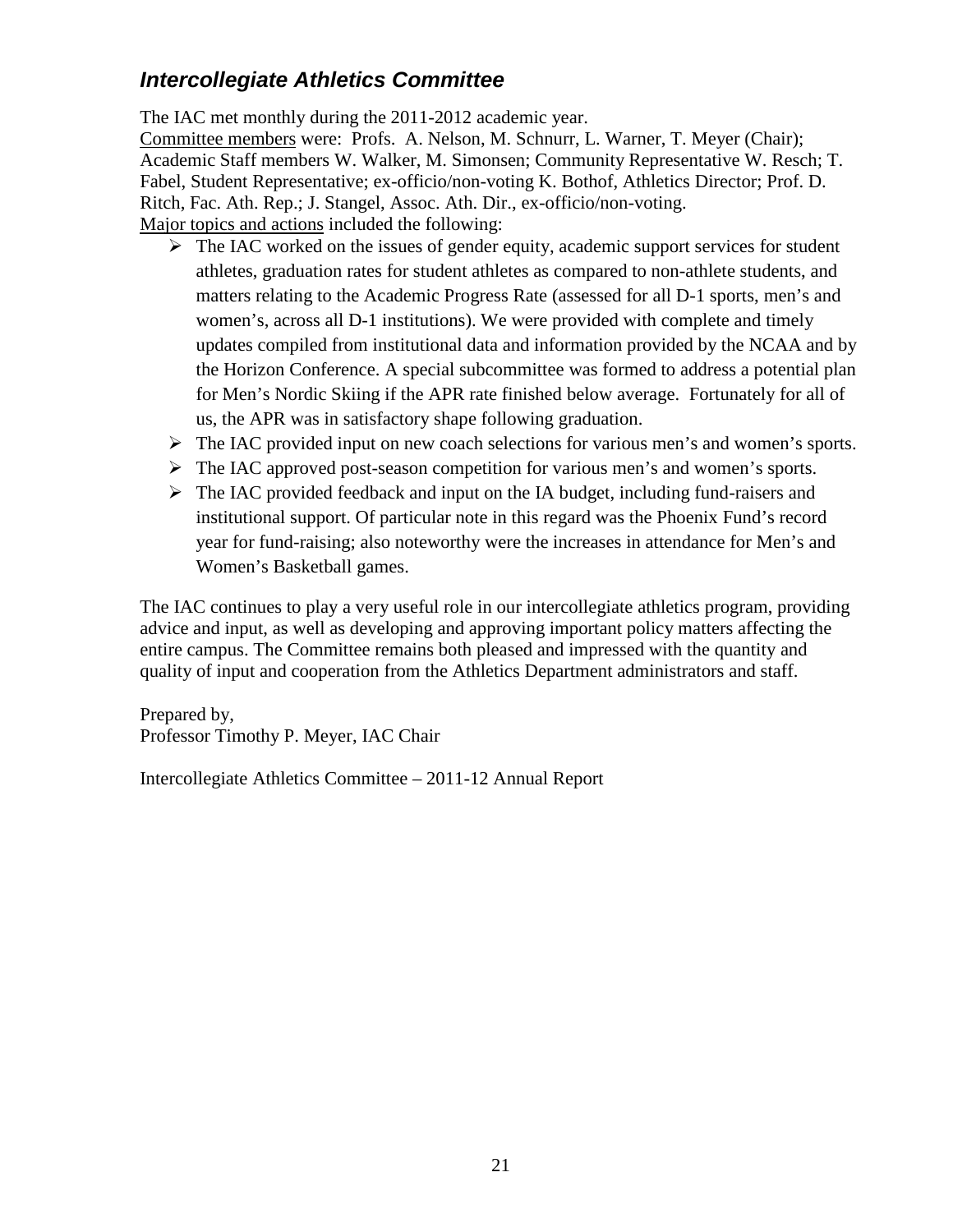# <span id="page-21-0"></span>*Senate Legislative Affairs Committee*

[This year the Senate Legislative Affairs Committee met jointly with the Academic Staff Legislative Committee and filed the following report.]

During the 2011-12 academic year, the Legislative Affairs Committee consisted of the following members:

- Marlys Brunsting, Senior Academic Librarian, 12-14
- Amy Nelson, Student Services Specialist, 12-14
- Russell Leary, Adviser, 11-13
- Courtney Sherman, Assistant Professor, AH, 11-13
- Toni Damkoehler, Associate Professor, AH, 11-13
- Adam Parrillo, Assistant Professor, SS, 11-13 (Chair)
- Student TBA (ex-officio non-voting)
- Dan Spielmann, Special Assistant to the Chancellor, Legislative Liaison (ex-officio non-voting)

Consistent with the responsibilities listed in the Bylaws, and in support of academic staff governance goals for 2011-12, the Legislative Affairs Committee accepted the following goals as part of this year's charge.

- 1. To monitor legislative and Board of Regents activities of concern to faculty and staff.
- 2. To advise and collaborate with Administration efforts to advance the interests of UW-Green Bay and its faculty and staff.
- 3. To report as appropriate to governance bodies and annually to the university through the SOFAS office.

During the year, the Legislative Affairs Committee met twice, once during each semester. The first meeting established the purpose, charge, and structure of the Committee as well as included the election of a Chair of the Committee, Adam Parrillo. Due to this Committee actually being the meeting of two independent Legislative Committees, the Staff and the Faculty, it was concluded that the Chair must be a faculty member since the previous joint Chair was a staff member.

The second meeting in February reviewed a list of agenda items. First, the University Committee proposed that the Staff and Faculty Legislative Affairs Committees be combined into a Joint Committee. Since the Committee already functioned jointly, a unanimous resolution in the affirmative was forwarded to the Faculty Senate by way of Chair Adam Parrillo. Next, the Committee reviewed actionable items such as the new voter ID law as it pertained to UWGB students, the governor's recall election, and the Board of Regents meeting. None of these items were acted upon; though the Chair made an inquiry, which was not answered, to Student Governance concerning possible activities for the recall election. Finally, Dan Spielmann reviewed ongoing budgetary and political issues concerning the Chancellor.

Submitted by Adam Parrillo Chair of Legislative Committee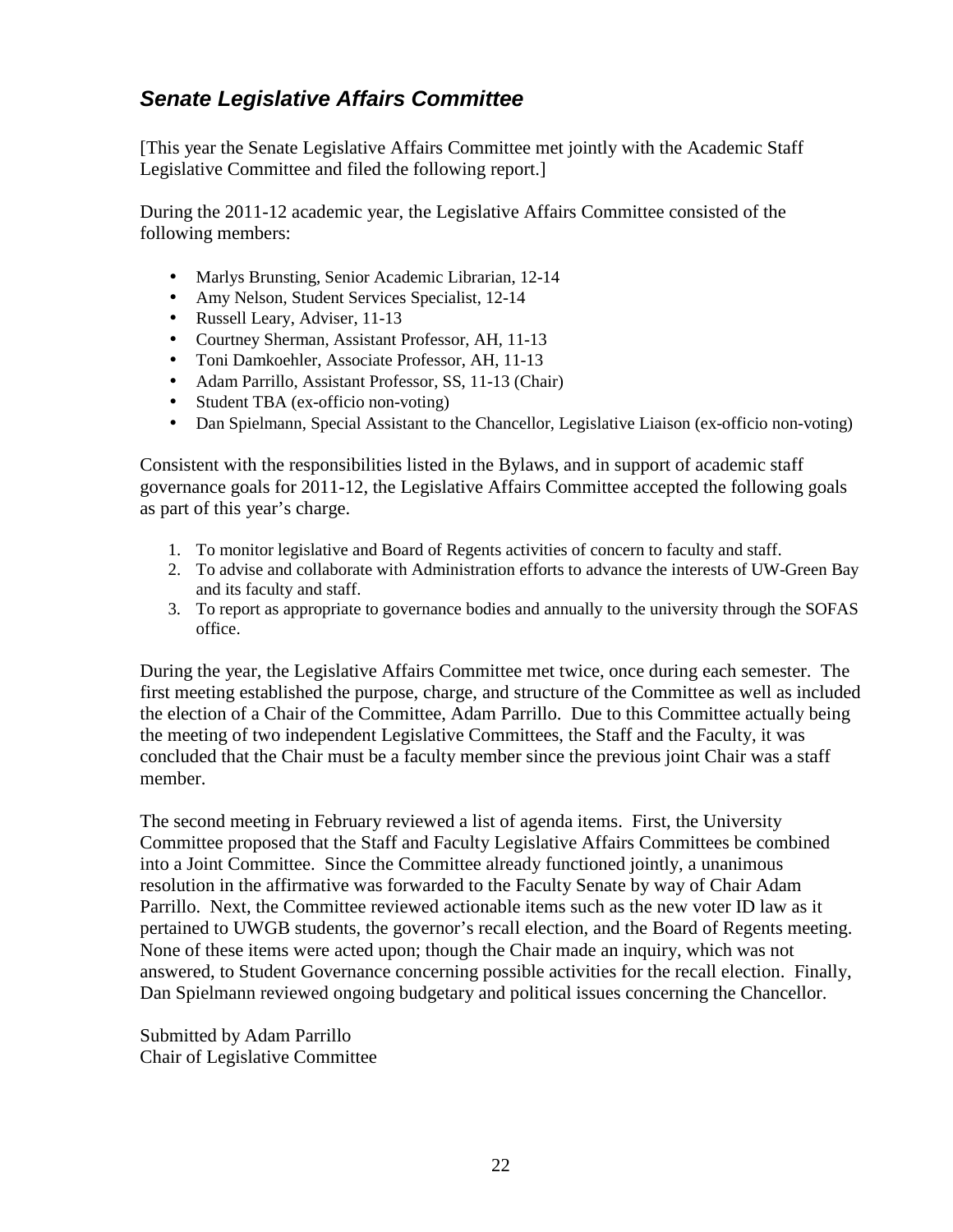# <span id="page-22-0"></span>**COMMITTEES APPOINTED BY THE PROVOST**

### <span id="page-22-1"></span>*Committee on Disability Issues*

Members of the Committee on Disability Issues for the 2011-12 school year included Susan Gallagher-Lepak (faculty), Eileen Kolb (academic staff), Teri Ternes (classified staff) and Heba Mohammad student representative. Ex-official members - Human Resources and Affirmative Action Representative Amy Plotner; Paul Pinkston, Director of Facilities Management; Coordinator of Disability Services Lynn Niemi and Americans with Disabilities Act Compliance Coordinator Greg Smith served on this committee as ex-official members. Lynn Niemi and Greg Smith served as co-chairpersons.

The Committee on Individuals with Disabilities met officially two times this year as a full committee.

Areas the committee addressed this year were as followed:

- Wireless push button door Facilities Management is still investigating our request for better dependability of our wireless push button doors on campus.
- Residence Life Concerns. One of the residence life buildings was not built to code with regards the toilet room dimensions. The architect acknowledged their errors and will fund the corrections that will bring the building into compliance by the summer of 2012. Other modifications have been made to increase accessibility to this building as well. Also we discussed services animal requests in residence life and reviewed our current service animal policies with Residence Life.
- Parking Issues The Chief of Police clarified parking rules for proper decal displays in vehicles with tinted window and their willingness to work with individuals who park the disability marked parking areas so they can display their UWGB parking decal in either the side or front windows without being ticketed. There will also be an added disability marked parking spot in the IS loading dock. It was also clarified that individuals with disability marked parking decals can park in 30 minute parking without being ticket if their duration of stay is longer than 30 minutes.
- Caption Media Policy The Caption Media Policy was shared with the committee. As a result more media materials on the UWGB website have been captioned.
- Kress Center Still investigating the wheel chair accessible seating in the Kress Center especially relating to student section.

The co-chairs of this committee feel that it has been doing valuable work and is worthwhile. We are ensuring individuals with disabilities have access to our campus and events held.

Respectively submitted,

Lynn Niemi, Co-Chair, Committee on Disability Issues

Committee on Disability Issues – 2011-12 Annual Report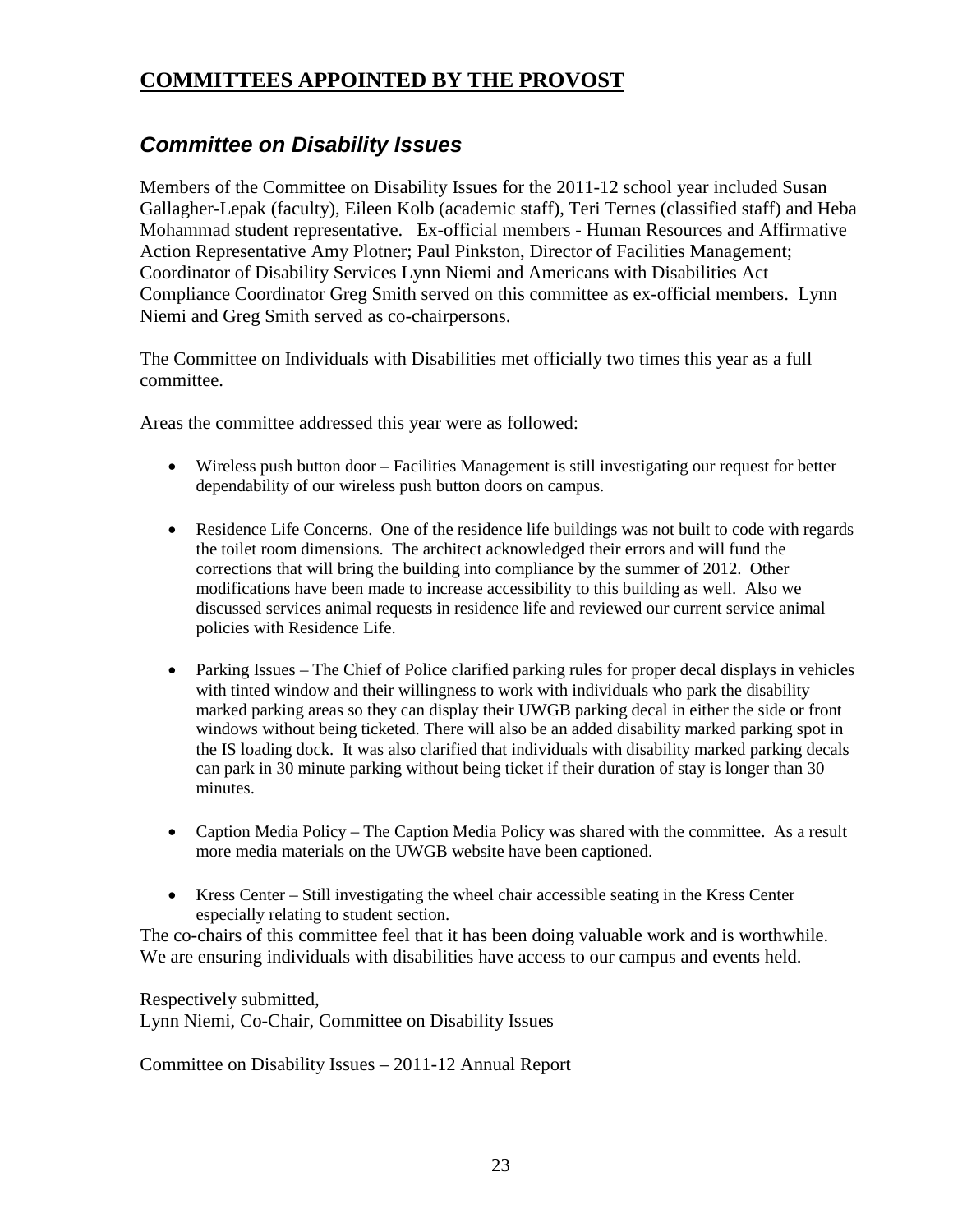# <span id="page-23-0"></span>*Institutional Animal Care and Use Committee*

The 2011-12 season for the UWGB -IACUC has been completed.

Two proposals involving fishes, birds, frogs, and small wild mammals were submitted for renewal and approved. International studies included the appropriate national forms.

Our committee (Kimberly Baker- GB faculty, Amy Wolf- GB faculty, Amanda Nelson- GB faculty, Dennis Lorenz- GB faculty/Chair, Jill Fermanich- GB Safety Inspector, Thomas Baye-Green Bay naturalist, and Patrick Warpinski- Green Bay veterinarian), convened and conversed mostly by email this year with excellent results.

Finally, the animal laboratory in LS was inspected June, 2012 and found to be reasonably clean, well equipped and cared for.

Sincerely,

Dennis Lorenz Ph.D. Chair of the IACUC Associate Professor of Psychology UWGB

Institutional Animal Care and Use Committee – 2011-12 Annual Report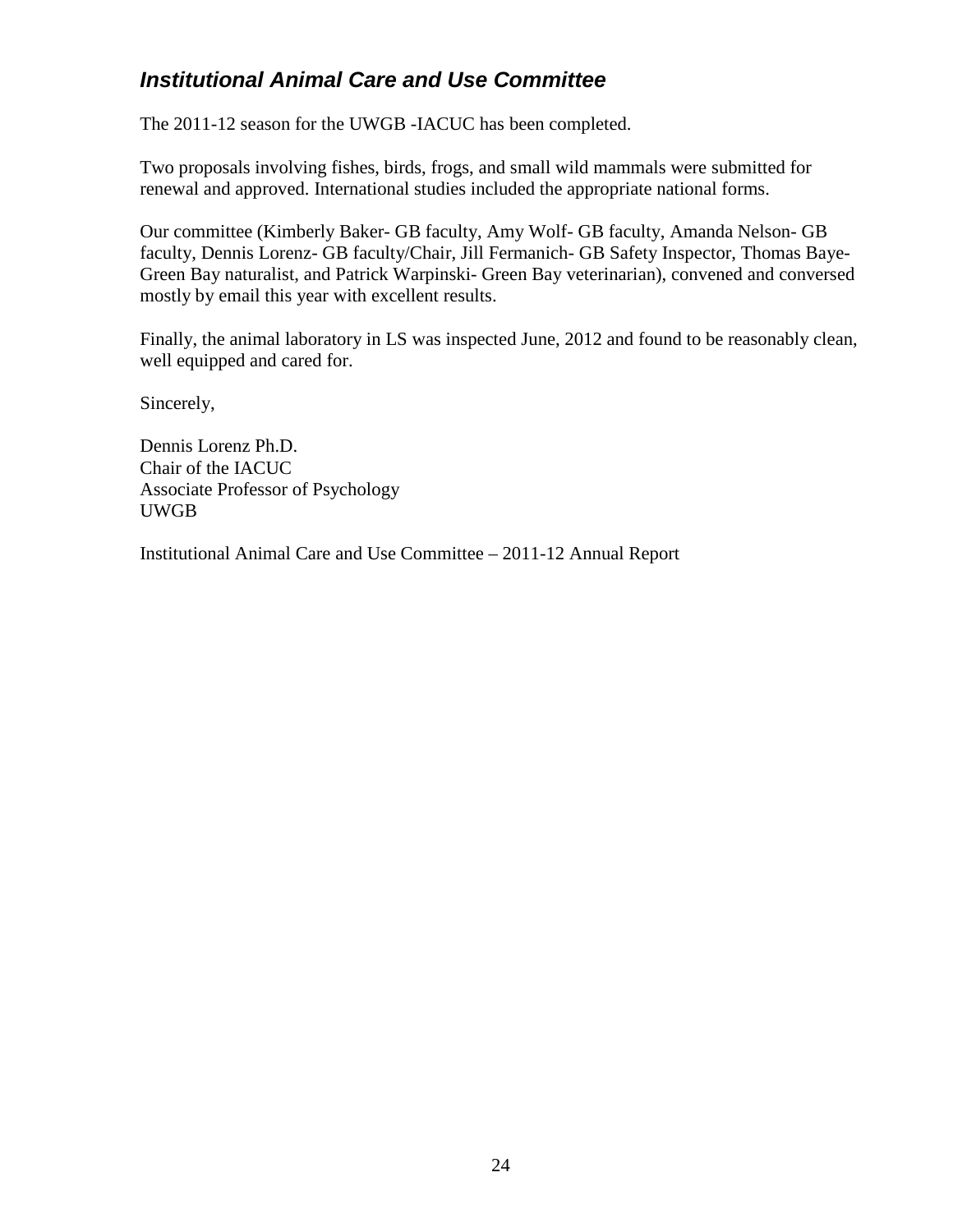# <span id="page-24-0"></span>*Institutional Assessment Committee*

Members: Jim Coates, Debbie Furlong, Paula Ganyard (chair), Pam Gilson, Jeff Grebinoski, Dan Schrickel, Courtney Sherman, Christine Smith (vice-chair), Mussie Teclezion, and Le Zhu

The Institutional Assessment Committee (IAC) was charged by Provost Wallace to write a comprehensive assessment plan for the University. The IAC met seven times throughout the academic year to create this plan.

In March, a draft of a new University Assessment Plan was sent to Provost Wallace (via Associate Provost Sewall) for her review and approval. The new plan proposes a number of changes to how assessment activities are currently conducted at UW-Green Bay. These changes include:

- Elimination of the current Institutional Assessment Committee.
- Creation of the University Assessment Council (UAC), which uses the Technology Council structure as a model.
- Requirement that all academic programs to submit annually a status report on their assessment activities, focusing on at least one learning outcome.
- Requirement that all academic programs to submit a full assessment report to the UAC every seven years as part of their Academic Program Review.
- Requirement that all academic- and student-support units submit annually a status report on their assessment activities.
- Requirement that all academic- and student-support units submit a full assessment report to the UAC every seven years.
- Requirement that all Central Educational and Student Achievement programs and initiatives submit annually a status report on the assessment of the student learning outcomes with a full assessment report to the UAC every seven years.
- Requirement that all General University Operation Units submit a full assessment report to the UAC every seven years with a status report in year four of the cycle.

In addition to the University Assessment Plan, the IAC also started work on the basic structure of a web site for assessment at UW-Green Bay.

Respectfully submitted, Paula Ganyard, chair

May 1, 2012. Institutional Assessment Committee – 2011-12 Annual Report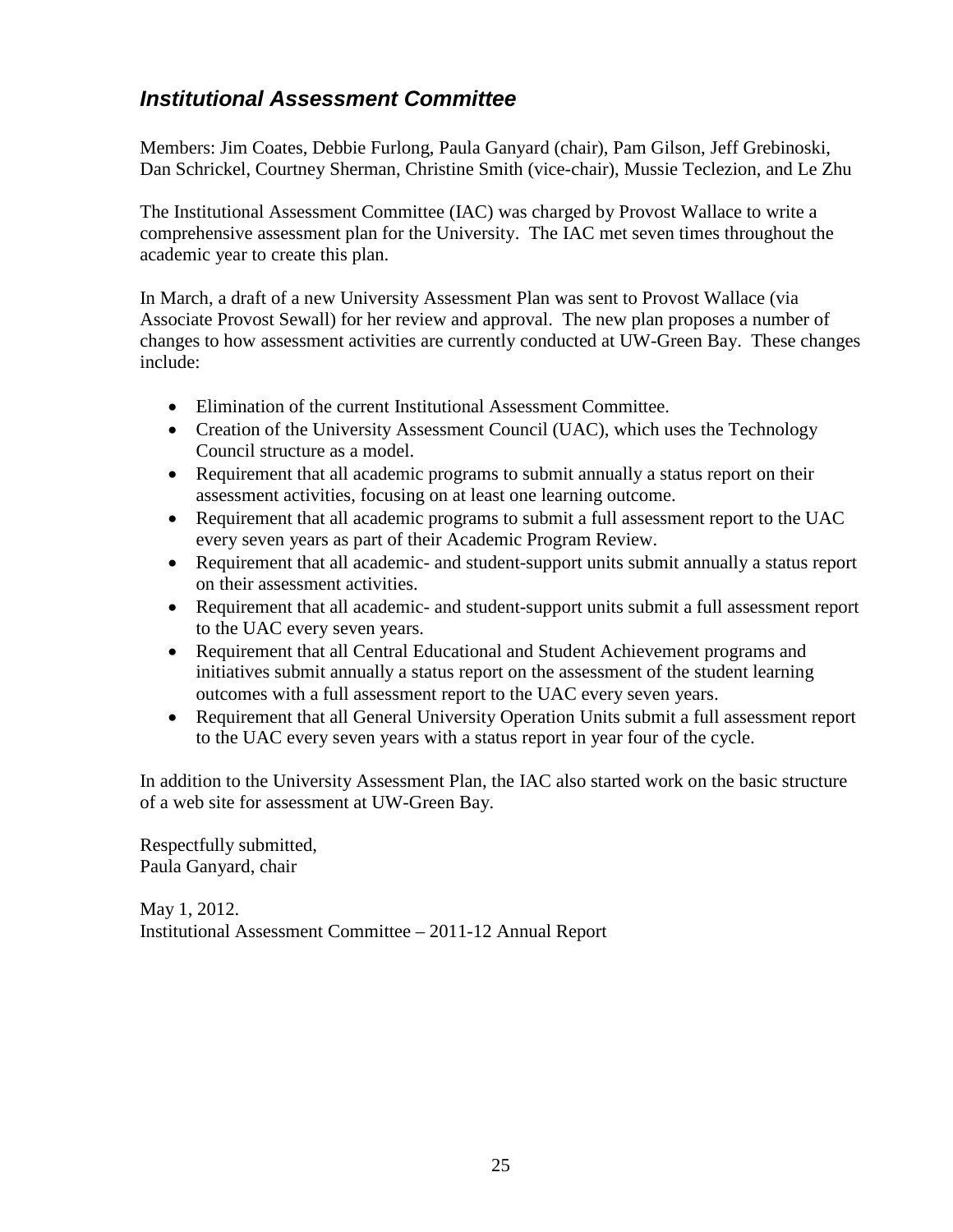### <span id="page-25-0"></span>*Institutional Review Board*

#### **Proposals:**

During the 2011-2012 academic year, the IRB met 5 times. Not all scheduled meetings were held as there were months when there were no proposals requiring committee approval, i.e., requiring full IRB board review. The meetings were held on Thursday mornings, and they generally lasted around 1.5 hours.

As of this writing… There were 77 proposals submitted to the IRB (see attached summary). Thirty seven were submitted in the Fall (2011) and 40 in the Spring (2012). The majority of the proposals were submitted as "expedited" or "exempt" status and reviewed by the IRB chair. One submitted proposals was deemed "non-research" and was not reviewed. There was one proposal that were submitted, but because PI did not respond to requested changes, it was never approved. As of this writing, one proposal awaits final approval contingent on the PI providing follow-up information as requested by the IRB.

The proposals came from three main sources: (1) UW-Green Bay faculty who were doing research with students; (2) students enrolled in the UW-Green Bay / UW – Oshkosh Masters in Social Work program (w/ Dr. Francis Akakpo as PI); and (3) graduate students in the Environmental Science program here at UW-Green Bay.

#### **The IRB members:**

The members of this 2011-2012 IRB demonstrated extreme professionalism, commitment, and competence in carrying out the important charge of this body. Members included, Atife Caglar, Adam Gaines, Doreen Higgins, James Marker (Chair), Ryan Martin, Deirdre Radosevich, Adam Warpinski (community member), and Jill Fermanich (Ex Officio, Safety Officer). They came to meetings prepared, and they approached the task of reviewing proposals in a spirit of problem-solving and collegiality. They are to be commended for their efforts to facilitate the ethical treatment of human subjects participating in research conducted at UW-Green Bay!

#### **Human Subjects Training:**

All members of the committee were or became certified to conduct research involving human subjects. In addition, the committee passed a motion that requires all researchers to have human subjects training within the past 5 years in order to be able to conduct human related research at UW-Green Bay. This policy was transmitted to current researchers and added to the web site.

**Educating the Campus Research Community** – overall, the faculty at UW-Green Bay seem to be in tune and in compliance with appropriate ethical practices in dealing with human research subjects, but per below, there continue to be some concerns.

#### **What "Research" should be reviewed by the IRB at UW-Green Bay**

It was noted by the chair and other committee members that there was an astute absence of protocols coming from grad students from the Master of Applied Leadership program. That, and a question about whether every proposal sent forward from the Masters in Social Work should be reviewed, gave rise to a discussion about what research should be reviewed. Clearly, the federal/legal definition for research that requires IRB approval is (1) that it contributes to generalizable knowledge, and (2) that it will be publicly disseminated. There is a general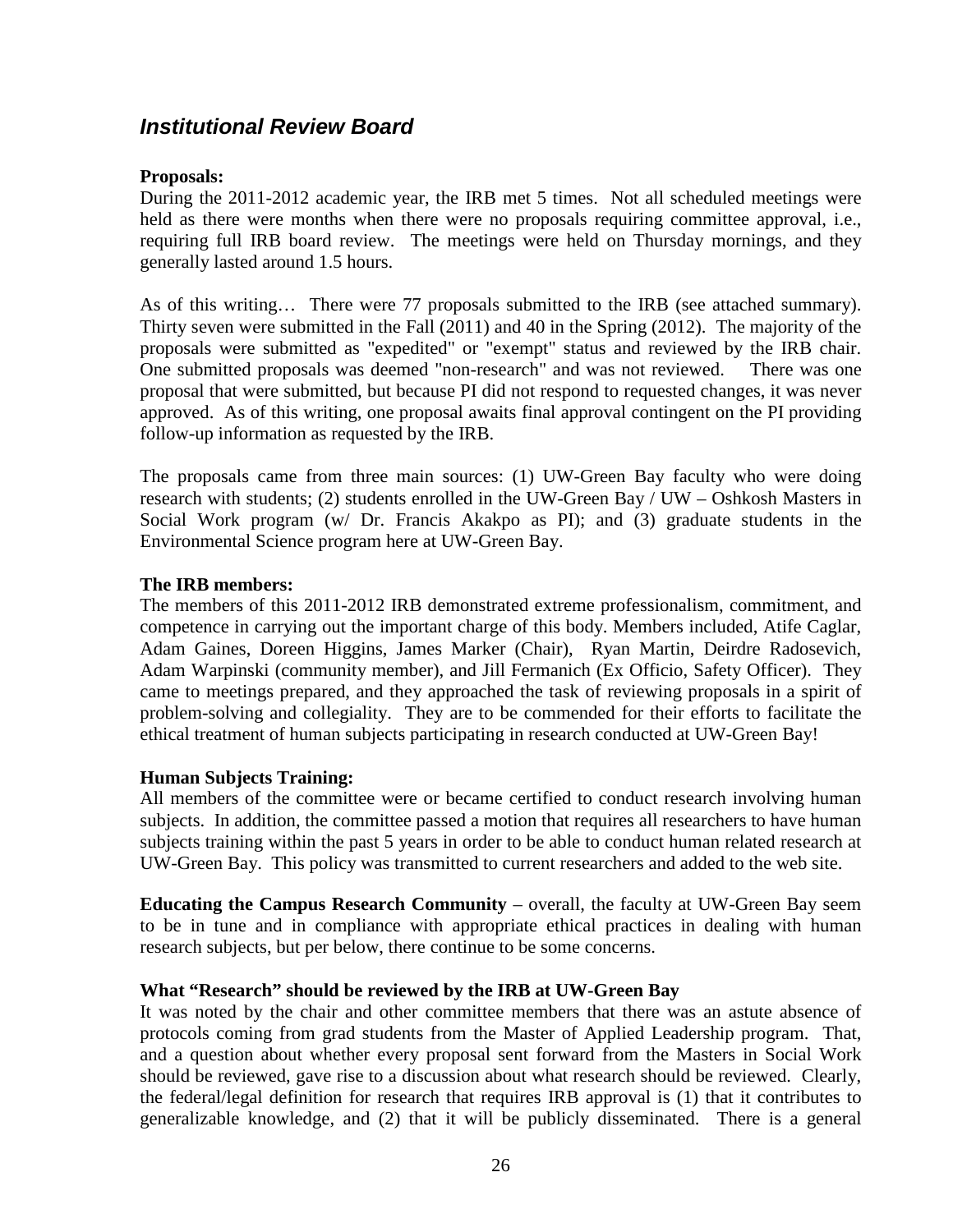concern among the committee that some (not all) faculty are getting around the IRB review process by using projects, or in some case, not putting the published thesis in the library per se. While examples technically eliminate the need for IRB review, they arguable miss the point of the review process and may result in problems for faculty and/or the university. As an example, some of the research done by Dr. Akakpo's students involves sharing significant personal information about abuse etc. To his credit, he has had these reviewed, but technically it is not required of him because the data from such is not publicly disseminated (presented). Our concern on these matters will be taken up with the provost in the near future.

#### **What "Research" should be reviewed (continued)…**

From minutes of April 19*… Dr. Radosevich had checked the library to determine if master's theses involving human research are being reviewed by the IRB. She indicated that for the past ~ 5years, theses have not been sent to the library. This finding stimulated a discussion about the research distinction between a published thesis (that requires IRB approval) and a research project which technically does not. It also brought up question about whether a published thesis NOT sent to the library constitutes "public dissemination". Dr. Marker noted (per bullet following) that Dr. Akakpo from social work has had most/all of his student's projects submitted*  to IRB. Dr. Martin suggested that all master's project should be reviewed as general *good/professional practice. This loophole could become problematic if someone (faculty) ever wanted to "publish" this non-approved data. It was the general consensus of the committee, that we formulate these ideas and present them to the provost for consideration of a campus policy (beyond federal mandates) that would address what appears to be a loop-hole of sorts.*

*Social work a 'research-IRB" conundrum – J. Marker expressed, per above, that the many proposals that he reviews from the Masters in Social Work program are technically not research and do not need to be reviewed. Of particular concern is the significant time demand on the chair to review these. He has had communications with Dr. Akakpo about being more selective on which projects to review. Dr. Marker noted that Dr. Akakpo has been most conscientious in seeing that the proposals follow IRB guidelines and respond to suggested changes.*

#### **Proposal Processing:**

Reviewing proposals falls mostly on the shoulders of the IRB chair. Even with a very systematic (e-mail merge) mechanism to handle this responsibility, it continues to be time consuming. There are many other things that could be done, e.g., tracking all Human Subject Training certificate numbers and dates, but there simply isn't enough time for such. The most tedious aspect of reviewing proposals is dealing with those that are poorly constructed and/or not reviewed per requested.

#### **IRB Web Page revision:**

Minor changes to the web site were made.

#### **All Proposals submitted for IRB review September 10, 2011 to May 25, 2012**

"Barriers for Entrepreneurship", (F-11-1) - Dr. Russ Meir. Submitted on Sep-13-2011 for full review. Approved on Oct-20-2011 for full.

"Examples of Physics Example Problem Website", (F-11-2) - Dr. Heidi Fencl. Submitted on Sep-14-2011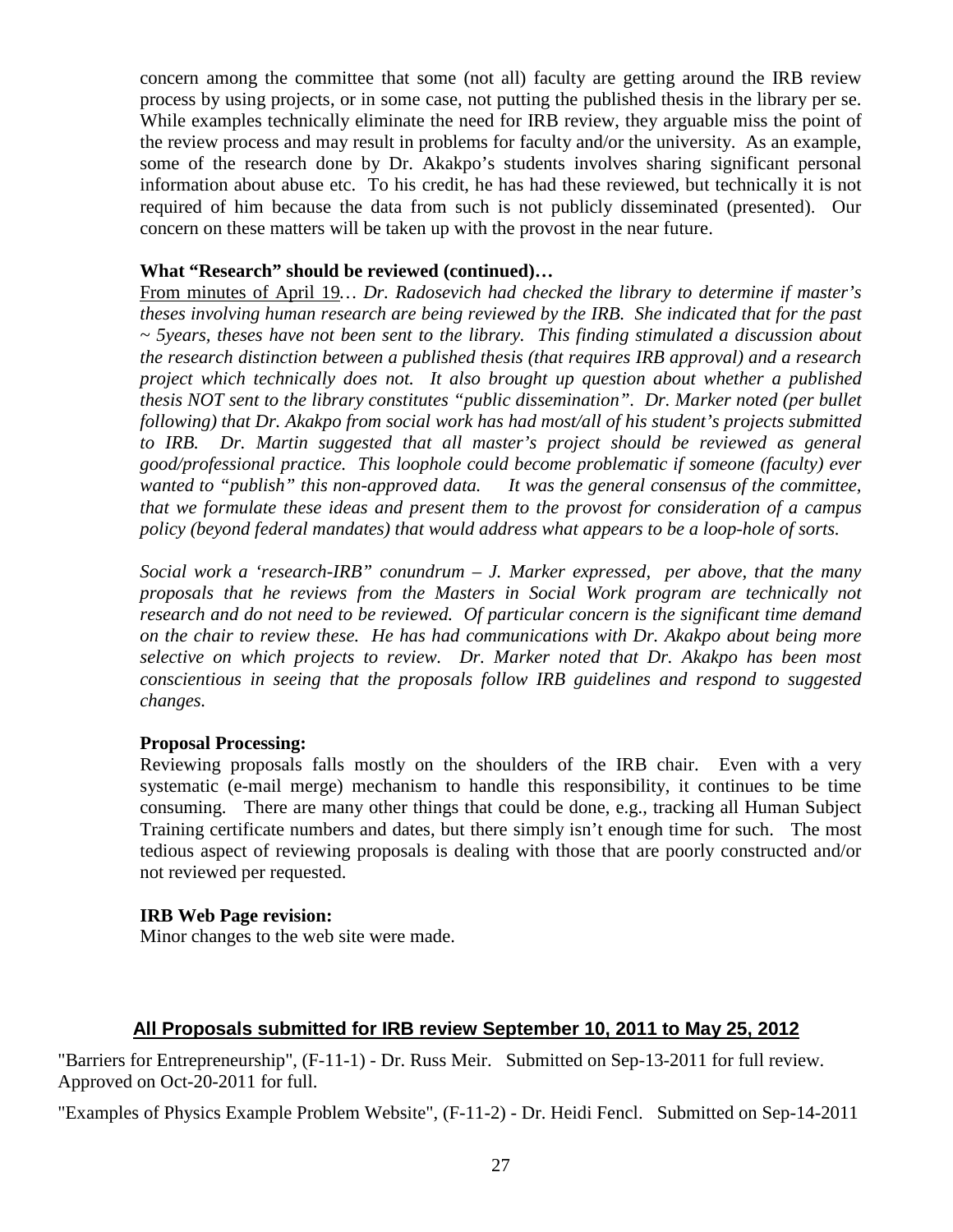as expedited. Approved on Oct-07-2011 as expedited.

"The Impact of Grammatical Knowledge on Memory in Adults", (F-11-3) - Dr. Jennifer Zapf and coinvestigator(s) Craig Van Pay; Areanna Lakowske; Caitlan Gurlt. Submitted on Sep-26-2011 as expedited. Approved on Oct-08-2011 as expedited.

"Fort Howard Neighborhood Survey", (F-11-4) - Dr. Gail Trimberger. Submitted on Oct-06-2011 as expedited. Approved on Oct-22-2011 as expedited.

"Assessing the Effectiveness of Suspension Conditions", (F-11-5) - Ms. Nora Kanzenbach. Submitted on Oct-07-2011 as exempt. Approved on Oct-19-2011 as expedited.

"UW-Green Bay College Credit in High School Program --1 Year Alumni, 4 Year Alumni, Principal, Teacher, and Guidance Surveys", (F-11-6) - Mr. Trenton Sorensen. Submitted on Sep-26-2011 as exempt. Approved on Oct-20-2011 as exempt.

"The Effectiveness of 21st Century Community Learning Center (CCLC) After School Programs", (F-11-7) - Dr. Jenell Holstead and co-investigator(s) Ashley Miller, Megan. Submitted on Oct-13-2011 as full. Approved on Oct-27-2011 as expedited.

"Life Stress and Aggression Correlates in College Aged Students", (F-11-8) - Dr. Ryan Martin and coinvestigator(s) Tonya Fliz. Submitted on Oct-17-2011 as expedited. Approved on Oct-28-2011 as expedited.

"Reciprocal Teaching Versus Traditional Lecture: Is There a Difference?", (F-11-9) - Dr. Adolfo Garcia and co-investigator(s) Dr. Jenifer Zapf. Submitted on Oct-17-2011 as exempt. Approved on Oct-28-2011 as expedited.

"The Sex Differences in the Use of Aggression", (F-11-10) - Dr. Christine Smith and co-investigator(s) Nikki Clauss. Submitted on Oct-17-2011 as expedited. Approved on Oct-31-2011 as expedited.

"Impression Formation", (S-11-25M F 11) - Dr. Kathleen Burns and co-investigator(s) Kristie Walker and Katie Kordus. Submitted on Oct-13-2011 as expedited. Approved on Oct-19-2011 as expedited.

"Examining the Effects and Outcomes of a Project-based Learning Environment on Students in Grades 8- 12", (F-11-11) - Dr. Susan Cooper and co-investigator(s) Karen Bircher, and Steve Kimball. Submitted on Oct-13-2011 as full. Currently NOT approved.

"Examining the Effects and Outcomes of a Project-based Learning Environment on Students in Grades 8- 12", (F-11-11-Res) - Dr. Susan Cooper and co-investigator(s) Karen Bircher, and Steve Kimball. Submitted on Oct-13-2011 as full. Approved on Nov-18-2011 as full.

"A Survey of Perspectives on the Sustainability by Local Business Owners in Alouez and the Potential of Cooperative Sustainable Practices with Local Government", (F-11-12) - Dr. Kevin Fermanich. Submitted on Oct-19-2011 as expedited. Currently NOT approved.

"Person Perception", (F-11-15) - Dr. Kathleen Burns and co-investigator(s) Kristie Walker and Katie Kordus. Submitted on Oct-26-2011 as expedited. Approved on Nov-04-2011 as expedited.

"Educational Psychology", (F-09-13R) - Dr. Kathleen Burns and co-investigator(s) Kristie Walker and Katie Kordus. Submitted on Sep-29-2011 as expedited. Approved on Oct-27-2011 as expedited.

"Green Bay Symphony Orchestra (GBSO) Market Survey", (F-11-13) - Dr. Sampath Ranganathan. Submitted on Oct-24-2011 as expedited. Currently NOT approved.

"Green Bay Symphony Orchestra (GBSO) Market Survey", (F-11-13-Res) - Dr. Sampath Ranganathan. Submitted on Oct-24-2011 as exempt. Approved on Dec-01-2011 as exempt.

"Environmental Science and Policy Capstone Project - Campus Sustainability", (F-11-14) - Laurie Case and co-investigator(s) Paula Olig. Submitted on Oct-26-2011 as exempt. Approved on Nov-02-2011 as exempt.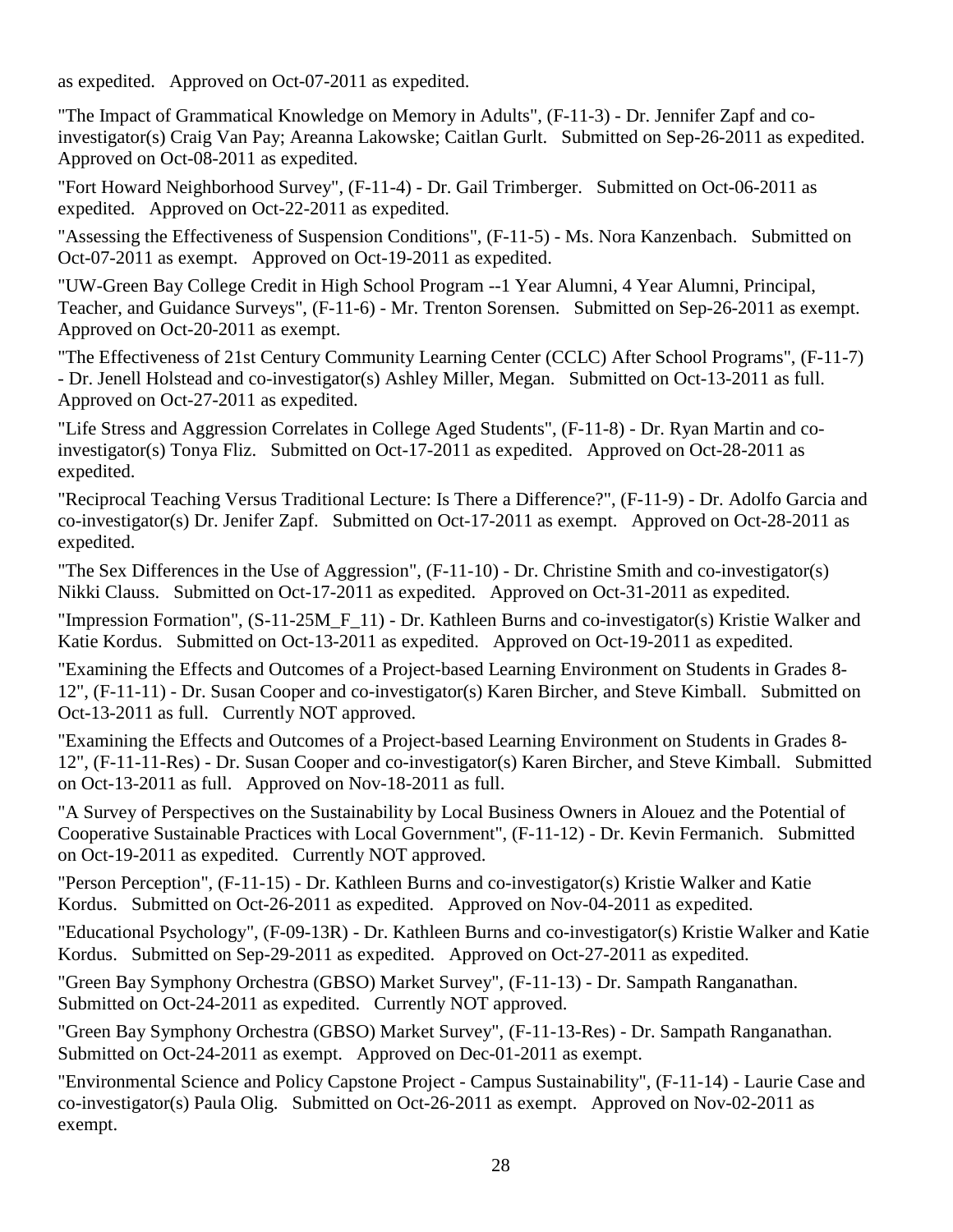"Sad and Angry Affective States on Moral Judgment", (F-11-16) - Dr. Ryan Martin and co-investigator(s) Craig Van Pay. Submitted on Oct-27-2011 as expedited. Approved on Oct-31-2011 as expedited.

"Campus Survey Issues", (F-11-17-practice) - Dr. Judy Martin and co-investigator(s) Com Sci 301 students. Submitted on Nov-04-2011 as expedited. Currently NOT approved.

"Skepticism, Trust as It Relates to Wepage Assurance, and Probabilistic Inference", (F-11-18) - Dr. Steve Muzatko and co-investigator(s) Guarav Bansal. Submitted on Nov-13-2011 as expedited. Approved on Dec-12-2011 as expedited.

"Developing Ethical Decision Making Capacity in MSW Students", (F-11-19) - Dr. Joan Groessl and coinvestigator(s) Miranda Renner. Submitted on Nov-14-2011 as expedited. Approved on Jan-12-2012 as expedited.

"An Inventory of High Impact Education Practices", (F-11-20) - Dr. Denise Bartell and co-investigator(s) Deborah Furlong, Erin Ehlers, Patrick Spellman. Submitted on Nov-18-2011 as expedited. Approved on Nov-28-2011 as expedited.

"Women in relationships with men diagnosed with Borderline Personality Disorder: An Examination of Perceived Social Supports", (F-11-21) - Dr. Judy Martin and co-investigator(s) Angela Greenfield. Submitted on Nov-19-2011 as expedited. Approved on Dec-08-2011 as expedited.

"The Impact of Course Coupling on Student Engagement, Academic Performance and Retention in an Ethnic Studies First Year Seminar", (F-11-22) - Dr. Angela Bauer and co-investigator(s) Dr. Donna Ritch. Submitted on Nov-23-2011 as exempt. Approved on Dec-06-2011 as expedited.

"Impact of Professor Dress on Student Evaluations", (F-11-23) - Dr. Christine Smith and co-investigator(s) Amy Weise. Submitted on Nov-28-2011 as expedited. Approved on Dec-13-2011 as expedited.

"Perceptions of Student Performance (Professor Edition)", (F-11-24) - Dr. Christine Smith and coinvestigator(s) Amy Weise. Submitted on Nov-28-2011 as exempt. Approved on May-24-2012 as exempt.

"Perceptions of Student Performance (Student Edition)", (F-11-25) - Dr. Christine Smith and coinvestigator(s) Amy Weise. Submitted on Nov-28-2011 as expedited. Approved on Dec-12-2011 as expedited.

"The Objectification of Men and Women through Humor", (F-11-26) - Dr. Christine Smith and coinvestigator(s) Brad Klinger. Submitted on Nov-30-2011 as expedited. Approved on Dec-14-2011 as expedited.

"Hybrid vs. Face-to-Face Course Comparison", (F-11-27) - Dr. Melissa Schnurr. Submitted on Dec-02- 2011 as expedited. Approved on Dec-08-2011 as expedited.

"What the hyperlinks are doing to our brains: The Shallows", (F-11-28) - Dr. Gaurav Bansal. Submitted on Dec-08-2011 as expedited. Approved on Dec-12-2011 as expedited.

"Aiming Higher: Students' Work Ethic at the University of Wisconsin-Green Bay", (F-11-29) - Dr. Ingrid Bego. Submitted on Dec-12-2011 as exempt. Approved on Dec-14-2011 as exempt.

"Perceived Stress and Social Comparison of College Students", (S-12-1) - Dr. Dean VonDras and coinvestigator(s) Rachel Prokop, and Stephanie Lynch. Submitted on Dec-14-2011 as expedited. Approved on Jan-31-2012 as expedited.

"The Impact of a Diversity Course on MSW Student's Levels of Cultural Competency (S-08-1N)", (S-08- 1N\_M) - Dr. Jolanda Sallmann and co-investigator(s) Dr. Akakpo, and Stacie Christian. Submitted on Dec-21-2011 as expedited. Approved on Jan-19-2012 as expedited.

"Examining the Effects of an Alternative Field Placement Experience for Mathematics on the Attitudes, Anxieties, and Efficacy of Pre‐Service Teachers Seeking Elementary Level Certification", (S-12-2) - Dr. Susan Cooper. Submitted on Jan-09-2012 as expedited. Approved on Jan-20-2012 as expedited.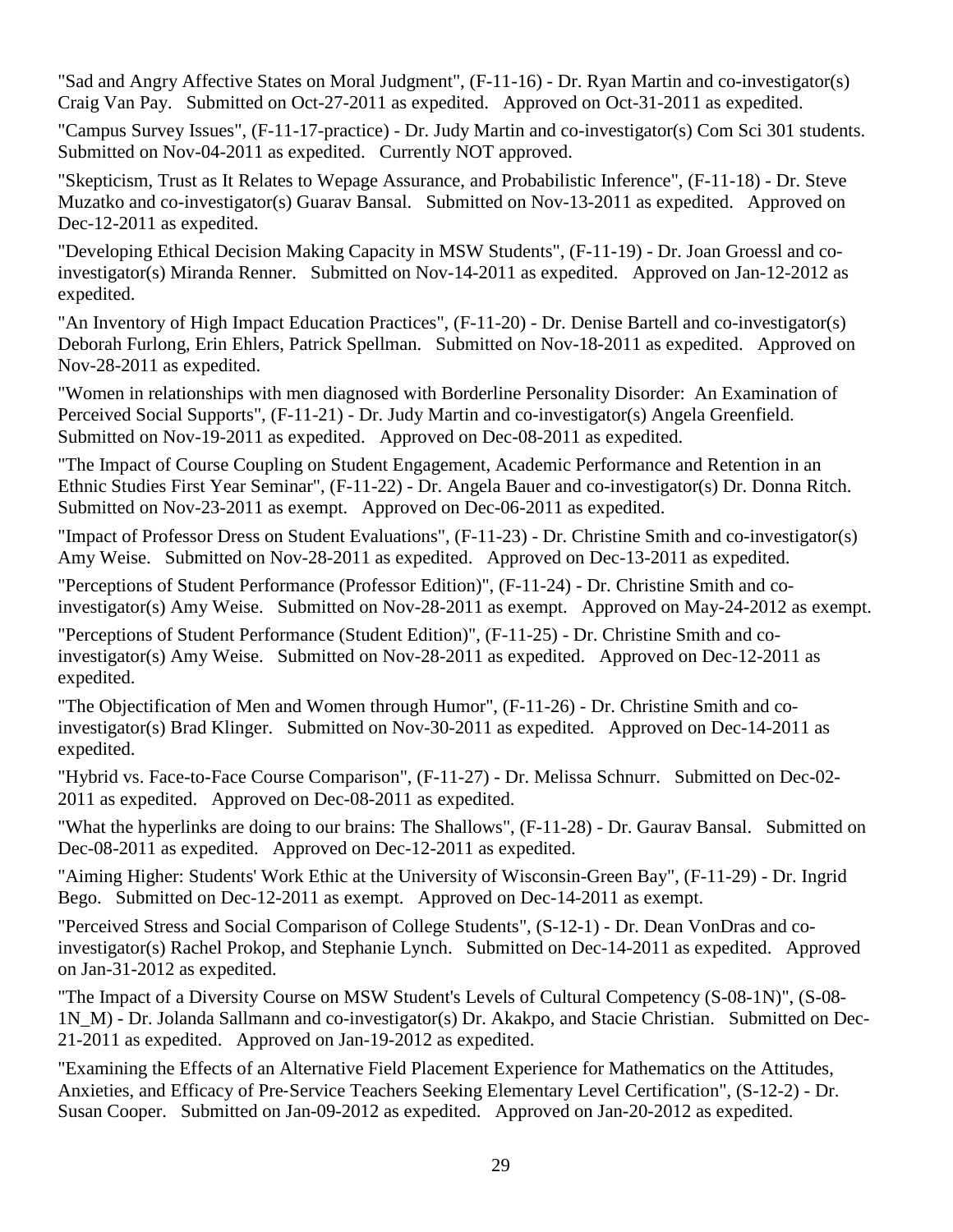"Trust Violation and Rebuilding", (S-12-3) - Dr. Guarav Bansal. Submitted on Jan-19-2012 as expedited. Approved on Jan-20-2012 as expedited.

"Student assessment of assigning points for class participation using immediate feedback.", (S-12-4) - Dr. Timothy Dale. Submitted on Jan-25-2012 as exempt. Approved on Feb-08-2012 as exempt.

"Impact of Visual Learning Modules on Academic Performance in Human Biology", (S-12-5) - Dr. Amanda Nelson. Submitted on Jan-31-2012 as expedited. Approved on Jan-31-2012 as expedited.

"Compact Fluorescent Lighting in Wisconsin: Controlled Disposal Through the Legislation of Extended Producer Responsibility.", (S-12-6) - Dr. John Katers and co-investigator(s) John Arendt. Submitted on Feb-06-2012 as expedited. Approved on Feb-24-2012 as expedited.

"The Effectiveness of 21st Century Community Learning Center (CCLC) After School Programs", (F-11-7- M) - Dr. Jenell Holstead and co-investigator(s) Ashley Miller, Megan. Submitted on Feb-08-2012 as full. Approved on Oct-27-2011 as expedited.

"Childbirth Study", (S-12-7) - Dr. Melissa Schnurr and co-investigator(s) Kalli Donaldson, Alyson Kemps, and Sarah Eggers. Submitted on Feb-08-2012 as full. Approved on Feb-24-2012 as full.

"Developing a Science Teacher Observation Instrument", (S-12-8) - Dr. Scott Ashmann. Submitted on Feb-09-2012 as full. Currently NOT approved.

"The Stockbridge-Munsee Community Family Services Department Summer Food Service Program 2011", (S-12-9) - Dr. Judy Martin and co-investigator(s) Patricia Merckes. Submitted on Feb-10-2012 as expedited. Approved on Feb-24-2012 as expedited.

"Stigma and Mental Illness", (S-12-10) - Dr. Kristin Vespia and co-investigator(s) Kaitlyn Florer. Submitted on Feb-14-2012 as expedited. Approved on Feb-24-2012 as expedited.

"College Students' Attitudes about Substance Abuse", (S-12-11) - Dr. Kristin Vespia and co-investigator(s) Mathew D. Machnik. Submitted on Feb-17-2012 as expedited. Approved on Feb-28-2012 as expedited.

"High School 21st Century Community Learning Centers (CCLC)", (S-12-12) - Dr. Jenell Holstead and coinvestigator(s) Ashley Miller, Lindsay Funk, Lauren Vieaux, Cynthia Sanchez. Submitted on Feb-20-2012 as exempt. Approved on Mar-01-2012 as exempt.

"Responsible Unit Categorization by Level of Service", (S-12-13) - Dr. John Katers and co-investigator(s) Amanda Tuttle, Paula Olig. Submitted on Feb-22-2012 as exempt. Approved on Mar-13-2012 as exempt.

"Serving Returning Veterans", (S-12-14) - Dr. Ryan Martin and co-investigator(s) Erin Ehlers. Submitted on Feb-23-2012 as expedited. Approved on Mar-06-2012 as expedited.

"UW-Green Bay Future Phoenix", (S-12-15) - Dr. Tim Kaufman and co-investigator(s) Kimberly Desotell. Submitted on Feb-23-2012 as exempt. Approved on Mar-13-2012 as exempt.

"A COMPARISON OF LUNG VOLUMES AND LUNG FUNCTION AS ASSESSED BY DIFFERENT SPIROMETRY DEVICES DEVICES", (S-12-16) - Dr. James Marker and co-investigator(s) Dr. Craig Hanke, Dr. Amanda Nelson, Amanda Cheney, Cassie Welch, Evan Wenig. Submitted on Mar-02-2012 as expedited. Approved on Mar-23-2012 as expedited.

"Healthy Minds Study: Univ of MI", (S-12-17) - Amy Henniges. Submitted on Feb-17-2012 as expedited. Approved on Mar-19-2012 as expedited.

"An Evaluation of the Effects of a Domestic Alternatives Intervention Program (DAIP) on Beliefs about Gender Roles and Accountability", (S-12-18) - Dr. Francis Akakpo and co-investigator(s) Jennifer Seefelt. Submitted on Mar-05-2012 as expedited. Approved on Mar-27-2012 as expedited.

"Alcohol Use, Domestic Abuse, and Outagamie and Calumet County Domestic abuse Related Arrests in 2011", (S-12-19) - Dr. Francis Akakpo and co-investigator(s) Kari Ly. Submitted on Mar-05-2012 as exempt. Approved on Mar-27-2012 as expedited.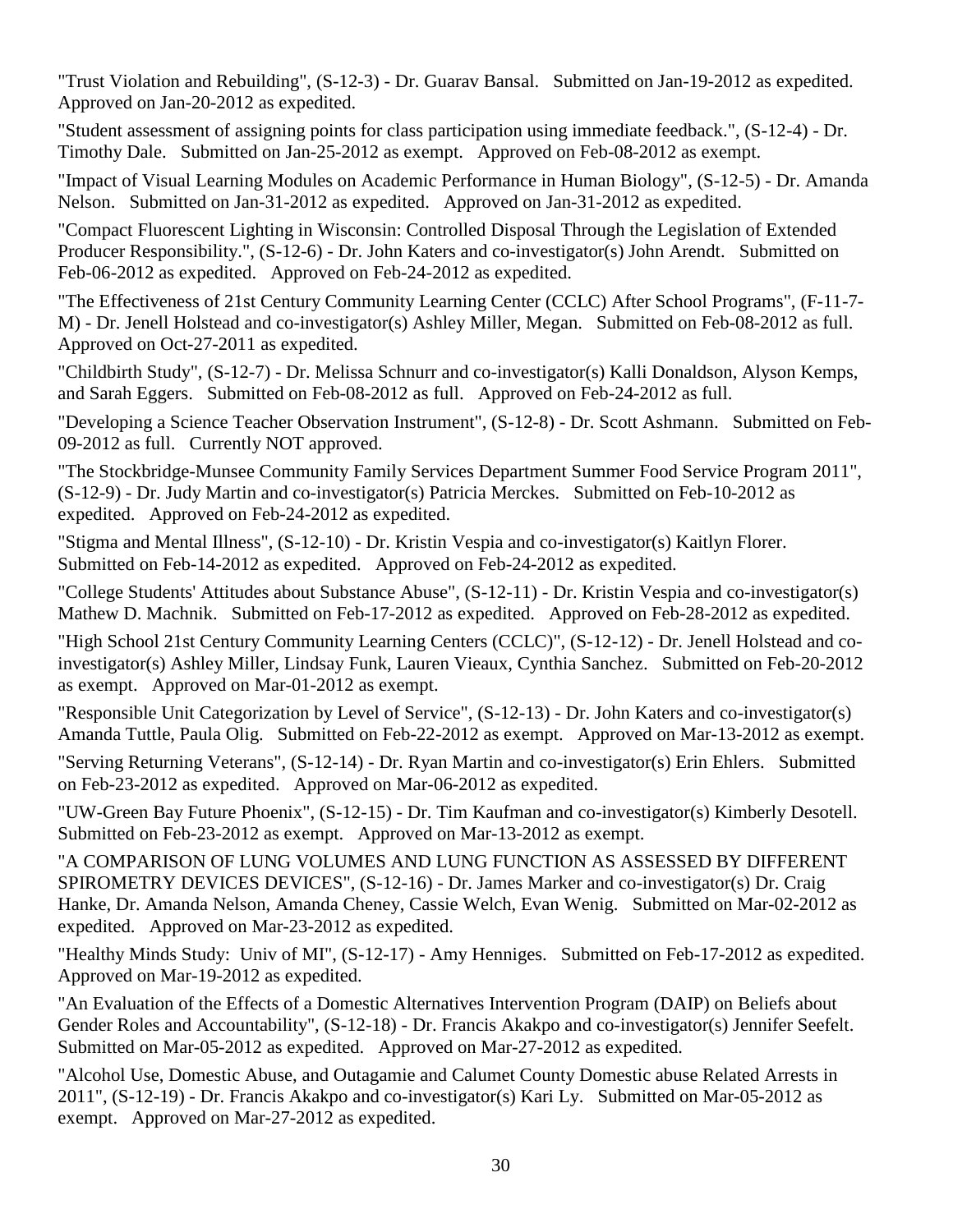"Secondary Traumatic Stress and the Child Welfare Profession in Northeast Wisconsin", (S-12-20) - Tammy Snortum and co-investigator(s) Stephanie Reilly and Samantha Surowiec. Submitted on Mar-12-2012 as expedited. Approved on May-03-2012 as expedited.

"Collaborative Learning Techniques: Encouraging Students' Participation", (S-12-21) - Dr. Alma Rodriquez Estrada. Submitted on Mar-18-2012 as exempt. Approved on Mar-23-2012 as exempt.

"Follow-up Survey on First Year Seminar Students", (S-12-22) - Dr. Denise Bartell. Submitted on Mar-23- 2012 as expedited. Approved on Apr-02-2012 as expedited.

"Understanding Historical Thinking", (S-12-23) - Dr. David Voelker and co-investigator(s) Bridgett Lowery. Submitted on Mar-26-2012 as exempt. Approved on Apr-13-2012 as exempt.

"Relationship Perceptions", (S-12-24) - Dr. Kathleen Burns and co-investigator(s) Jordan Preman, Stephanie Gilbertson, Rebecca Gonnering. Submitted on Mar-28-2012 as expedited. Approved on Mar-28-2012 as expedited.

"Do mentoring Programs such as Big Brothers Big Sisters have positive Impact on Children? A Quantitative Evaluation of Youth Outcomes ", (S-12-25) - Dr. Francis Akakpo and co-investigator(s) Ricci Carley. Submitted on Mar-28-2012 as expedited. Approved on May-03-2012 as expedited.

"An Analysis of Parents Involved in Parent Connection's and Preservation Program in Outagamie County: Intergenerational Transmission of Child maltreatment and the role of community

Resources ", (S-12-26) - Dr. Francis Akakpo and co-investigator(s) Kathryn Krauter. Submitted on Mar-28-2012 as exempt. Approved on May-24-2012 as exempt.

"Foster Parents Involvement in Religion: The Impact on Retention ", (S-12-27) - Dr. Francis Akakpo and coinvestigator(s) Michell Swanson. Submitted on Mar-28-2012 as exempt. Approved on Apr-26-2012 as exempt.

"Impact of Training Safety Training of Child protection Social Workers of Out of Placement ", (S-12-28) - Dr. Francis Akakpo and co-investigator(s) Alisha Haase. Submitted on Mar-28-2012 as exempt. Approved on May-12-2012 as exempt.

"From the United Kingdom to the Unites States: What Leads to Successful GHG Emission Regulation.", (S-12-29) - Dr. John Stoll and co-investigator(s) Jeff Cook. Submitted on Mar-29-2012 as expedited. Approved on May-24-2012 as expedited.

"Child protective workers' satisfaction: The effect of Organizational factors on workforce retention", (S-12- 30) - Dr. Francis Akakpo and co-investigator(s) Marie Cunningham. Submitted on Mar-29-2012 as exempt. Approved on May-03-2012 as exempt.

"An investigation of pre-service elementary teachers' perspectives of indoor and outdoor nature-based activity lessons.", (S-12-31) - Dr. Francis Akakpo and co-investigator(s) Linda Taber-Kwak, Kelly Hirsch. Submitted on Mar-30-2012 as exempt. Approved on Apr-26-2012 as exempt.

"Political News and Emotion", (S-12-32) - Dr. Ryan Martin. Submitted on Apr-04-2012 as expedited. Approved on Mar-06-2012 as expedited.

"Impact of unemployment on families; A study of child abuse and unemployment in Sheboygan County", (S-12-33) - Dr. Francis Akakpo and co-investigator(s) Daniel Ohl. Submitted on Apr-04-2012 as expedited. Approved on Apr-26-2012 as expedited.

"Prevalence of child maltreatment in single parent and blended families compared to nuclear families ", (S-12-34) - Dr. Francis Akakpo and co-investigator(s) Marc Seidl. Submitted on Apr-04-2012 as exempt. Approved on Apr-26-2012 as exempt.

"Menstrual status, the PMS stereotype, and stereotype threat", (S-12-35) - Dr. Christine Smith and coinvestigator(s) Rebecca Gonnering. Submitted on Apr-04-2012 as expedited. Currently NOT approved.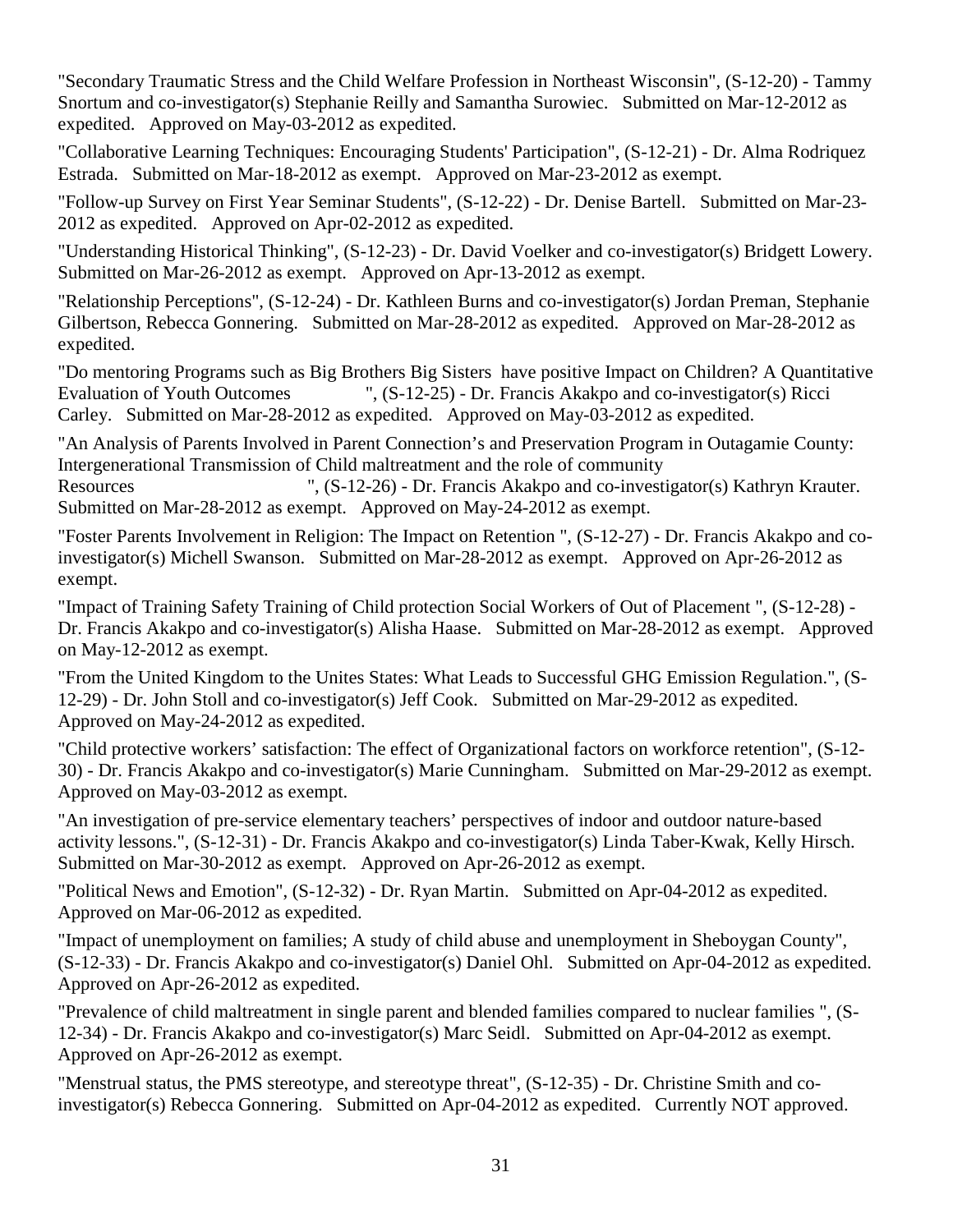"Menstrual status, the PMS stereotype, and stereotype threat", (S-12-35) - Dr. Christine Smith and coinvestigator(s) Rebecca Gonnering. Submitted on Apr-04-2012 as expedited. Approved on Apr-12-2012 as expedited.

"Evaluation of Washington County Human Services fatherhood engagement ", (S-12-36) - Dr. Francis Akakpo and co-investigator(s) Angela Holloran. Submitted on Apr-06-2012 as exempt. Approved on May-03-2012 as exempt.

"Evaluation of Wisconsin Teaching Fellows and Scholars Program: Phase I", (S-12-37) - Dr. David Voelker and co-investigator(s) Dr. Ryan Martin, Ms. Lavonne Cornell-Swanson. Submitted on Apr-05-2012 as expedited. Approved on Apr-26-2012 as expedited.

"Impression Formation", (S-11-25M\_S\_12) - Dr. Kathleen Burns and co-investigator(s) Rebecca Gonnering, Stephanie Gilbertson, Jordan Preman. Submitted on Apr-10-2012 as expedited. Approved on Apr-10-2012 as expedited.

"Body Satisfaction and Pluralistic Ignorance: Does knowledge decrease body dissatisfaction and mediate the perceived norm for body ideal.", (S-12-38) - Dr. Christine Smith and co-investigator(s) Tom Floading. Submitted on Apr-10-2012 as expedited. Approved on Apr-19-2012 as expedited.

"Department Survey on Faculty Career advising: Satisfaction, Preference, and Utilization", (S-12-39) - Dr. Kristin Vespia and co-investigator(s) Dr. Ryan Martin, Stephanie Fries, Rebecca Arrowood. Submitted on Apr-12-2017 as exempt. Approved on Apr-19-2012 as exempt.

"Parent and Teacher Perspectives of Bullying ", (S-12-40) - Dr. Francis Akakpo and co-investigator(s) Sarah Jensen. Submitted on Apr-20-2012 as expedited. Approved on May-17-2012 as expedited.

"Retention in Child Welfare: Job Satisfaction", (S-12-41) - Dr. Francis Akakpo and co-investigator(s) Laura Rapp. Submitted on Apr-22-2012 as expedited. Not approved – waiting for revisions.

Submitted by Dr. James C. Marker, Chair Institutional Review Board – 2011-12 Annual Report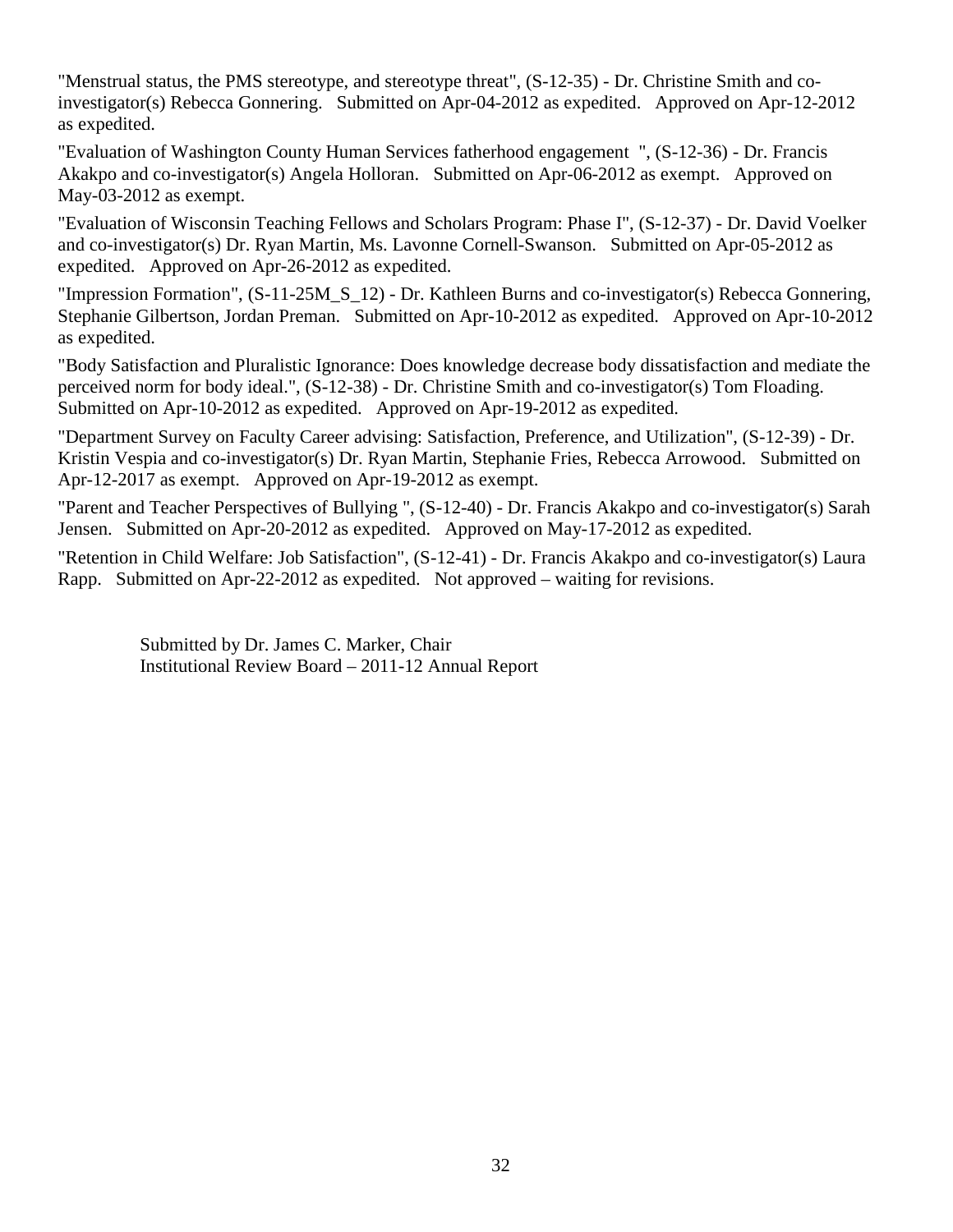### <span id="page-32-0"></span>*Instructional Development Council*

The Instructional Development Council (IDC) is the UW-Green Bay committee charged with supporting faculty development in the area of teaching, and it serves in an advisory role to the Center for the Advancement of Teaching and Learning (CATL) on campus. The eight appointed faculty members of the Council for 2011-12 were: Lucy Arendt (Chair), Kate Burns, Tim Dale, Mike Hencheck, Catherine Henze, Vince Lowery, Sampath Ranganathan, and Hosung Song. As Director of CATL, Aeron Haynie also served in an ex-officio role.

The IDC met as a complete Council six times during the academic year. The three subcommittees (Grants – Catherine Henze, Tim Dale, Vince Lowery (Chair), and Sampath Ranganathan; Awards – Mike Hencheck, Kate Burns, and Hosung Song; Conference – Lucy Arendt, Aeron Haynie) each met several additional times in order to complete their assigned duties. In all, the work of the Council focused on supporting and working with CATL; evaluating applications for grant and award programs; supporting teaching-related professional development activities, including the 16<sup>th</sup> Annual Faculty Development Conference; and reviewing sabbatical proposals. Each of these is reviewed in further detail below.

#### *The IDC and CATL*

The IDC continued its collaborative work this year as, at each IDC meeting, the events scheduled through CATL were discussed, and the involvement of CATL throughout the University was reviewed. The IDC maintained its practice of a sub-committee for conference planning, with the CATL Director and Chair of the IDC serving on this committee. Aeron Haynie, Director of CATL, did an outstanding job maintaining collaborative communication with the IDC. The IDC looks forward to continued engagement with CATL as it evolves in its administrative role of supporting faculty development.

#### *Grant and Award Programs*

The IDC evaluated applications and made recommendations to the Director of CATL for grant and award programs. Calls were available via the CATL website early, along with publicly available rubrics regarding how the applications would be reviewed. Proposals for *Teaching Enhancement Grants*, which are designed to support faculty development efforts related to teaching and learning, were reviewed in both fall and spring. Despite the seemingly straightforward process for requesting support, relatively few faculty members submitted proposal/application materials for the various grants and award opportunities. The IDC discussed this issue, and individual IDC members were asked to talk to their unit faculty about issues with applying for grants and awards. Several issues were identified, including:

- 1. Award amounts are perceived as too small to justify the time spent completing proposals (#1 issue)
- 2. Individuals perceived that the time needed to write successful proposals was too high (relative to the expected benefits) (#2 issue, closely tied to #1)
- 3. Individuals did not believe themselves well versed in how to prepare applications
- 4. Individuals who had previously received funding wanted to "step aside" and allow others the same opportunities
- 5. Other funding options have been tapped instead of IDC/CATL sponsored options (e.g., extramural funding)
- 6. Desire to have funding options related to research other than SoTL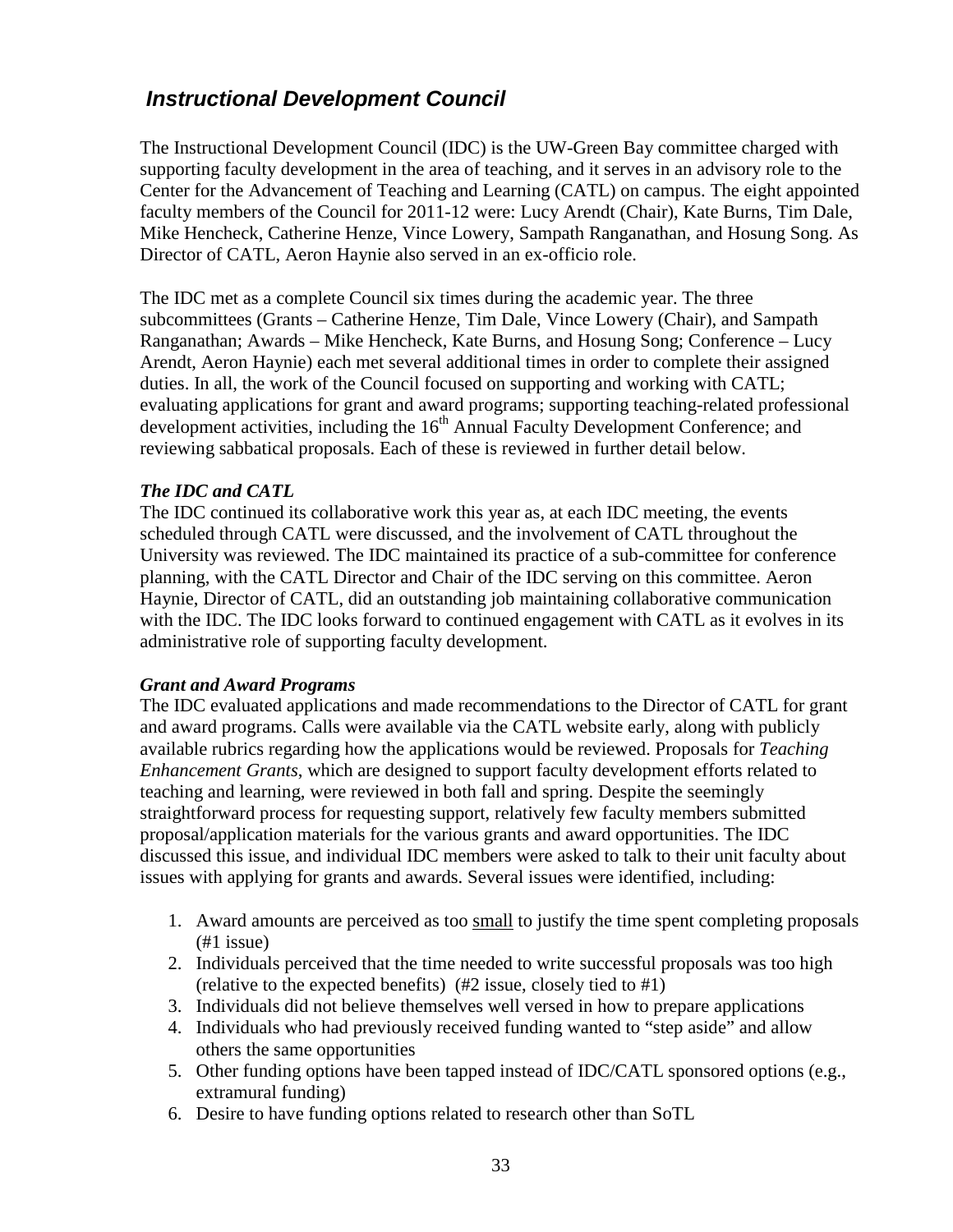7. Lack of knowledge about how SoTL might align with other scholarly pursuits

What follows is a summary of the grants and awards made during 2011-12:

#### *Instructional Development Award*

Adam Gaines (AVD) and Clif Ganyard (Humanistic Studies), and Kristy Deetz (AVD)

### *Faculty Development in Online Learning Grants*

Christine Vandenhouten (Nursing) and Joan Groessl (Social Work)

#### *Online Teaching Fellows (new in 2011-12)*

Cristina Ortiz (humanistic Studies), Eric Morgan (Democracy and Justice Studies), Michelle McQuade Dewhirst (AVD), Lisa Poupart (First Nations Studies), and Leanne Zhu (Human Biology)

*Scholarship of Teaching and Learning Award* None awarded in 2011-12

#### *Student Nominated Teaching Awards* (third year)

Katia Levintova, Early Career (Public & Environmental Affairs), and Steve Meyer, Experienced (Natural & Applied Sciences)

#### *Teaching Enhancement Grants*

Fall 2011: Heidi Fencl (Natural and Applied Sciences), Tim Dale (Democracy and Justice Studies), E. Nicole Meyer (Humanistic Studies), Kate Burns (Human Development), Amanda Nelson (Human Biology), and Dan Meinhardt (Human Biology) Spring 2012: Illene Cupit (Human Development)

#### *WI Teaching Fellows Program*

Katia Levintova (Public and Environmental Affairs) and Christopher Martin (Humanistic Studies)

#### *Professional Development Activities*

This year the IDC continued to serve in an advisory role to the CATL Director in the development and implementation of professional development activities. The IDC continued to be the co-sponsor of the Faculty Development Conference. This year's conference (with a theme of "The Balancing Act: Dedicated Teaching, Productive Scholarship, and Active Service") was well received. Dr. Kerry Ann Rockquemore was the keynote speaker. Dr. Rockquemore addressed strategies for creating supportive communities for writing productivity and work/life balance. Dr. Rebecca Meacham, 2011 recipient of the Founders Association Award for Excellence in Teaching, gave the luncheon address. Feedback from Conference participants was generally positive. The IDC and CATL also secured the 2013 Faculty Development Conference's keynote speaker, Dr. Gardner Campbell, who will speak on instructional technology.

The IDC met with Kelly McBride to discuss positive steps taken to promote the quality of teaching excellence at UW-Green Bay, including the recent Inside that focused on the quality of teaching at UW-Green Bay and awards for teaching earned by UW-Green Bay faculty (e.g., Regan Gurung). The group then engaged in a positive back-and-forth with Kelly about future possibilities for promotion.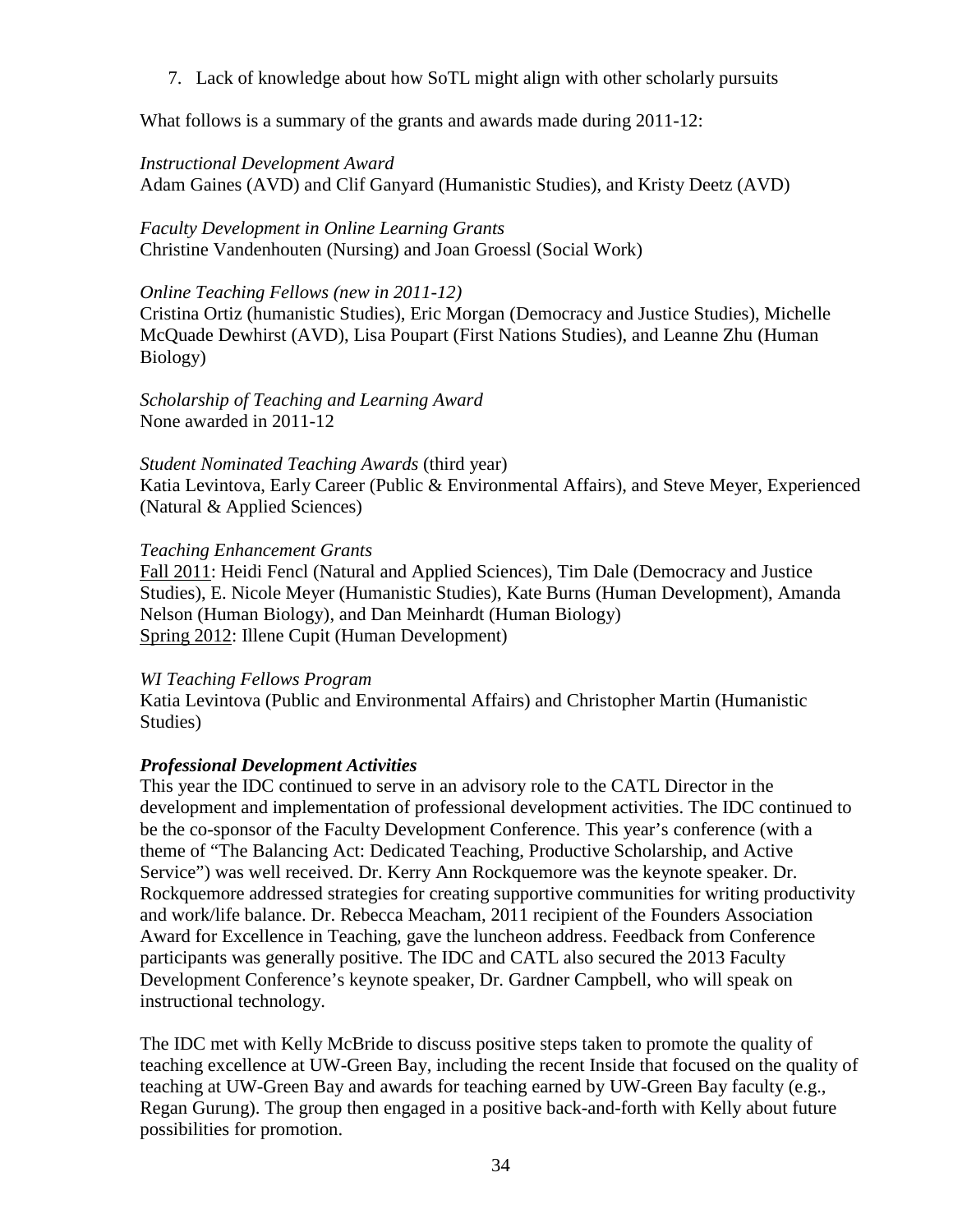Lucy Arendt and Aeron Haynie also met with representatives from the university's Research Council to discuss possible future collaborations. The general tone of the conversations was positive; Aeron agreed to continue the dialogue.

#### *Sabbatical Proposal Review*

Consistent with its committee charge, the IDC reviewed six submitted sabbatical proposals – two for the 2013-2014 academic year, two for the Fall 2013 term, and two for the Spring 2014 term. The Chair then composed and forwarded a document summarizing that review to the Provost's Office. Only tenured members of the IDC participated in the proposal review, consistent with feedback from prior IDCs, wherein tenure-track members acknowledged potential concerns with evaluating tenured colleagues.

#### *Summary and Recommendations*

In sum, this has been a busy and successful year for the IDC. The Council continues to support strongly the presence of the Center for the Advancement of Teaching and Learning on campus, as well as the programs, grants, and awards it funds (e.g., the Teaching Scholars Program). The IDC continues to recommend open communication between the IDC Chair, the Subcommittee Chairs, and the Director of CATL and supports a continued examination of ways to optimize the use of the professional development activities offered on campus.

The Chairperson sincerely thanks the members of the IDC for their excellent work and genuine interest in faculty development.

Respectfully submitted, Lucy Arendt, Chair

Instructional Development Council – 2011-12 Annual Report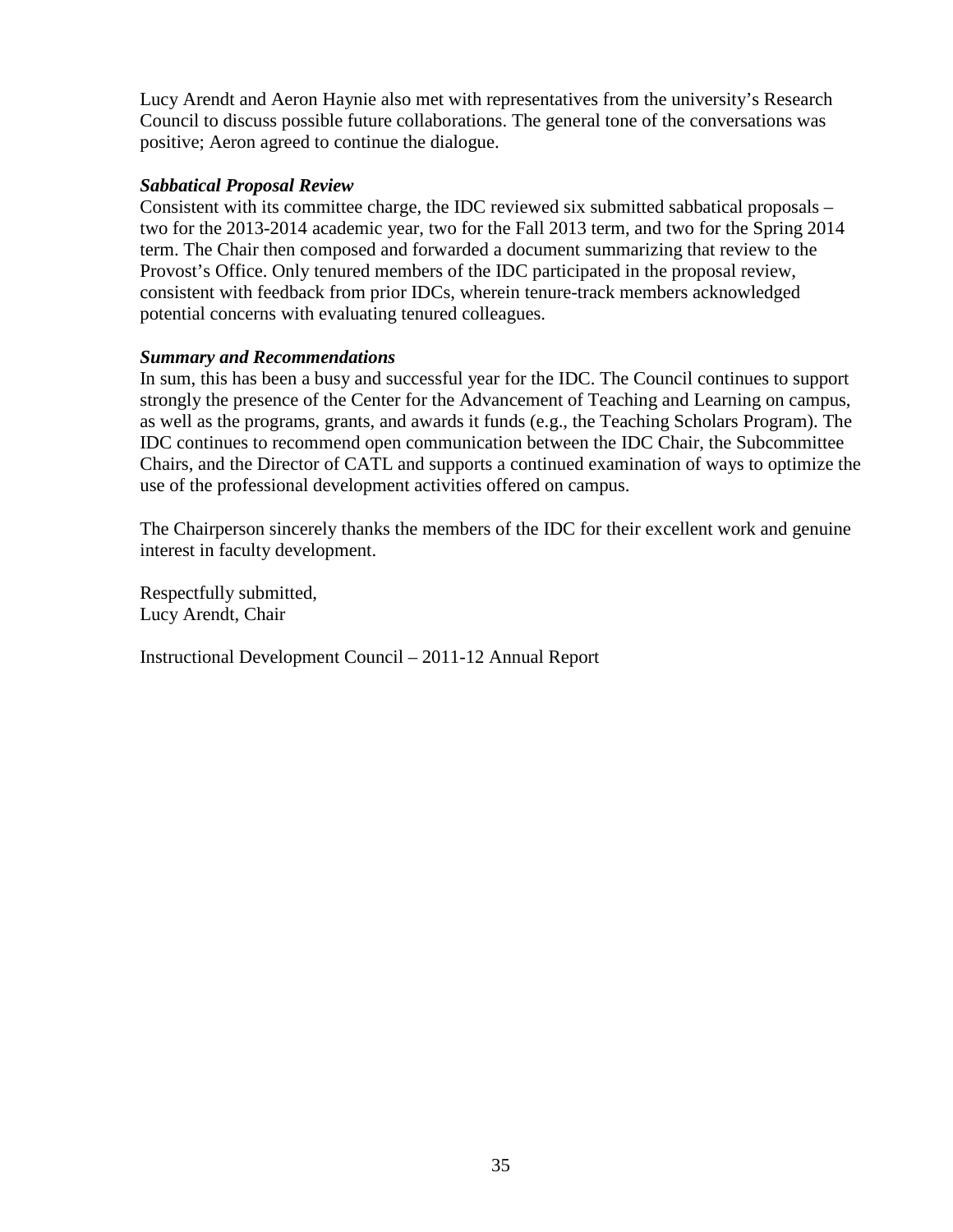# <span id="page-35-0"></span>*International Education Council*

#### **Chair:** Lucy Arendt

**Members:** Tohoro (Francis) Akakpo, Lucy Arendt, Brent Blahnik (*ex-officio*, non-voting), Katia Levintova, Sarah Meredith, E. Nicole Meyer\* (unofficial, *ex-officio*, non-voting), Heidi Sherman, and Leanne Zhu

\* Professor Meyer represented the Modern Languages faculty

The International Education Committee met six times during the 2011-12 academic year, beginning on October 13, 2011. Two ad hoc subcommittees met several times in addition to the six times that the full Committee convened.

Prof. Arendt continued in the second year of her three-year term as Committee Chairperson as appointed by the Provost.

The Committee was very active in the second year of its newly constituted state. The Committee:

- 1. Reviewed and approved a site visit proposal to Argentina by Associate Professor Cristina Ortiz.
- 2. Reviewed and approved a site visit proposal to Belgium and the Netherlands by Associate Professor Clif Ganyard.
- 3. Reviewed and approved a site visit proposal to Ireland by Associate Professor Kaiome Malloy.
- 4. Reviewed and declined a site visit proposal to Jordan by Assistant Professor Jill White. Reason: No funding available.
- 5. Reviewed changes to the Advising Agreement Form and process for recording foreign and national Student Exchange University grades.
- 6. Discussed learning support for international students (e.g., admission criteria, tutoring, ESL coursework).
- 7. Created two ad hoc subcommittees, one to address scholarships for Travel Abroad and another to discuss support for faculty teaching international students.
- 8. Agreed that students traveling to Jordan during summer 2012 should receive scholarship dollars not allocated during the normal course of Study Abroad scholarship decisions.
- 9. Engaged in a preliminary discussion of standardizing the number of credits associated with Travel Abroad courses.
- 10. Discussed the creation of a yearlong series of panels addressing Travel Abroad best practices.
- 11. Reviewed a proposal for an International Scholar-in-Residence.
- 12. Met with Assistant Chancellor Bev Carmichael and Director of Development Jeanne Stangel to discuss developing ongoing support for internationalizing the campus (e.g., through scholarship support provided to both Travel Abroad and Study Abroad students).

The Committee also met formally with the Modern Languages faculty to discuss how the "voice" of the Modern Languages faculty might be heard in the International Education Committee. The International Education Committee decided to unofficially invite a member (E. Nicole Meyer) of the Modern Languages faculty to participate in its meetings, in addition to any informal contributions that the Modern Languages faculty might choose to make.

The Chairperson also met with faculty members, in a small group and individually, to discuss the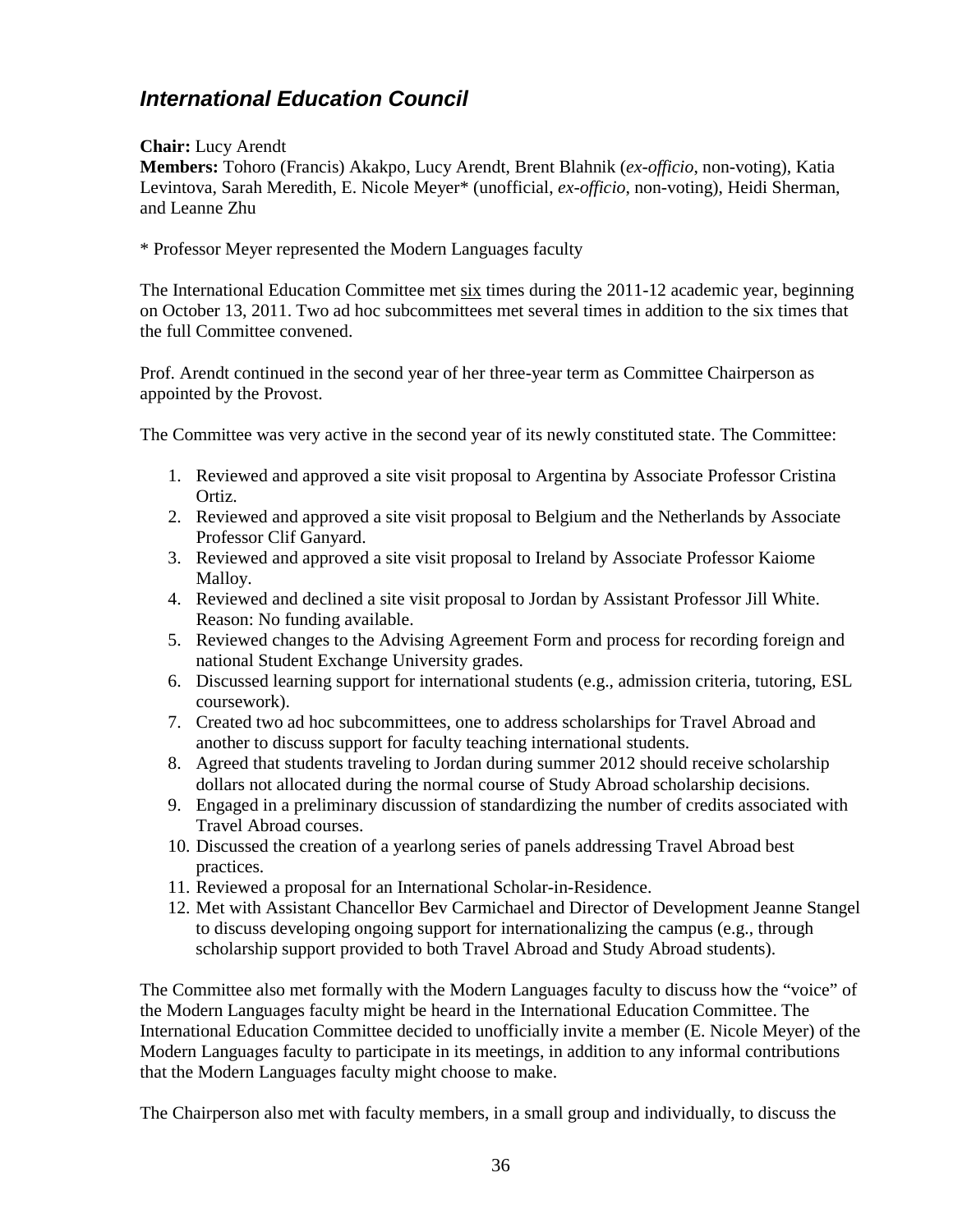faculty members' plans for upcoming Study Abroad trips. These meetings were held in recognition of changes made to the Study Abroad process whereby faculty members solicit approval of trip ideas from their academic dean before meeting with the International Education Office to discuss operational details.

The Chairperson sincerely thanks the members of the Committee for their fantastic work, compelling enthusiasm, and sincere regard for all things international.

Respectfully submitted, Lucy Arendt

*Note*: The Committee was subject to a new charge approved by the Provost and Vice Chancellor for Academic Affairs on August 6, 2010.

International Education Committee – 2011-12 Annual Report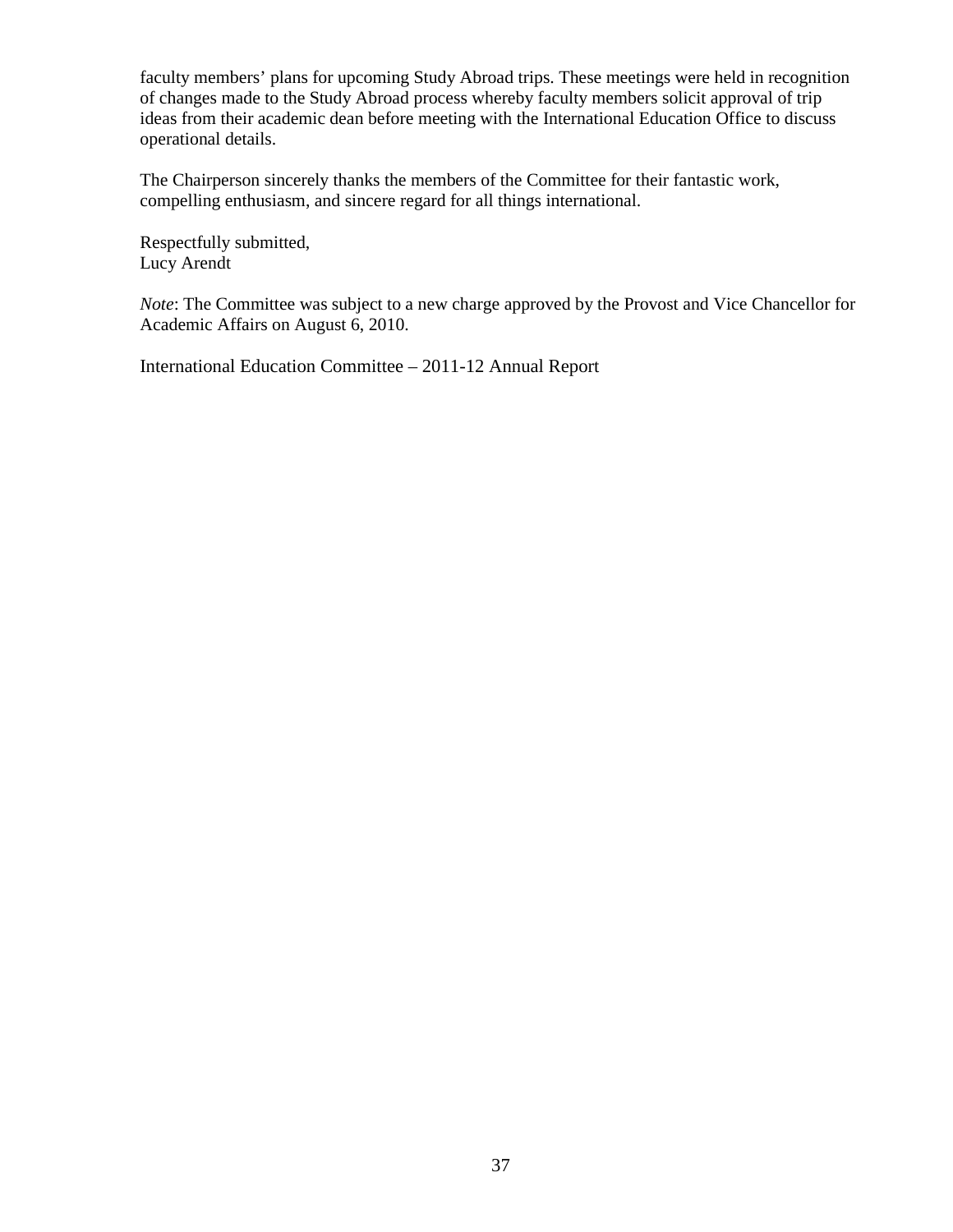<span id="page-37-0"></span>Research plays a vital role at the University of Wisconsin – Green Bay (UWGB) for faculty and for undergraduate and graduate students. For UWGB faculty, research is a significant requirement for promotion and career advancement. It should also be noted that the real or perceived research opportunities that exist at UWGB are also critical in the recruitment of new faculty. For students, research experience is increasingly more important, and in some cases required, as they seek employment or apply to graduate school upon graduation. Therefore, opportunities to support ongoing and meaningful research at UWGB are critical to maintaining a quality faculty and educational experience for students. This report summarizes the activities of the Research Council during the 2011-12 academic year and identifies the greatest needs and opportunities going forward, as determined by the members of the Research Council.

#### **Current Research Council Funding Programs and 2011-12 Awards**

**Research Scholar**: This program provides a 3-credit course release to selected faculty for targeted research projects. Typically, one research scholar is selected each semester. The award recipients for this year were as follows:

Spring semester award (course release for Spring 2013): Christopher Martin, Humanistic Studies Fall semester award (course release for Fall 2012): Sarah Meredith, Arts and Visual Design

**Grants in Aid of Research (GIAR)**: These small grants (\$800 and \$400) support data collection and supplies as well as travel to conferences for research presentation. This program has been very effective, funding hundreds of diverse projects by new and existing faculty (approximately 15 - 20 per semester). These grants are especially useful in supporting disciplines and areas of scholarship with limited external funding opportunities.

Fall semester awards: 18 Spring Semester awards: 19

It should be noted that additional funds were provided to the Research Council by the Dean of Liberal Arts and Sciences during the fall semester, which were used to fund several additional projects. It should also be noted that due to the limited funds available to the Research Council, several proposals were funded at less than the requested amount and others were not funded at all.

**Grants Integrating Research and Teaching (GIRT):** these grants (\$1000) promote projects that assist faculty efforts to combine scholarly and pedagogical activities. This grant opportunity is designed to acknowledge and encourage collaborative research between UW-Green Bay faculty and integrate students into scholarly work. Student participation must be included in proposed project

Spring semester awards: 2

#### **Additional Research Council Activities**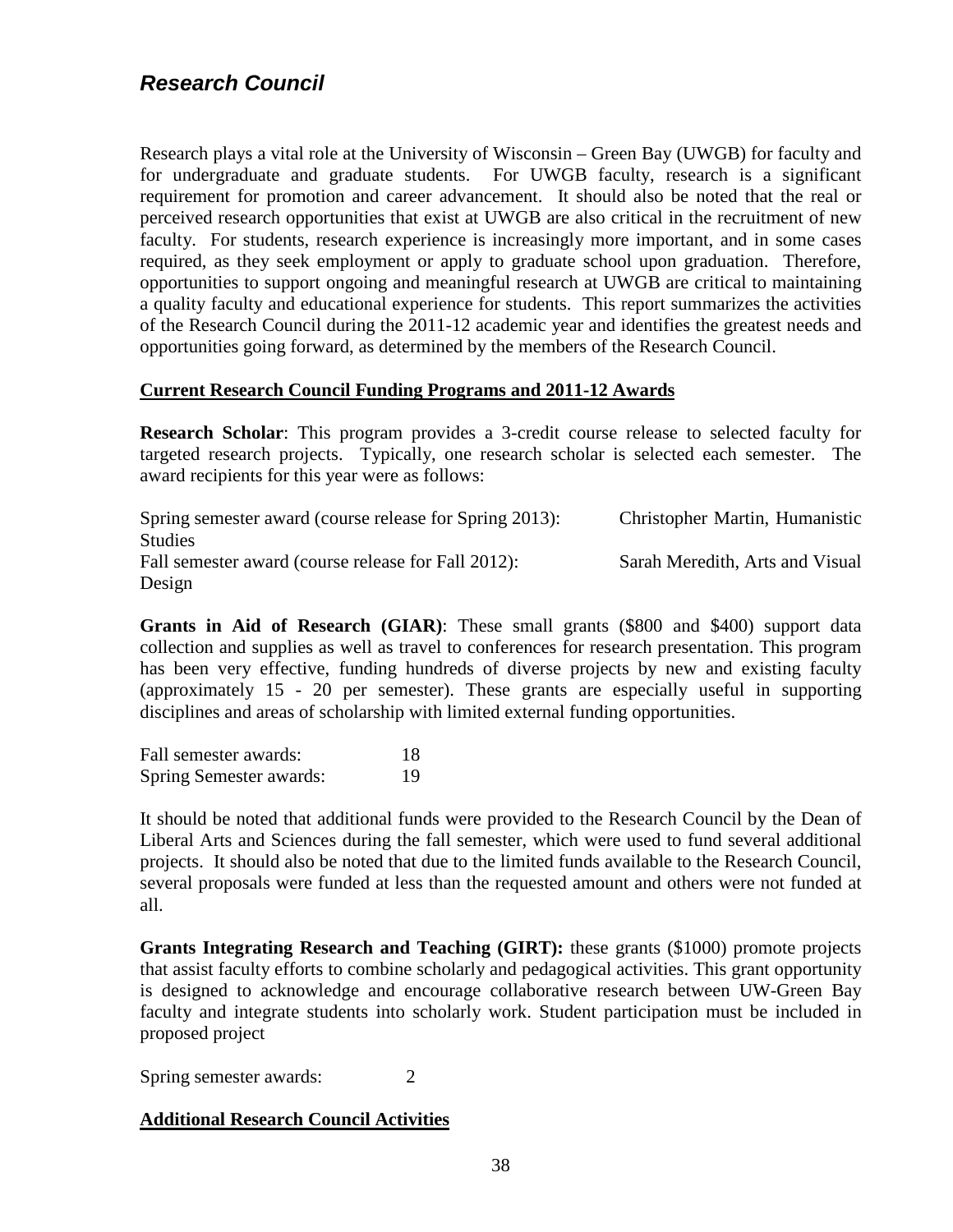The Research Council completed a number of other important activities during the 2011-12 academic year, which are briefly summarized below:

- 1) Research Council Programs revised and updated the application forms for each of the Research Council grant programs.
- 2) Research Council Budget submitted the annual budget for the 2012-13 academic year.
- 3) The meaning of "Sustainable Research" at UWGB was discussed and the following definition was approved:

The University of Wisconsin-Green Bay's mission is to provide an interdisciplinary, problem-focused educational experience that prepares students to think critically and creatively to address complex issues in a multicultural and evolving world. The University enriches the quality of life for students and the community by embracing the educational value of diversity, promoting environmental sustainability, encouraging engaged citizenship, and serving as an intellectual, cultural and economic resource. This same interdisciplinary and problem-focused approach applies to UWGB sustainability research, where faculty seek to add to the existing knowledge base in order to acquire a deeper understanding of the dynamic relationships within, among and between the environmental, social and economic aspects of sustainability.

- 4) Significant effort was put into the development of a grant writing workshop for faculty. The initial offering of this program would allow five faculty members to attend a week-long workshop on grant writing at UW-River Falls and also provide for support services for these faculty members after the program. Faculty selected for this program are listed below:
	- Caroline Boswell, Humanistic Studies
	- Aeron Haynie, Humanistic Studies
	- Heidi Sherman, Humanistic Studies

Several other faculty members expressed interest in the program, but had conflicts with summer teaching requirements of previously scheduled activities.

#### **Research Council Needs and Opportunities**

The Research Council has identified several needs and opportunities going forward, several of which have also been identified in previous years. These opportunities are briefly summarized below:

- 1) Developing a faculty primer on the grant writing process on campus that could be used during new faculty orientation.
- 2) Funding for an additional Research Scholar specifically for projects that involve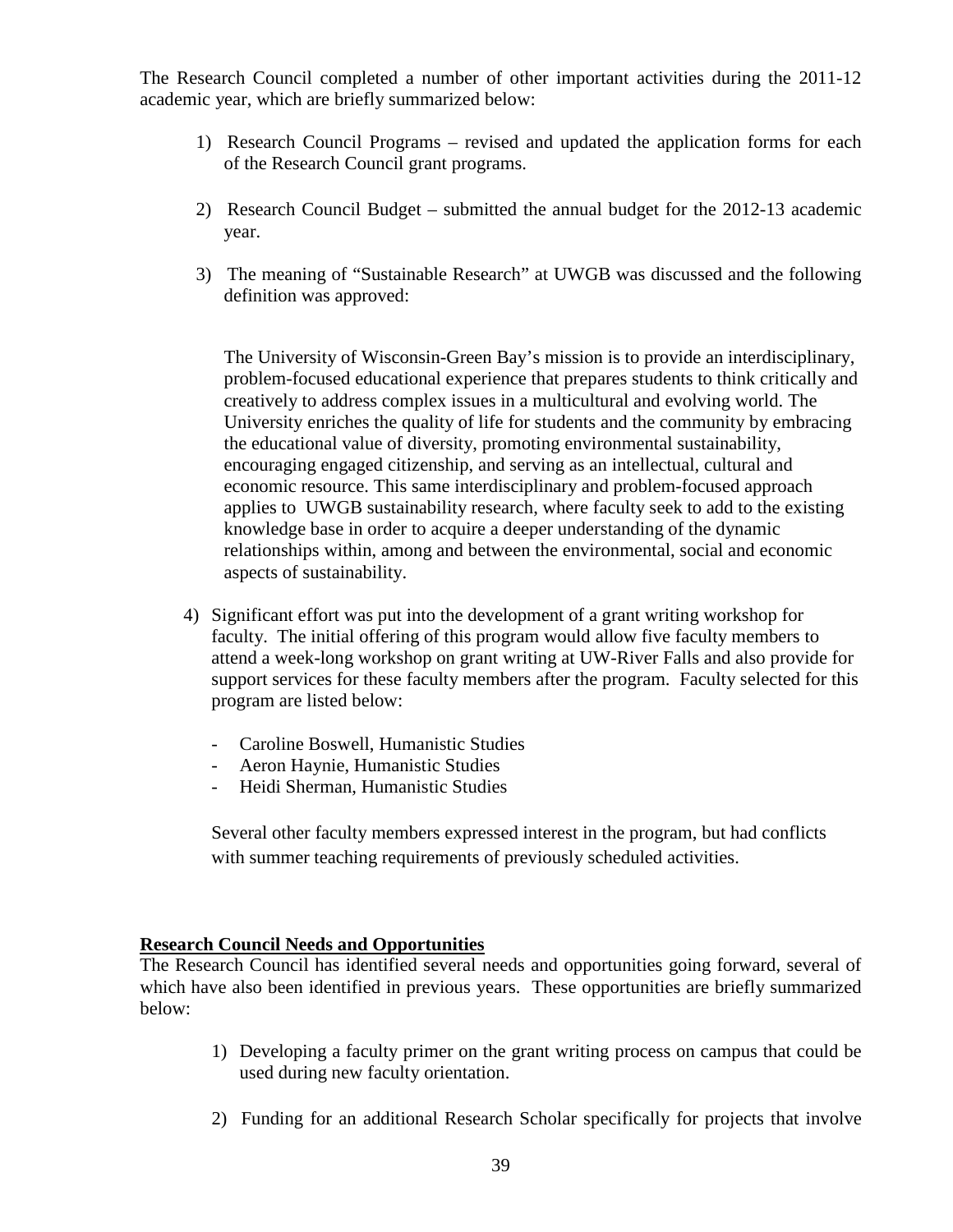writing grants to secure extramural funding, which would generate indirect back to the university.

- 3) Providing a course release to the Chair of the Research Council, allowing for more awareness/promotion of research on campus through increased internal and external communication, involvement with the Academic Excellence Symposium and Posters on the Rotunda.
- 4) Exploring opportunities for developing a more formalized Office of Undergraduate Research or undergraduate research program.
- 5) Collaborating with the Center for the Advancement of Teaching and Learning (CATL) on writing groups for campus.

#### **2011 - 2012 Research Council**

Scott Ashmann Toni Damkoehler Jennifer Ham John Katers, Chair John Luczaj

Lidia Nonn, Ex officio member

It should also be noted that activities of the Research Council would not have been possible without the contributions of the Institute for Research staff, particularly Charmaine Robaidak, who was instrumental in grant coordination and administration.

Research Council – 2011-12 Annual Report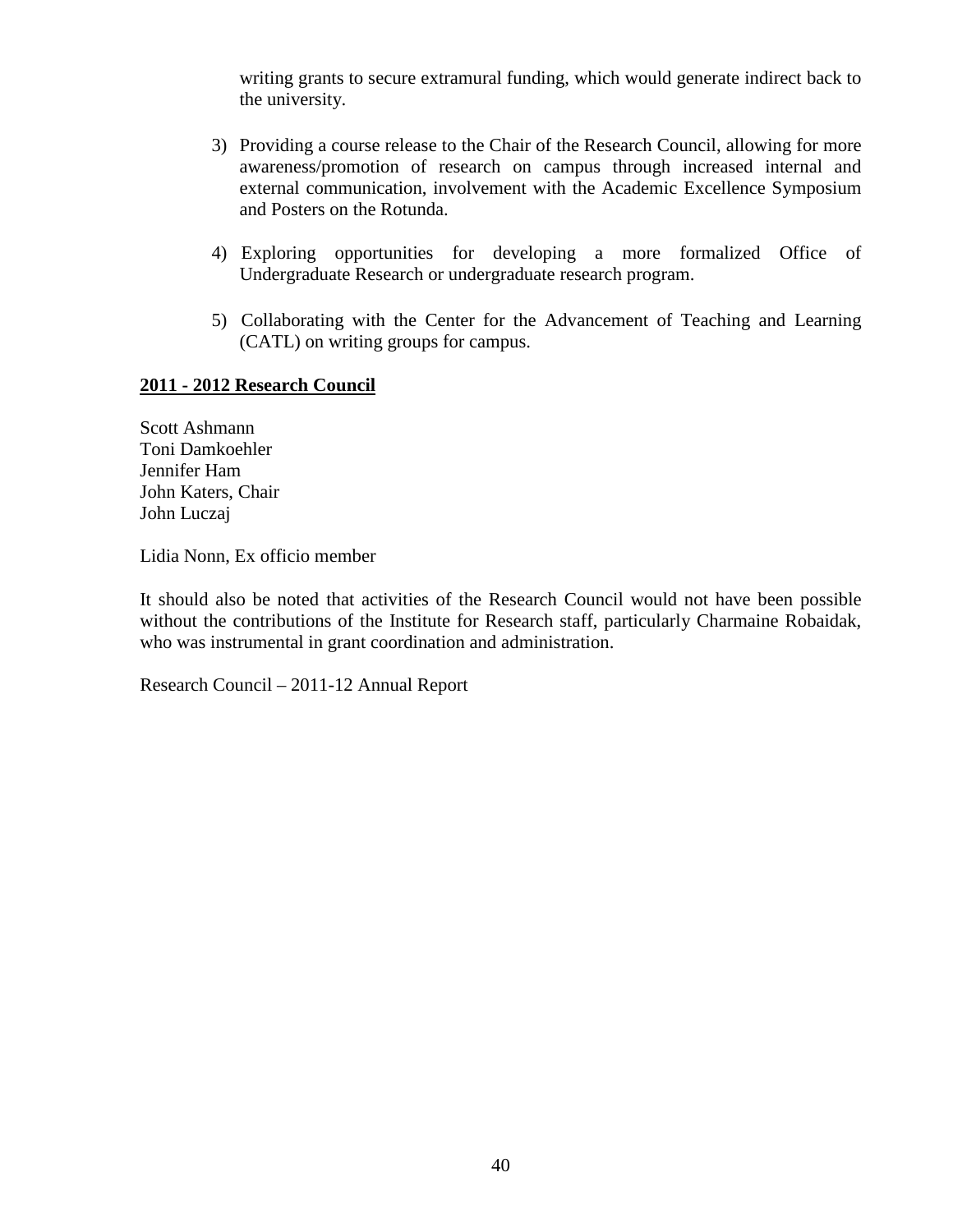# <span id="page-40-0"></span>*Technology Council*

**Purpose & Membership.** The Technology Council is advisory to the Provost and responsible for developing and monitoring the campus technology plan and recommending technology policies. The Council is chaired by the Associate Provost of Information Services. Membership consists of representatives from each of the divisions, three faculty members, and one student. Members for 2011/12 were:

Academic Affairs – Mike Marinetti Advancement – Liz Leist Athletics – Dan McIver Business & Finance – Sharon Dimmer Faculty Representatives – Chuck Rybak, Christine Vandenhouten, Craig Hanke Information Services – David Kieper, Paula Ganyard Liberal Arts & Sciences – Scott Furlong Outreach & Adult Degree - Zach Voelz Professional & Graduate Studies – Sue Mattison Student Affairs – Mike Stearney & Brenda Amenson-Hill Student Representative – Michael Hengels Chair – Kathy Pletcher

#### **Activities for 2011/12**

- $\triangleright$  Conducted a technology survey of students, faculty and staff
- ▶ Reviewed, modified and approved Workstation Policy
- $\triangleright$  Approved Computer Lab Plans for 2012/13
- $\triangleright$  Monitored progress on Tech Plan 2015
- $\triangleright$  Discussed trends with e-textbook publishing
- Discussed electronic imaging, electronic records management
- $\triangleright$  Provided oversight on the Mobile Strategy Working Group
- $\triangleright$  Provided feedback on the new IS Academic Technology Services design
- $\triangleright$  Reviewed social media guidelines for students

#### **Value of the Council**

The Technology Council members feel that the work of the Council is very important to the institution. The Council meets monthly during the fall and spring semesters and is very productive.

Respectfully submitted,

Kathy Pletcher, Chair, Technology Council

Technology Council – 2011-12 Annual Report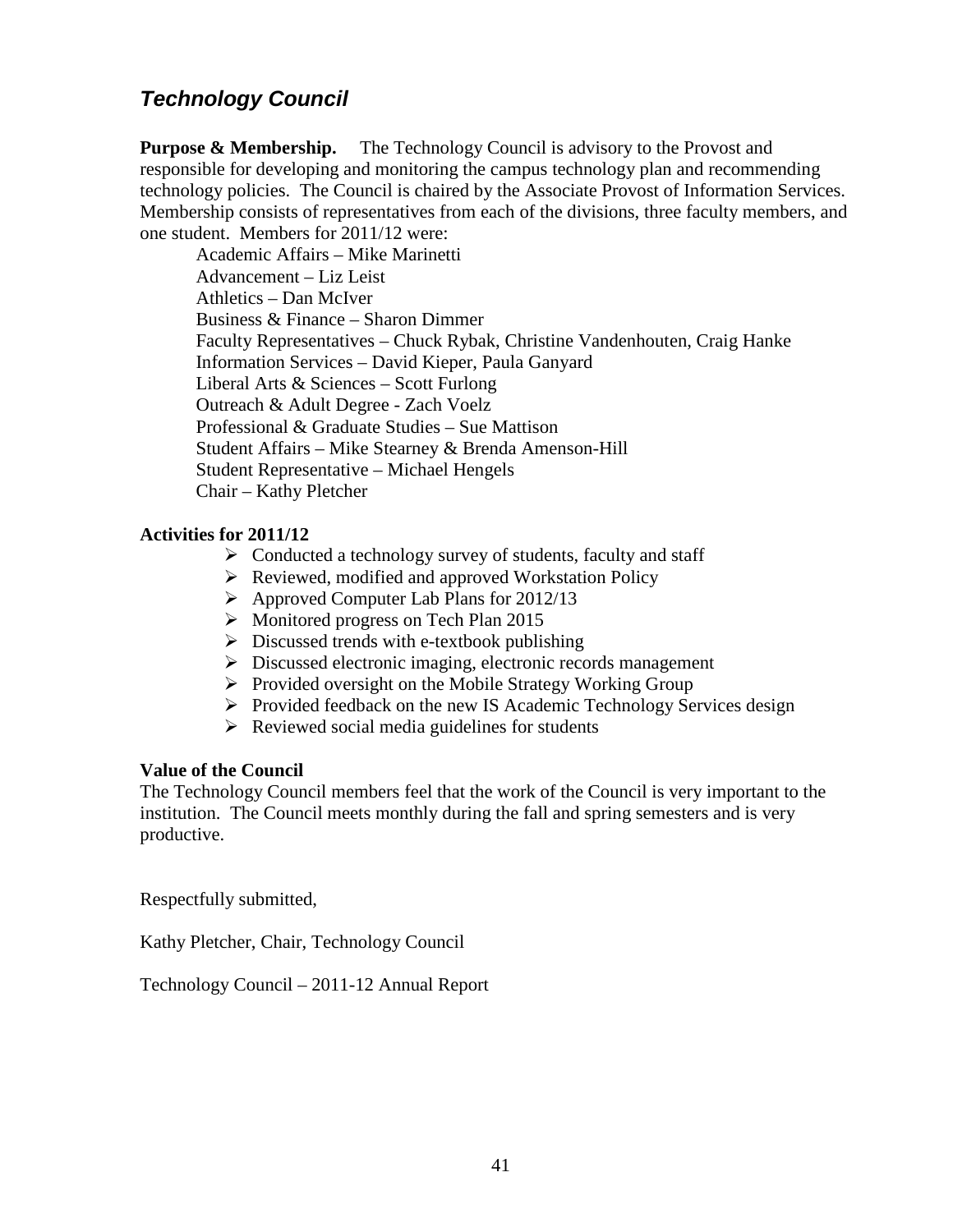# <span id="page-41-0"></span>**COMMITTEE APPOINTED BY THE CHANCELLOR**

# <span id="page-41-1"></span>*The Chancellor's Advisory Council on Diversity and Inclusive Excellence*

#### **Annual Report of Activities for 2011-12**

This report is summary of key items the Chancellor's Council on Diversity and Inclusive Excellence accomplished in 2011-12. The Common Theme this year was *Celebrating Differences: Creating Community,* guiding the exceptional focus on equity, diversity, and inclusion campus wide. The release of the Climate Study in Fall 2012 and the establishment of the LGBTQ Center were also key highlights.

In September the newly formed Council on Diversity and Inclusive Excellence met for the first time. The membership represented members of the Inclusive Excellence Team and Members of the Chancellor's Advisory Council on Diversity.

**Council on Diversity and Inclusive Excellence Charge**

**1. Complete a multi-year plan for Council on Diversity and Inclusive Excellence by midsemester.**

- **2. Analyze and report on the results of the Climate Survey by December 15.**
- **3. Identify the appropriate deliverables to the Chancellor/University for 2011-2012.**
	- **a. track/monitor and shape progress**
	- **b. drive the data in the right direction**
- **4. Provide an Annual Report by the end of the academic year**

#### **Campus Diversity Surveys: A Review of Existing Documentation**

In the past 18 months, UW Green Bay has participated in four national surveys that include items related to diversity, multiculturalism or inclusivity. The faculty survey, the National Survey on Student Engagement (NSSE), and the Multi-institutional Study of Leadership (MSL).

• Debbie Furlong, Director, Institutional Research, reviewed the student and faculty engagement/leadership surveys and highlighted specific results of diversity and inclusion measures. September, 2011.

#### **Climate Study**

- The Campus Climate Study Draft Report was completed by Rankin and Associates in October 2011.
- A series of focus/feedback groups were formed to delve deeper into the report results. The focus groups represented LGBTQ, Women's and Gender Studies, Students and Faculty of Color, and those representing various disability/ability perspectives.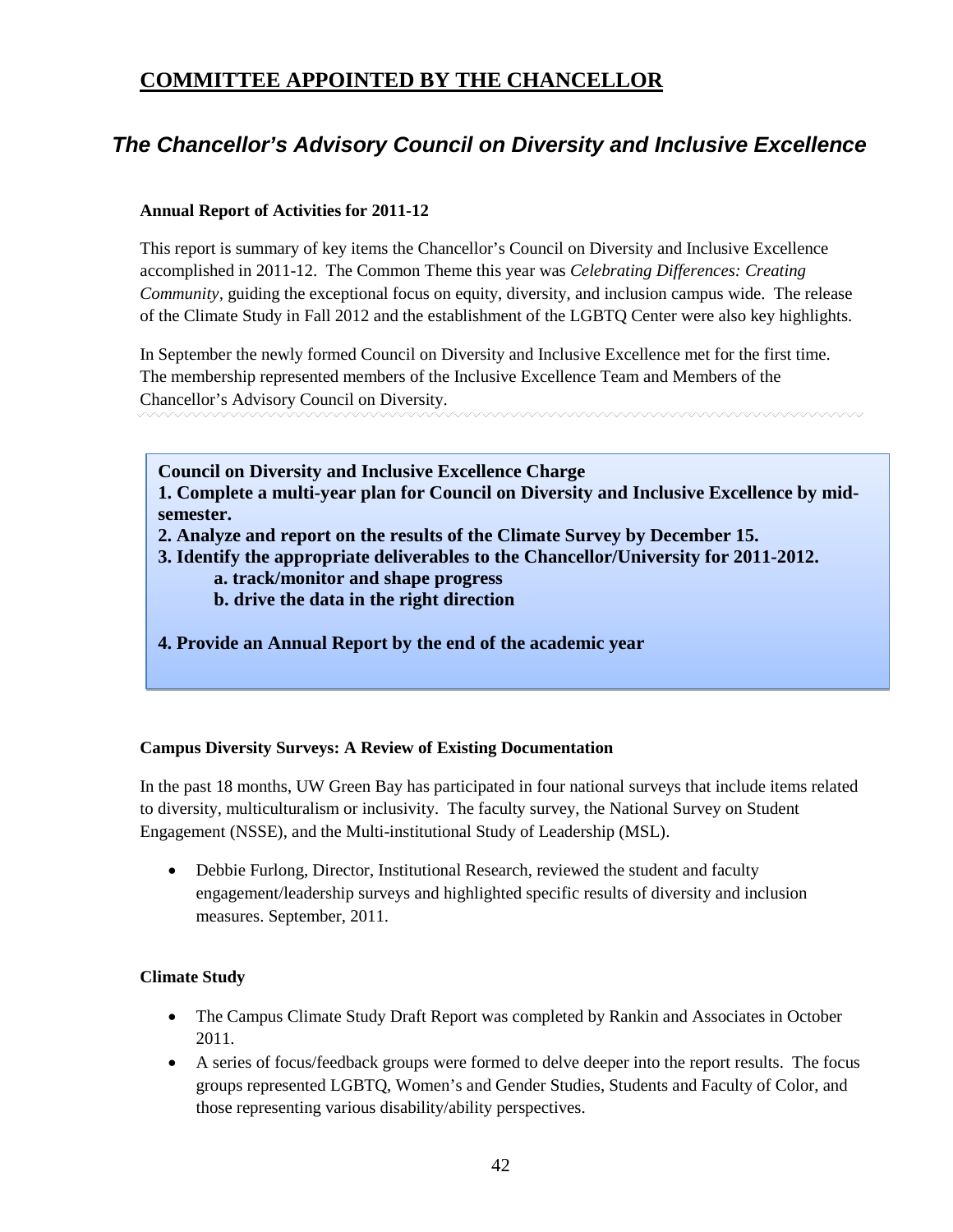• The results were used to guide conversations during the January  $18<sup>th</sup>$  all campus Climate Study presentation with Dr. Susan Rankin.

#### **LGBTQ Resource Center**

- The LGBTQ Resource Center Advisory Council was developed, location for the Center was identified, a small community foundation grant was written and approved in January 2012.
- The LGBTQ Center opened its doors and increased visibility and access to retention and support services to LGBTQ students, faculty, and staff.
- The LGBTQ Resource Center attendance in spring 2012 was 271. With Center Hours 'staffed' by three undergraduate student interns and several Academic and Faculty Members providing professional and administrative support and Guidance. Administrative oversight reported to the Director of Diversity, in the AIC.
- A survey was conducted to identify campus needs and direct program development.

#### **Common Theme Highlights -** *"Celebrating Difference: Creating Community"*

- Rachel Simon, Author of *Riding the Bus with my Sister*, and *The Story of Beautiful Girl.*
- Molly Secours Speaking at the Ally Conference on racial justice and white privilege issues.
- Spencer West, Nikki Giovanni, Rohina Malik and Daryl Davis all presented information and challenged the participants to take action against racial and cultural inequities.
- Kwanzaa was a successful off-campus program with 102 participants.
- Black History Month was a very successful month long focus on the African American Experience throughout history as well as current issues, programs and opportunities. One of the highlights of the month was the Hank Thomas presentation with 300+ people in attendance. The special reserved setting status for High School students and the following question and answer session contributed to ongoing high school conversations at Preble HS.
- Dr. Anne Fausto-Sterling, presented a lecture that challenged scientific beliefs about gender differences.
- Dr. Susan Rankin on January 18, 2012 for *"Creating a Welcoming Campus: How Welcoming is the Campus and how do we know?"* January 18, 2012, 65 people attended the event from the campus community.
- The  $4<sup>th</sup>$  Annual Connections Networking was held April 4, 2012. The Chancellor sponsored event hosted 76 multicultural students, faculty/staff and community members who enjoyed a reception to build connections and relationships for multicultural students that may lead to increased opportunities for internships and mentoring relationships.
- The Intertribal Student Council with collaboration from many academic, administration, and Student affairs departments brought back a Powwow to the Kress Event Center on Saturday, April 14, 2012. 700+ people attended the event.

#### **The Bias Incident Report Form and Process**

• The Dean of Students office has implemented some changes to the process by shifting follow-up from being a Public Safety Function unless it rises to the level of hate crime, Now in a more active role the Dean of Students office and Judicial Affairs reviews all incidents and follows up toward resolution and involving the Student Review process when needed.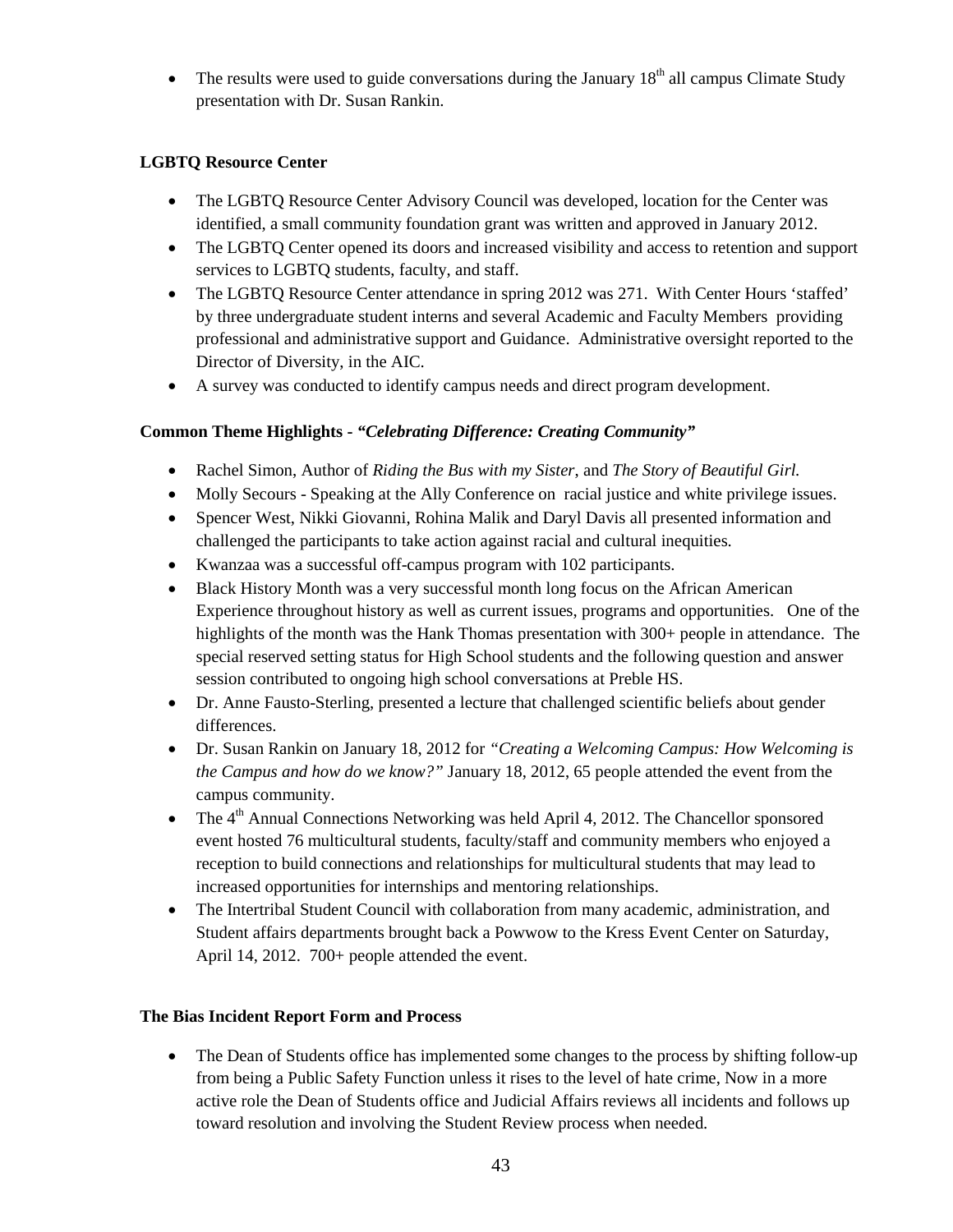#### **Equity Scorecard: Preliminary results shared:**

• The Equity Scorecard team's Co-Chairs (Alison Gates and Scott Ashmann) met with the Council to share their preliminary findings regarding equity and access for students of color a one page handout was presented, reviewed and discussion followed.

#### **Conclusion**

When managing change and seeking improvement on measures of recruitment and retention for multicultural faculty, staff, and students and successful student outcomes for all URM student groups it is critical to look at the current capacity of diversity and Inclusive Excellence Campus programs and systems. The Council has made significant progress toward reviewing the evidence that will serve as a foundation for the multi-year plan for diversity and inclusive excellence.

### **Chancellor's Council on Diversity and Inclusive Excellence**

Inclusive Excellence now in its third year of development will grow with greater campus-wide support, the Climate Study results will be compiled and shared with the campus this fall and the common theme for Academic Year 2011-12 is *"Celebrating Differences: Creating Community"*.

**Purpose:** In the spirit of the University's guiding principle "to support a community devoted to diversity/inclusivity in thought and experience," the Chancellor's Council on Diversity and Inclusive Excellence will provide the Chancellor with advice and recommendations that will promote a learning community that pursues and embraces equity, diversity, and inclusion.

The Chancellor's Council on Diversity and Inclusive Excellence also advises the Chancellor on affirmative action matters in compliance with the University of Wisconsin System Equal Opportunity Policy.

- **Function:** The Chancellor's Council on Diversity and Inclusive Excellence provides advice to the Chancellor by:
	- Actively engaging in the implementation of campus inclusivity initiatives where appropriate.
	- Reviewing and evaluating campus compliance with Federal, State, System, and campus policies regarding diversity, equity, and inclusion.
	- Reviewing, as requested, all diversity, equity, and inclusivity -related activities including, but not limited to:
		- Affirmative Action Plan
		- Campus Inclusive Excellence Plan
		- Affirmative Action Programs -

Faculty/Staff: Recruitment and Retention of Racial/Ethnic Minorities, and Women and Employment Matters Students: Access, Recruitment and Retention, and Employment **Matters**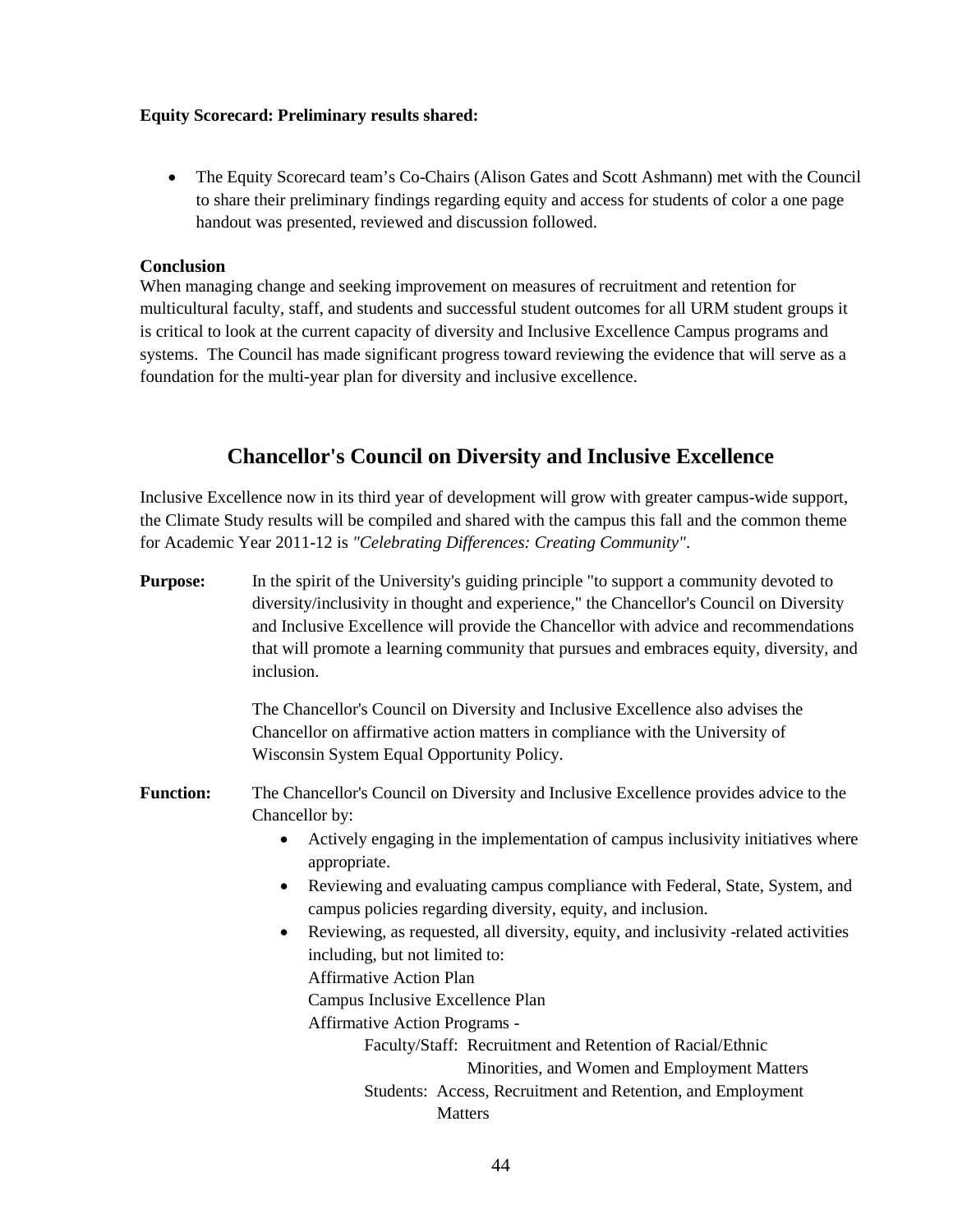- Reviewing proposed policy and procedural statements and advising the Chancellor on the need for policy changes as necessary.
- Producing discussion papers on timely diversity topics.
- **Membership:** The Chancellor's Council on Diversity and Inclusive Excellence shall consist of 18 members: four faculty, three academic staff, one classified employee, and four students. There will be six members who will serve by position, the campus Minority and Disadvantaged Coordinator/Diversity Director (coordinator of the American Intercultural Center), will serve as Chair of the Council, The Affirmative Action officer or designee, and a representative from Athletics, the Provost, the Dean of Student Affairs, and the Disability Services Coordinator.

**Term:** Members of the Council, who do not serve based on position, shall serve two-year rotating terms. After sitting out for a full year, a member may be re-appointed for another two-year term. Student appointments will be for one year and can be renewed for up to three years total.

**Meetings:** The Council meets monthly.

### **Chancellor's Council on Inclusive Excellence Membership**

#### **Faculty**

Angie Bauer Danton, term expires May 2012 Deirdre Radosevich, term expires May 2013 Christine Smith, term expires May 2013 Gaurav Bansal term expires May 2012 **Appointed by Position** Brian Wardle, Head Basketball Coach Sheryl Van Gruensven, Director Human Resources Deborah J Rezac, Director of Diversity/American Intercultural Center (chair) Julia Wallace, Provost and Vice Chancellor for Academic Affairs Brenda Amenson-Hill, Dean of Student Affairs Lynn Niemi, Director of Disability Services **Students (four students one year terms)** Heba Mohammad, term expires May  $31<sup>st</sup> 2012$ Fernando Jose Carmen Chavarria, term expires May 31, 2012 Jessica Olive, term expires May 31, 2012 Jenny Ulrich, term Expires May 31, 2012 **Academic Staff** Juliet Cole, term expires May 31, 2012 Joanie Dovekas, term expires May 31, 2012 Shawn Robinson, term expires May 31, 2013 **Classified Staff** Eric Steliga, term expires May 31, 2012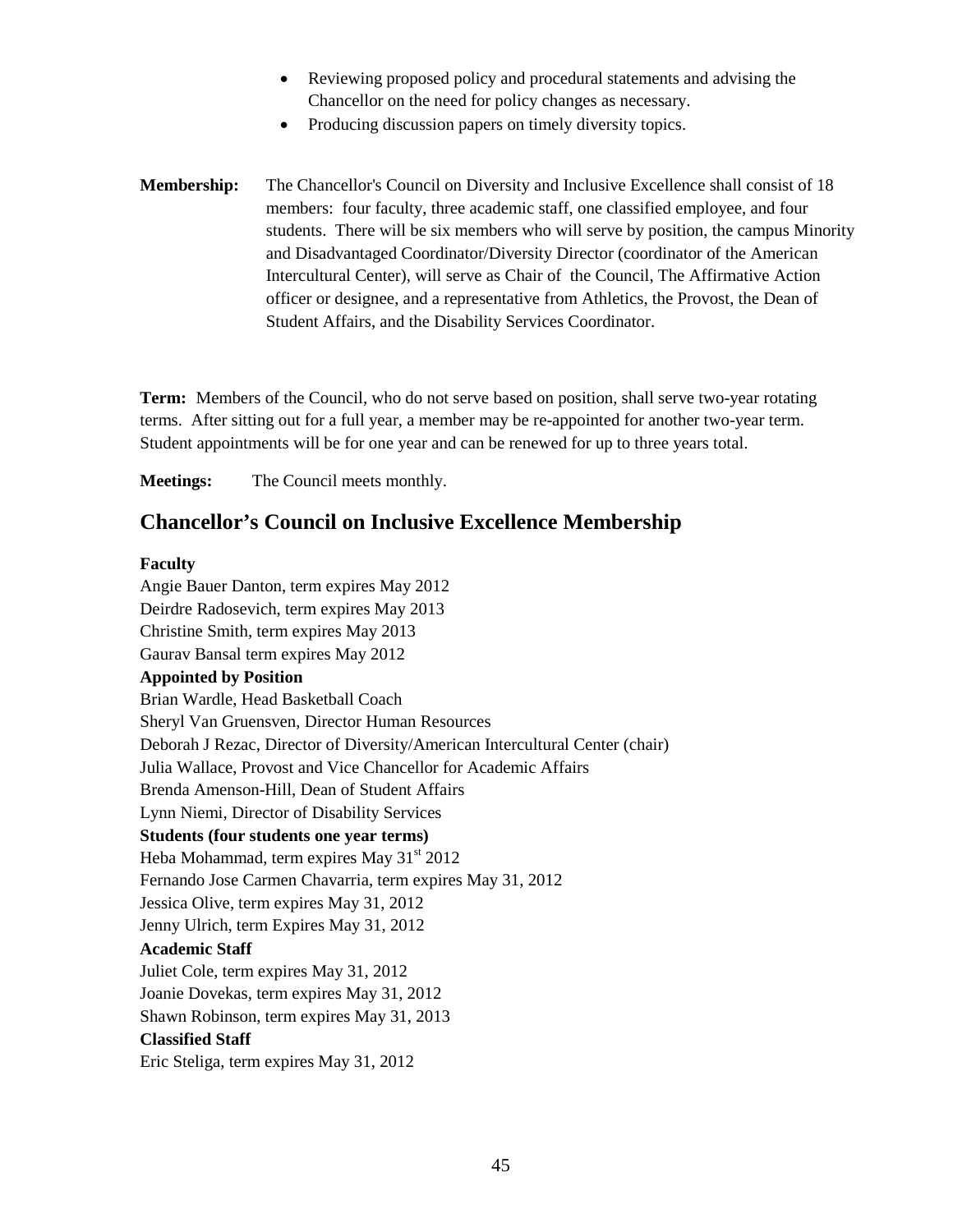### <span id="page-45-0"></span>**ACADEMIC STAFF ELECTIVE AND APPOINTIVE COMMITTEES**

### <span id="page-45-1"></span>*Academic Staff Committee*

#### **I. Academic Staff Committee Meetings Schedule and Membership**

The Academic Staff Committee met bi-weekly on Thursday mornings at 10:00 am. Academic Staff Committee members:

Linda Parins, chair Kelly Kramp, vice chair David Kieper Leif Nelson, UW System Academic Staff Rep Mary Simonsen Samantha Surowiec

Two Academic Staff Assemblies were held during the 2011-2012 academic year. Thursday, November 17, 2011 in Christie Theatre Thursday, April 26, 2012 in 1965 Room

#### **II. Academic Staff Committee Actions**

#### **A. Code Changes**

- a. Approved the Joint Committee on Workload and Compensation in collaboration with University Committee
- b. Create charge for Joint Committee on Workload and Compensation in collaboration with University Committee
- c. Approved the proposal for a Joint Committee on Legislative affairs combining Faculty and Academic Staff committees that had previously collaborated
- d. Approved the conversion of the Library and Instructional Technology Committee to a Joint Governance Committee
- e. Approved the conversion of Awards and Recognition Committee to a Joint Governance Committee
- f. Modification of joint committee charges for
	- i. Legislative Committee
	- ii. Library & Instructional Technology Committee
	- iii. Awards & Recognition Committee
- g. Approved Bylaw amendment: Article III Academic Staff Committee

#### **B. Other Proposals and Approvals**

a. Approved the Resolution in support of UW-Green Bay Policy on Post Retirement Employment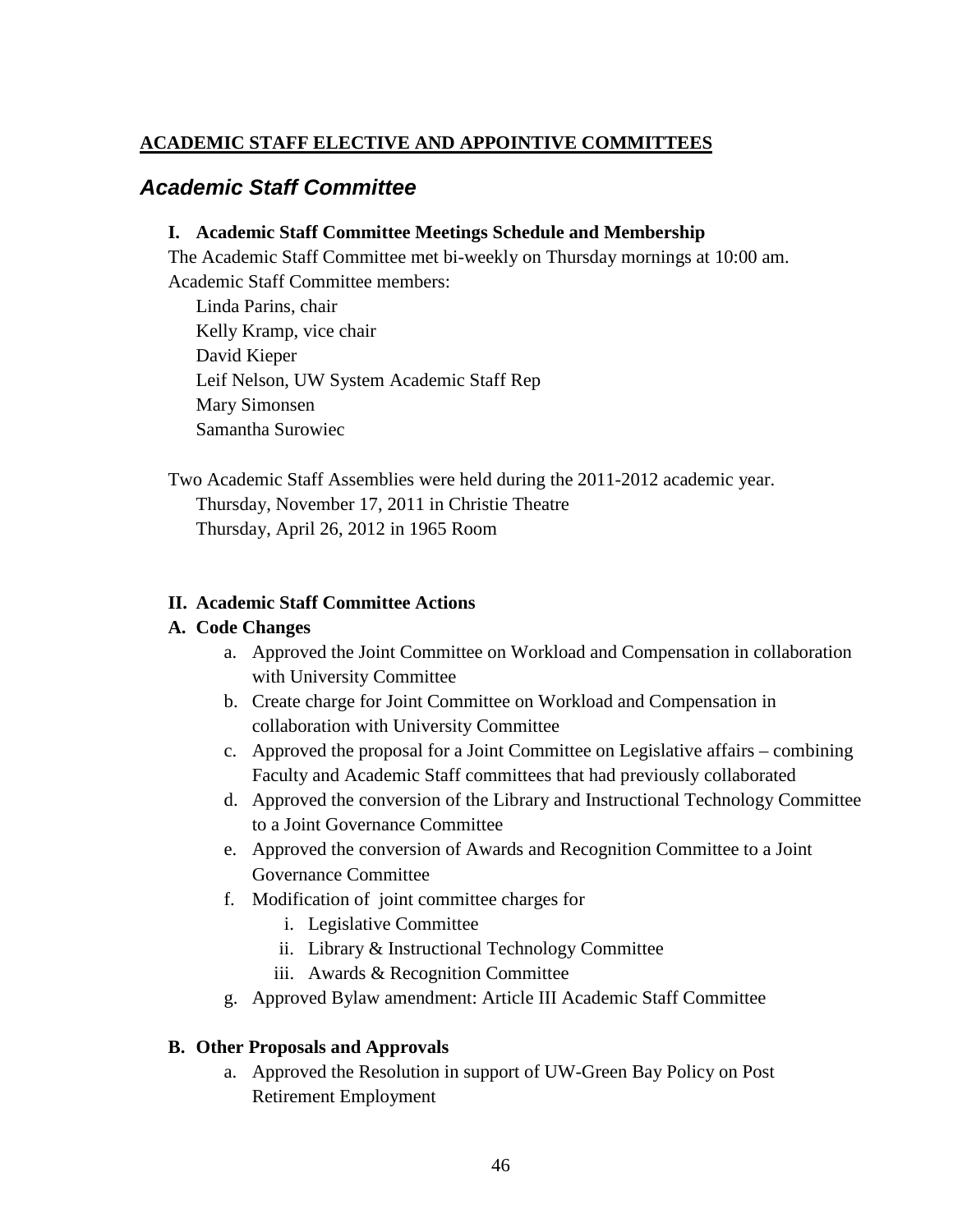- b. Approved the Resolution in response to the 2011 Wisconsin Act 35 Conceal and Carry Law
- c. Approved of committee nominations and appointments
- d. Recommended Academic Staff representatives for Search & Screen Committees
- e. Approved the new Academic Staff Professional Development Allocations Committee Guidelines
- f. Approved replacements of Academic Staff committee vacancies
- g. Approved the Resolution from the Committee on Workload and Compensation

#### **III.Academic Staff Committee miscellaneous activity**

- a. Revised the Academic Staff email list to include individuals with Academic Staff back up appointments
- b. New University Personnel System Structure
	- i. Worked with Human Resources to encourage forums and open discussions about the new University Personnel System (UPS)
	- ii. Sent out emails to Academic Staff to encourage participation in the forums and survey
	- iii. Wrote summaries of the forums and sent out to Academic Staff
	- iv. Met with HR and individuals who were assigned to Committee Workgroups to create UPS policy guidelines

Respectfully submitted by Linda Parins, Academic Staff Committee Chair May, 2012

Academic Staff Committee – 2011-12 Annual Report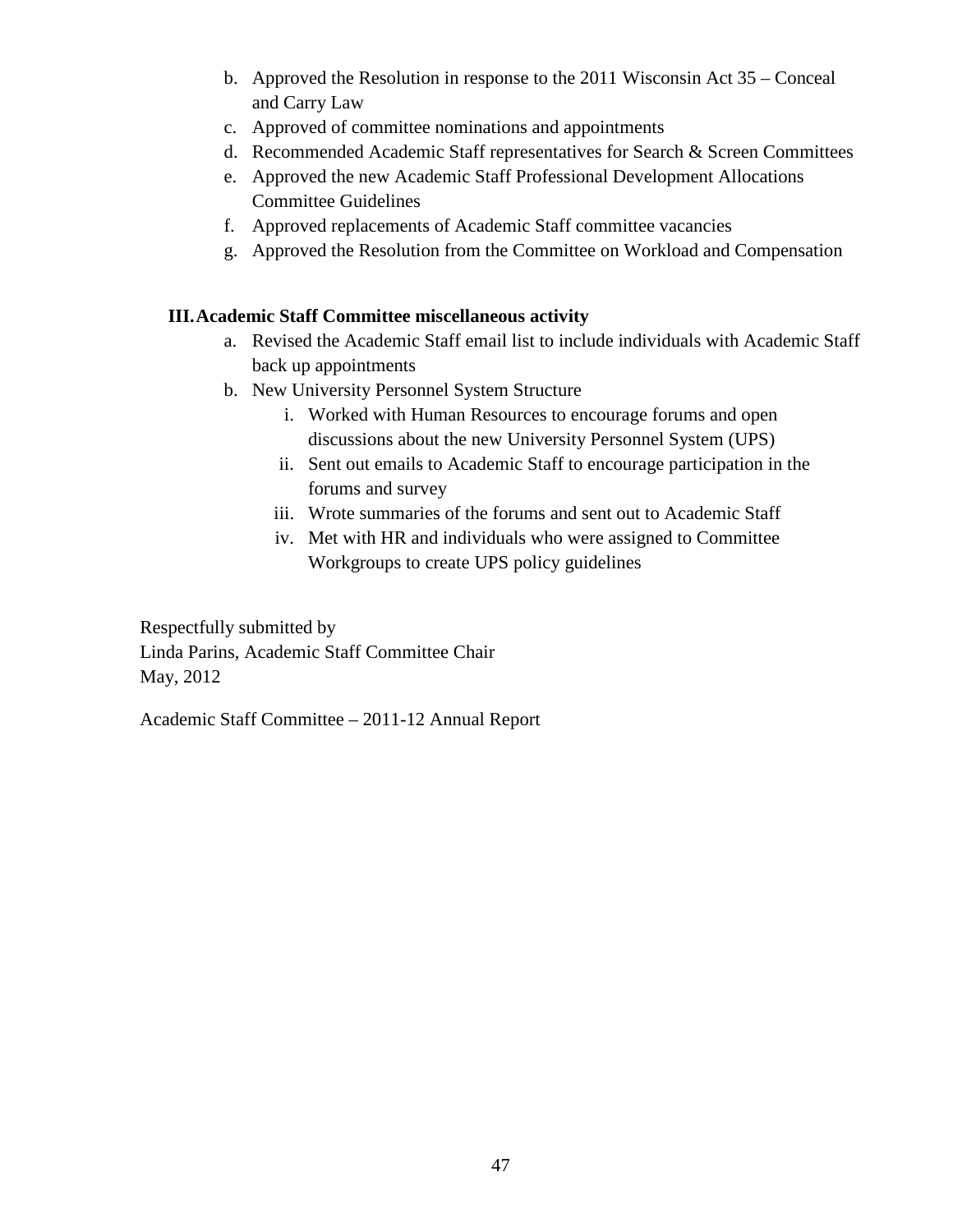# <span id="page-47-0"></span>*Academic Staff Personnel Committee*

Membership on this committee includes:

Eric Craver, Outreach & Adult Access Renee Ettinger, Cofrin Library Debbie Furlong, Institutional Research Eileen Kolb, Advisor - Records Mary Simonsen, Academic Advising (Chairperson) \*Dave Kieper, Committee Liaison from the Academic Staff Committee

Consistent with the responsibilities listed in the Bylaws, and in support of academic staff governance goals for the 2011-12, the Academic Staff Personnel Committee accepted the following goals as part of this year's charge:

- To work with the Human Resources and Secretary of the Faculty & Academic Staff Offices to ensure Position Descriptions are completed and on file for all academic staff.
- To review annually all conversions of positions from Classified Staff to Academic Staff, and Academic Staff to Classified Staff.
- To serve as a hearing body in personnel issues, including but not limited to nonrenewal, denials of position conversions, dismissal for cause, complaints, and grievances, and submit findings to the Chancellor.
- To undertake related special assignments at the request of the Academic Staff Committee.

The Personnel Committee met twice during the fall 2011 semester.

- We defined the committee's role in the process of collecting information from staff about concerns relating to the development of a new Personnel System.
	- o We reviewed what came in on the survey the Academic Staff Committee implemented to insure concerns were understood and addressed as the structure and content of the new system continued to emerge.
- We sent ASPRO, a summarized list of concerns staff raised during the campus sessions with Jason Beier from the UW-System.

The Personnel Committee met three times during the spring 2012 semester.

- We reviewed the differences between title change process and career progression
- We responded to one appeal of a title change denial
	- o The committee submitted a recommendation via the proper chain of command in response to the title change denial appeal
	- o The committee questioned the validity of the UW Positional Questionnaire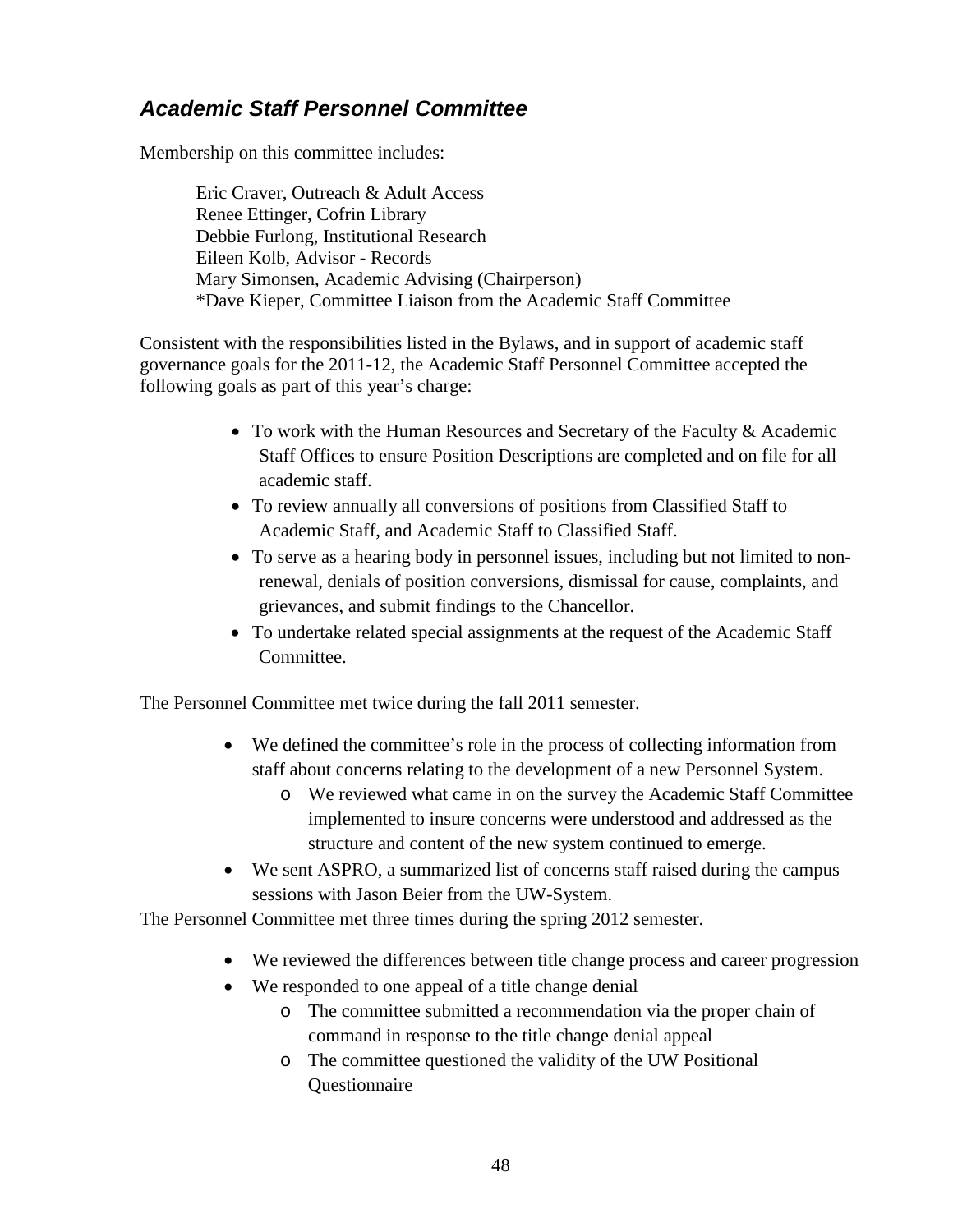Looking to the new academic year, this committee could focus on communication and oversight for activities involving changes to Academic Staff positions. Emphasis could also be placed on how to better educate academic staff on title change requests and career progression requests and their distinct differences.

Respectfully submitted,

Mary Simonsen, Chair of Academic Staff Personnel Committee

Academic Staff Personnel Committee – 2011-12 Annual Report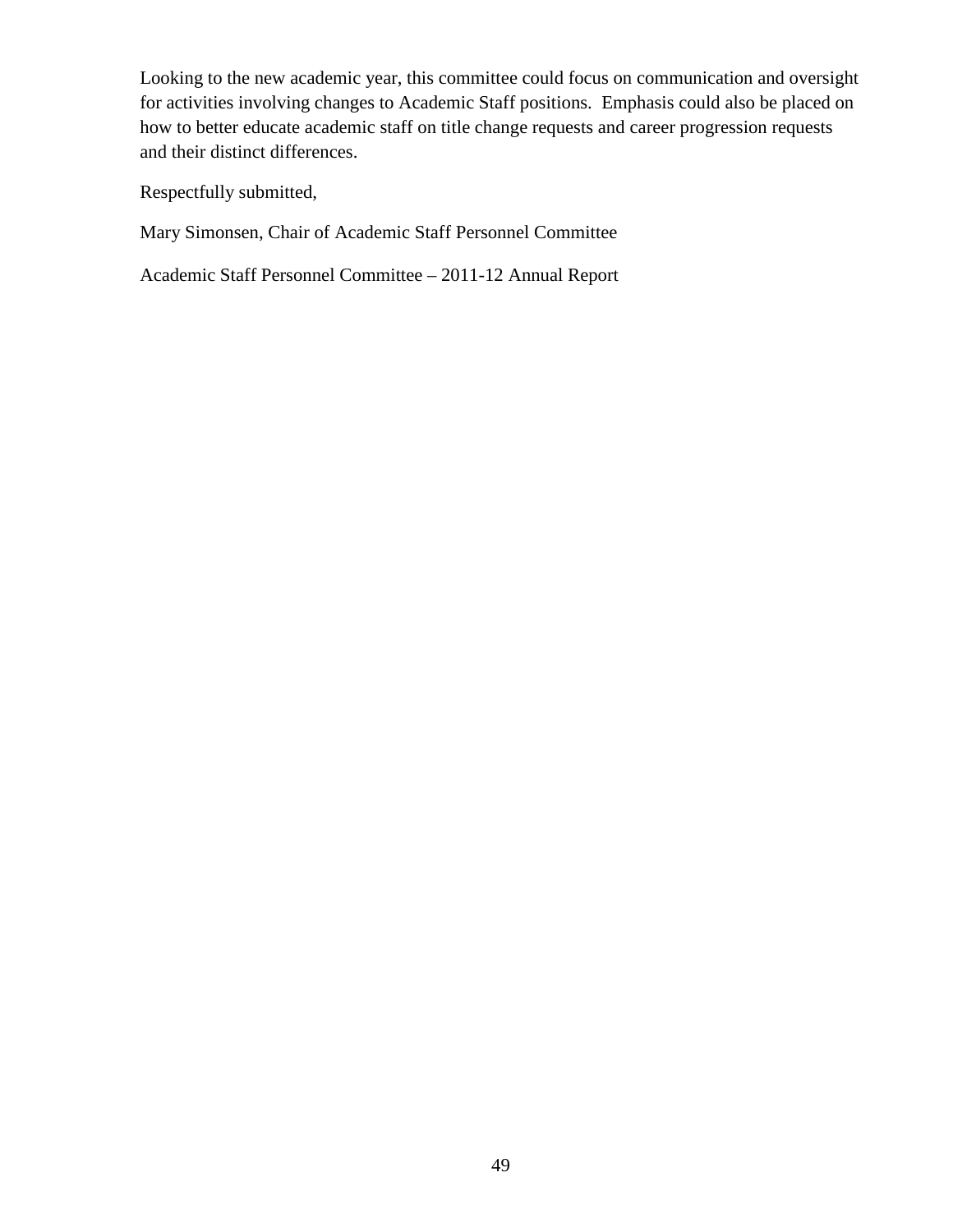# <span id="page-49-0"></span>*Academic Staff Professional Development Allocations*

I am happy to report that there was keen interest on the part of Academic Staff, during this fiscal year, to find good professional development opportunities for themselves. Academic Staff Professional Development Allocation Committee members were able to award a significant portion of our allotted budget to these requests.

### **Initial funding available from July 1, 2011—June 30, 2012 equaled \$11, 400.00. If all approved travel and expense reports are submitted in a timely way, our remaining balance on June 30, 2012 would be approximately \$954.25.**

Funding requests were all submitted electronically via the GB Share Drive and could receive prompt attention from the Committee members. This Committee was able to operate quite efficiently using the GB Share Drive, only needing one face to face meeting on August 1, 2011 to establish our method of reviewing applications with new members and deciding who would take on the duties of Chair, Secretary, Treasurer, Coordinator of Applicant Submissions and Publicity Coordinator. Our primary method of advertisement still involved use of email and LOG notices. We were able to accomplish a lot by simply staying in contact with each other via email if there were discussion points on any of the applications.

A total of 30 individuals were awarded funding as requested during the current fiscal year. They represent staff from the following offices or learning areas:

Admissions Athletics and Sports Medicine Academic Advising American Intercultural Center Adult Degree Programs (Outreach and Adult Access) Counseling and Health Center Cofrin Library Disability Services Human Biology Program (Dietetics) Office of International Education Phuture Phoenix-Institute for Learning Partnership Information Services Division Learning and Technology Center Law and Justice Studies Web Services

Awards ranged from \$35 to the maximum of \$500. More than half, 16 applicants, did receive the maximum of \$500. All approved applicants received email notification from the Chair, Gloria Meyer, that their funding was approved and how to submit the needed documentation to receive their individual award.

We did have 3 applications for funding that we were not able to approve due to eligibility concerns.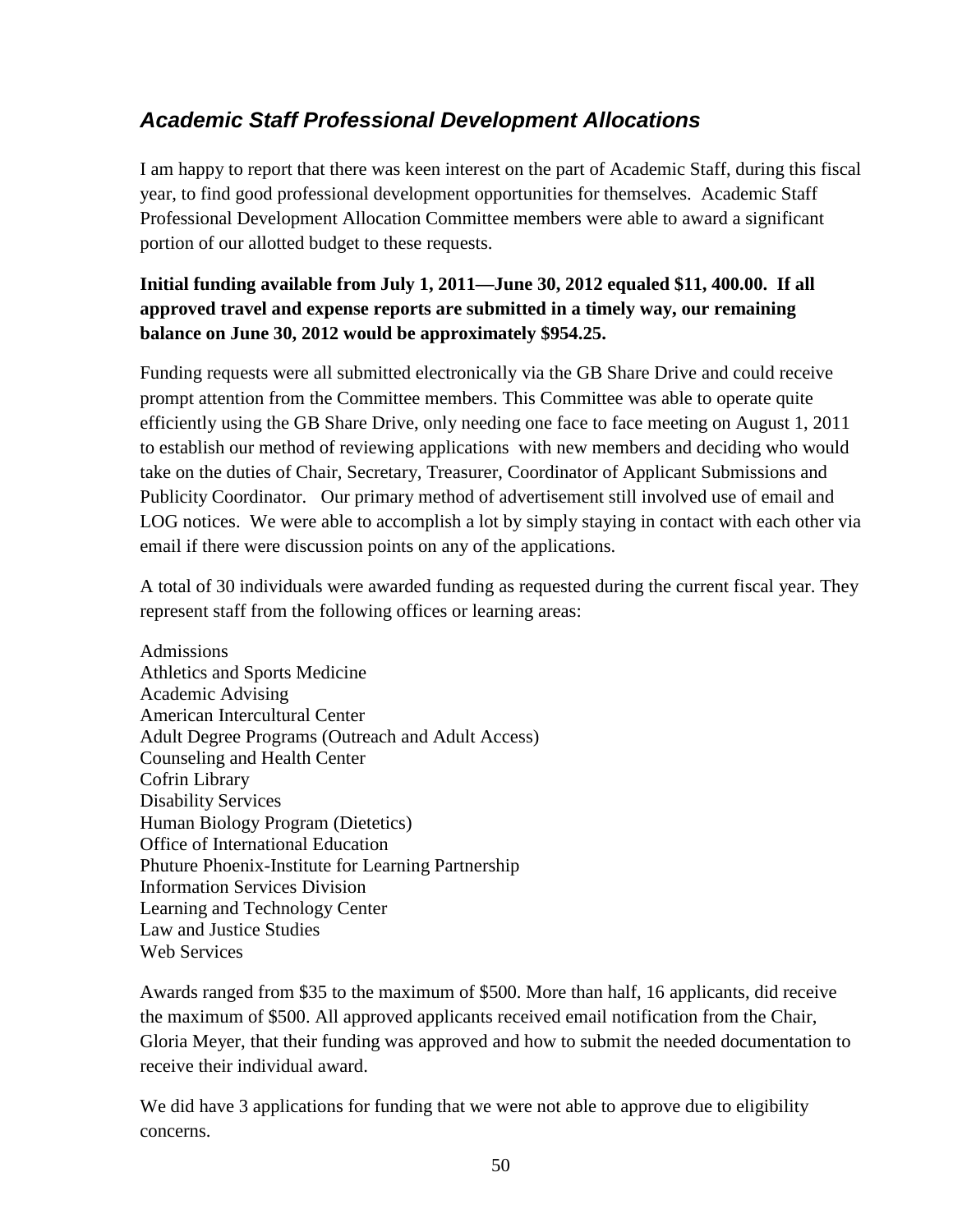We did commit funds (\$1500) from the July 2012—June 2013 budget to 3 applicants who requested support for conferences to be attended in July and August of 2012—the next budget year. The new Allocation Committee will work with Judi Pietsch, from the Provost and Vice Chancellor's Office, to complete the transfer of those supporting dollars after their TER's are submitted.

Lastly, the Committee did complete the revision of the "Guidelines for Use of Academic Staff Professional Development Allocation Funds" which is currently available for viewing on the SOFAS website. The new document more accurately reflects how this Committee functions with the use of the GB Share Drive and makes further clarification as to Academic Staff eligibility for these funds. The revision came in response to the charge from the Academic Staff Committee to complete this task during the 2011-2012 Allocation Committee's tenure.

The Allocation Committee members also want to acknowledge with appreciation, the assistance from the Human Resources Office, Cliff Abbott (Secretary of the Faculty and Academic Staff), Linda Parins (Chair of the Academic Staff Committee), Samantha Surowiec (Allocation Committee Liaison to the Academic Staff Committee), Judi Pietsch and Tim Sewall from the Provost and Vice Chancellor's Office.

As Chair for the Academic Staff Professional Development Allocations Committee, it has been my pleasure to work with the enthusiastic and engaged members of this Committee including Nora Kanzenbach, Jamee Haslam, Debra Strelka and Jennifer Schwahn. The returning members will certainly add strength to the 2012-2013 Committee.

Respectfully submitted,

Gloria Meyer Chair of the Academic Staff Professional Development Allocation Committee 2011-2012

Academic Staff Professional Development Allocation Committee – 2011-12 Annual Report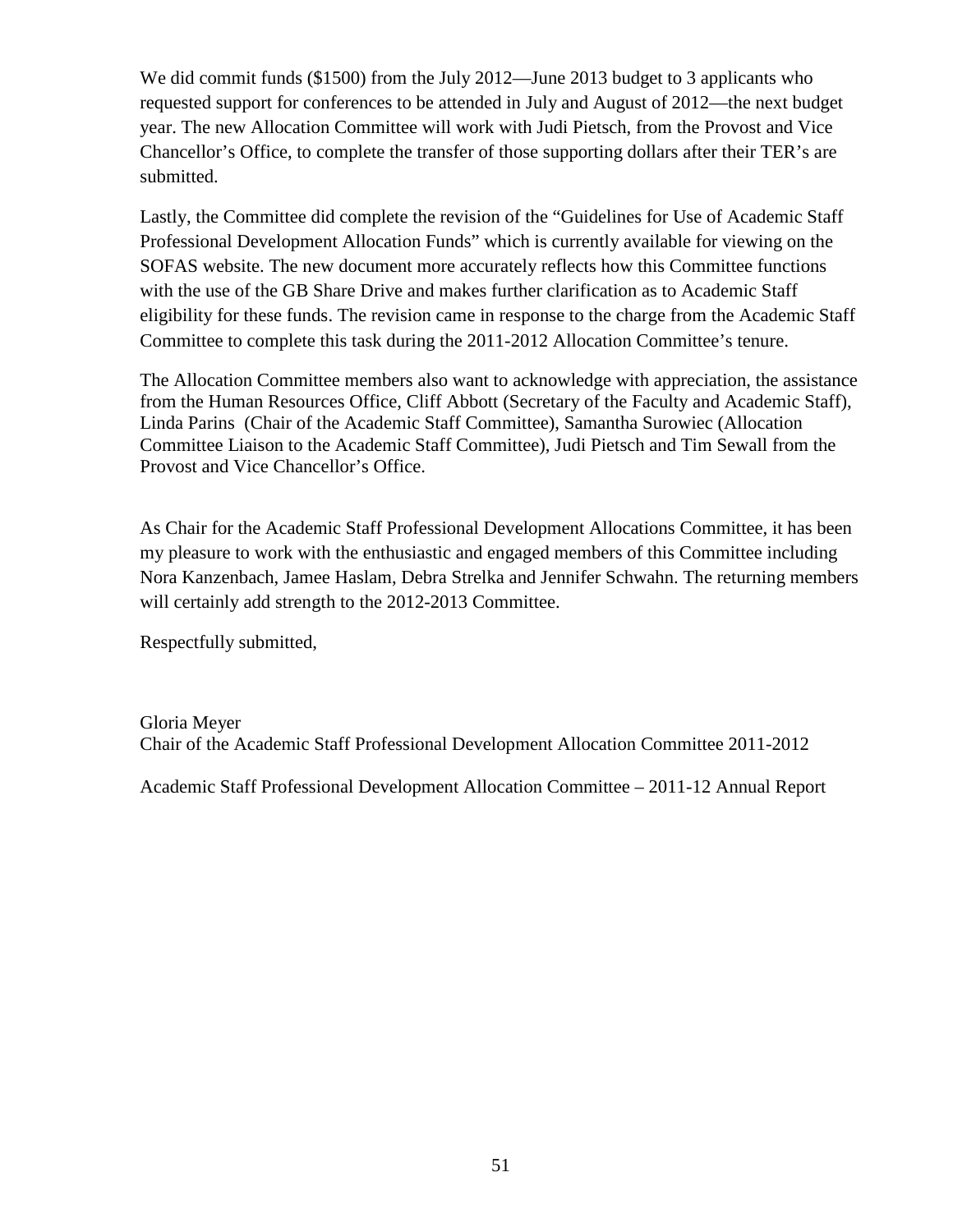### <span id="page-51-0"></span>*Academic Staff Legislative Committee Report*

[This year the Academic Staff Legislative Committee met jointly with the Senate Legislative Affairs Committee and filed the following report.]

During the 2011-12 academic year, the Legislative Affairs Committee consisted of the following members:

- Marlys Brunsting, Senior Academic Librarian, 12-14
- Amy Nelson, Student Services Specialist, 12-14
- Russell Leary, Adviser, 11-13
- Courtney Sherman, Assistant Professor, AH, 11-13
- Toni Damkoehler, Associate Professor, AH, 11-13
- Adam Parrillo, Assistant Professor, SS, 11-13 (Chair)
- Student TBA (ex-officio non-voting)
- Dan Spielmann, Special Assistant to the Chancellor, Legislative Liaison (ex-officio non-voting)

Consistent with the responsibilities listed in the Bylaws, and in support of academic staff governance goals for 2011-12, the Legislative Affairs Committee accepted the following goals as part of this year's charge.

- 4. To monitor legislative and Board of Regents activities of concern to faculty and staff.
- 5. To advise and collaborate with Administration efforts to advance the interests of UW-Green Bay and its faculty and staff.
- 6. To report as appropriate to governance bodies and annually to the university through the SOFAS office.

During the year, the Legislative Affairs Committee met twice, once during each semester. The first meeting established the purpose, charge, and structure of the Committee as well as included the election of a Chair of the Committee, Adam Parrillo. Due to this Committee actually being the meeting of two independent Legislative Committees, the Staff and the Faculty, it was concluded that the Chair must be a faculty member since the previous joint Chair was a staff member.

The second meeting in February reviewed a list of agenda items. First, the University Committee proposed that the Staff and Faculty Legislative Affairs Committees be combined into a Joint Committee. Since the Committee already functioned jointly, a unanimous resolution in the affirmative was forwarded to the Faculty Senate by way of Chair Adam Parrillo. Next, the Committee reviewed actionable items such as the new voter ID law as it pertained to UWGB students, the governor's recall election, and the Board of Regents meeting. None of these items were acted upon; though the Chair made an inquiry, which was not answered, to Student Governance concerning possible activities for the recall election. Finally, Dan Spielmann reviewed ongoing budgetary and political issues concerning the Chancellor.

Submitted by Adam Parrillo Chair of Legislative Committee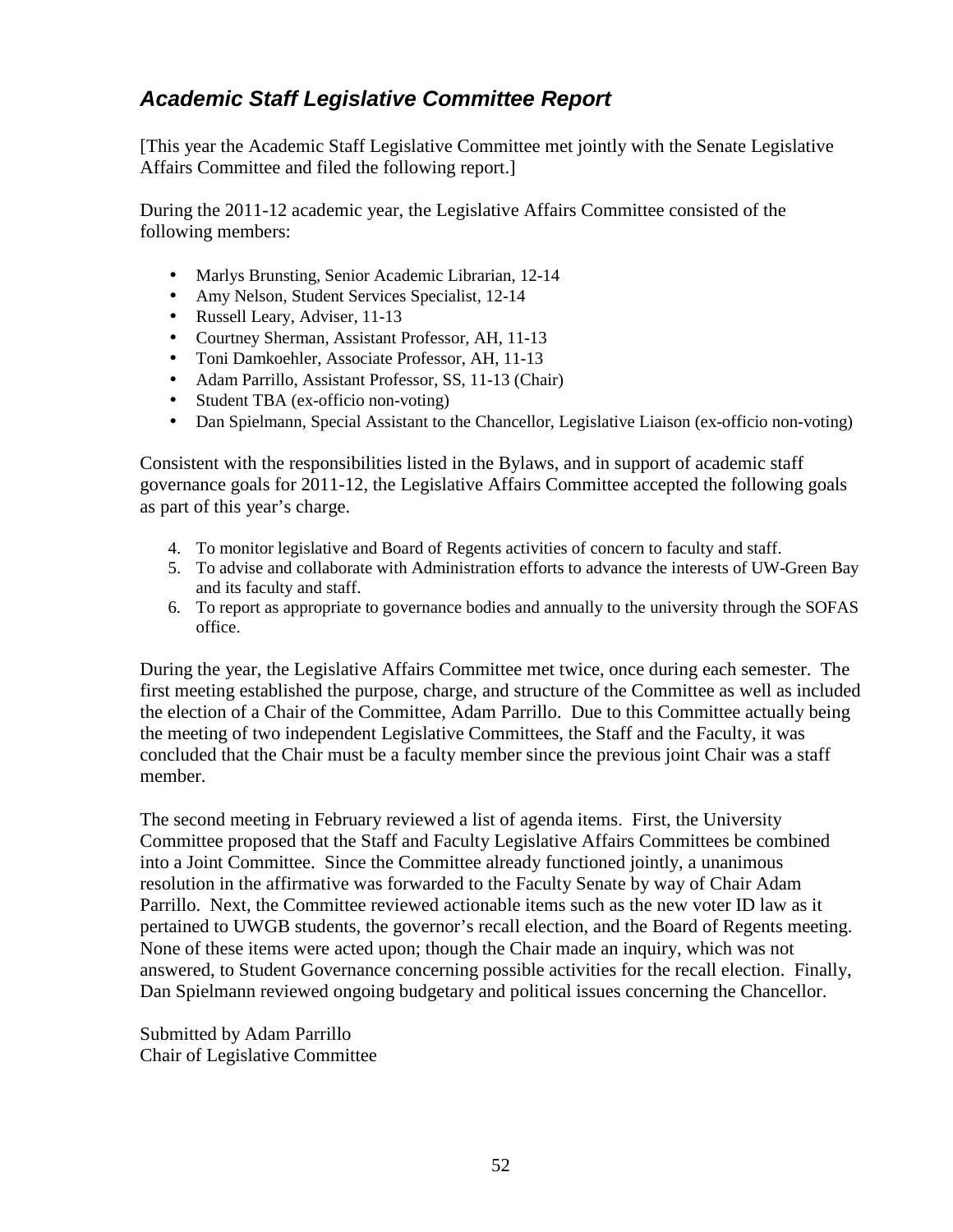# <span id="page-52-0"></span>*Academic Staff Professional Development Programming Committee*

#### **Committee Members:**

Kimberly Vlies (Chair), Kimberly Desotell (Secretary), Lynn Rotter (Treasurer), Joe Hardenbrook

Academic Staff liaison: Kelly Kramp, Conference planning liaison: Chrisanna Colletta

#### Ongoing Activities

- Monthly committee meetings, increased to weekly in preparation for May 24 conference
- Maintain and utilize Academic Staff Blog <http://blog.uwgb.edu/as/>
- GB Share utilized to share agendas, minutes, budget, contact list and survey data
- Budget \$5,711; estimated ending balance for 2011-2012 is \$781.08

#### Fall 2011 Activities

- September Survey of Academic Staff (85 completed)
- Nov. 15 Breaking Down the Wall of Facebook Events, Tech Talk
- Dec. 13 How bloggers roll... Blogging Tech Talk

#### Spring 2012 Activities

- Jan 20 High Impact Practices: Fostering Success for all Students
- Feb 15 'Freedom Riders' Documentary and Discussion
- Feb. 21 I Didn't Know You Had That! What's New in Cofrin Library, Tech Talk
- March 7 Twitter Tech Talk
- March 8 Dr. Anne Fausto-Sterling
- April 19 Veterans Event 'You Served We care!'
- May 24 "Just for the HEALTH of it!" Conference (60 registered, 48 StrengthsQuest Codes, 40 people stopped at the registration table)

Respectively submitted by Kimberly Vlies, Chair

Academic Staff Professional Programming Committee – 2011-12 Annual Report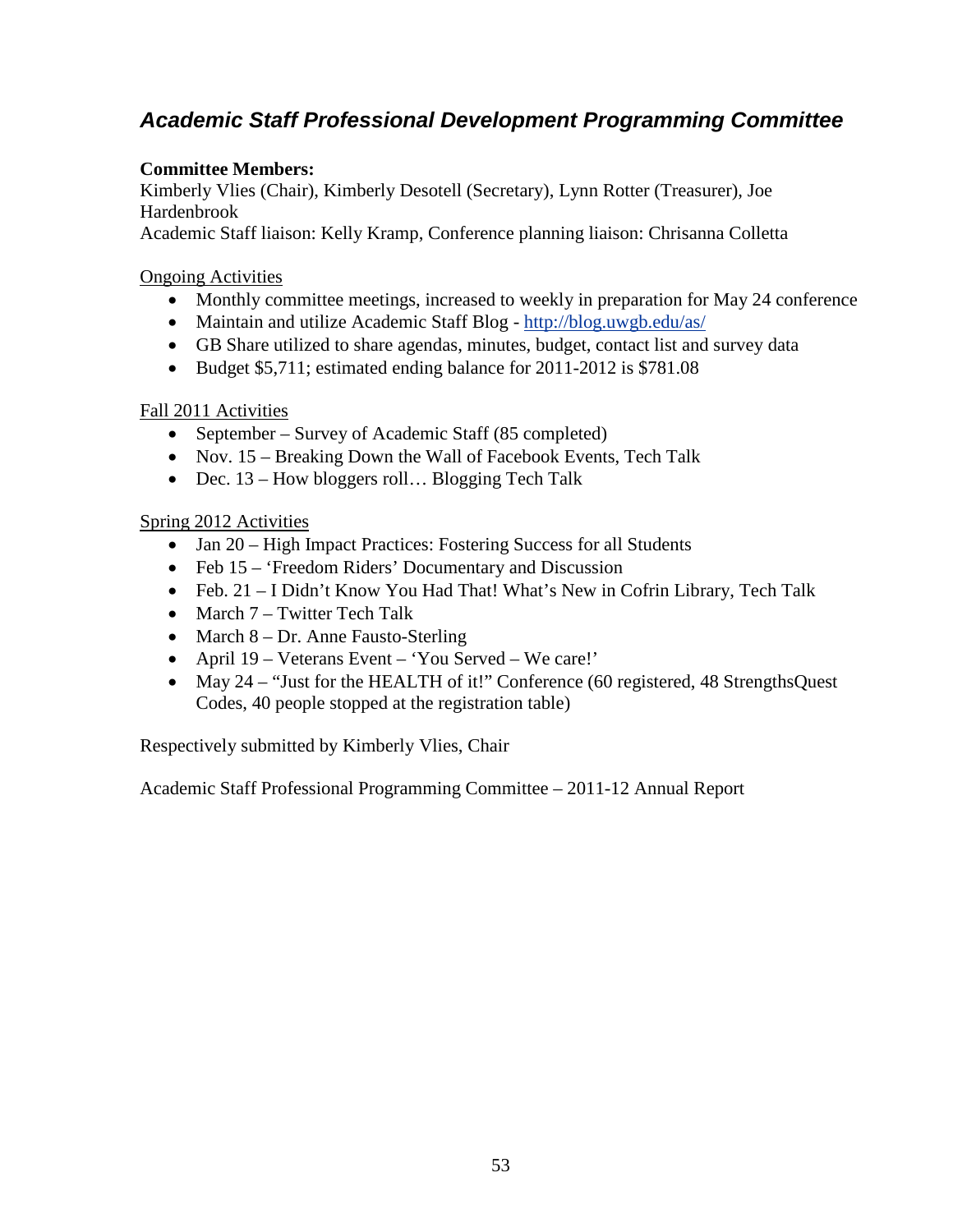# <span id="page-53-0"></span>*Leadership & Involvement Committee*

The academic staff Leadership and Involvement Committee focused on two areas this academic year: refining the academic staff mentoring program that was revised last year (see below) and facilitating the committee elections and appointments for the 2012-2013 school year. The election and interest survey followed the same format as last year.

In addition to identifying numerous academic staff members for committee work as requests were forwarded from the Academic Staff Committee the LIC also identified academic staff members for both the Search and Screen for the Associate Provost for Academic Affairs & Director of Graduate Studies and the newly created Committee on Workload and Compensation.

#### **Leadership and Involvement Committee welcome program for new academic staff:** To

replace the underutilized academic staff mentor program the Leadership and Involvement Committee (LIC) will implement a welcome program for newly hired academic staff. The welcome program will consist of a welcome email to each new academic staff member and email contact from the LIC throughout the staff member's first year of employment. These are the specific details: One LIC member will be appointed as the liaison to HR, responsibilities include: receiving new academic staff employee names from HR, sending initial welcome email to new academic staff and maintaining the yearly list of newly hired academic staff for additional emails to be sent from the LIC.

Committee will send informational emails throughout the year to the new academic staff members. Emails can include information about upcoming events, important happenings on campus, governance or leadership opportunities, or community events that would be important to UWGB staff. Emails should include the names and contact information of all current members of the LIC.

The 2011-2012 committee members were:

Amy Nelson Tori Nelson Rosa Retrum Steve Zywicki Renee Ettinger- Chair

Leadership & Involvement Committee – 2011-12 Annual Report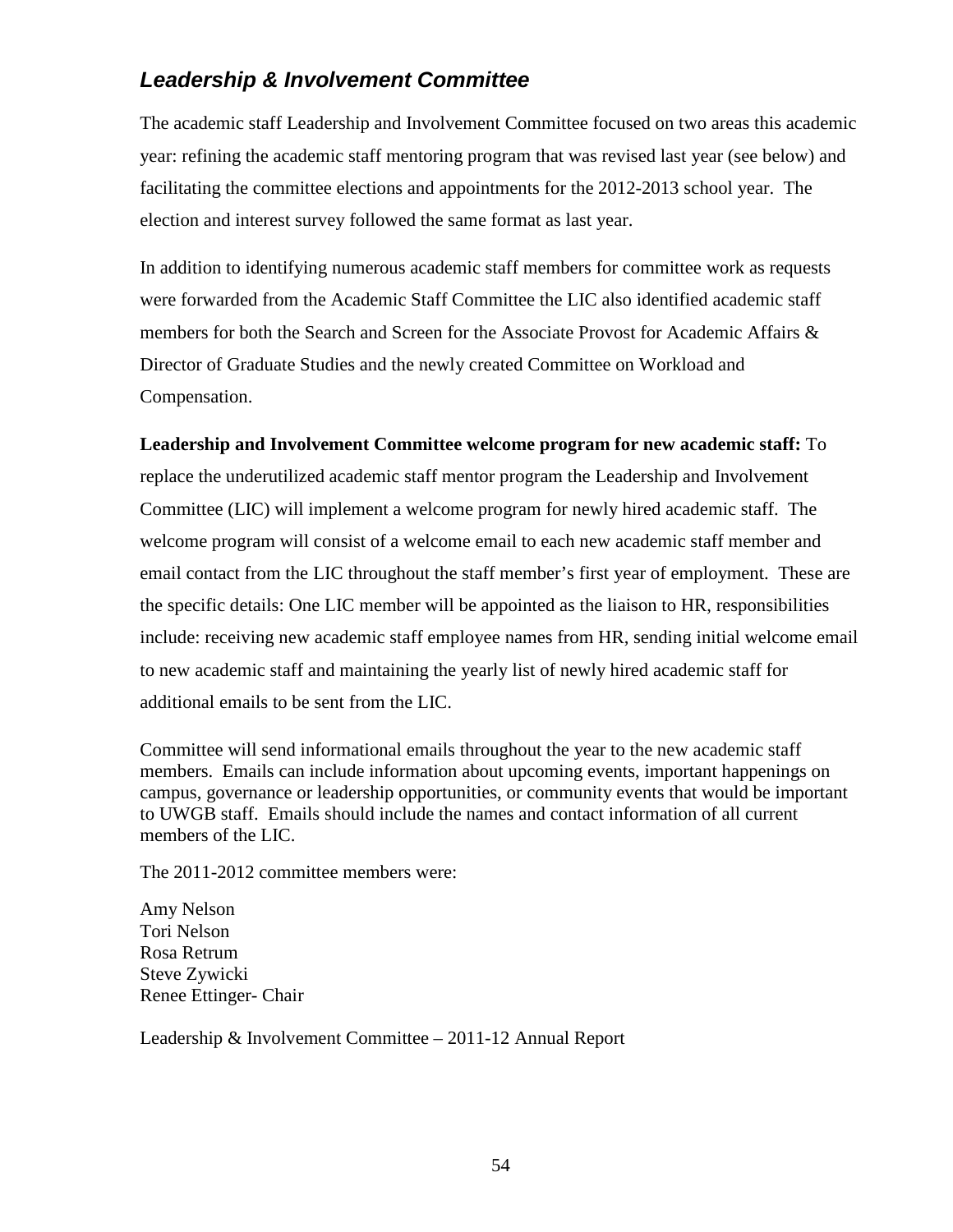# <span id="page-54-0"></span>**COMMITTEE APPOINTED BY THE VICE CHANCELLOR FOR BUSINESS AND FINANCE**

# <span id="page-54-1"></span>*Health and Safety Committee*

The committee met October 20, 2011 and April 25, 2012. Committee members include; Tammy Olp Classified Staff, Brock Neverman Technical Director Academic Staff, Michael Ingraham Associate Professor Academic Staff, Riley Peterson Student, Jeremy Cleven Head Athletic Trainer Academic Staff, Jason Willard Classified Staff, Christine Vandenhouten Assistant Professor Faculty, Jeff Huebner Student, Jill Fermanich University Safety Manager , Amy Henniges Director of Health Service , Paul Pinkston Director of Facilities Management , Sheryl Van Gruensven Director, Human Resources and Affirmative Action , Tomas Kujawa Director of Public Safety/Chair, Sharon Dimmer Campus Risk Manager. Others in attendance included: Siobhan Meyers and Scott Schroeder meeting minutes, Joe Rozum Emergency Management Coordinator, Jolene Truckenbrod Human Resources Assistant, Jeff Entwistle Professor Arts and Visual Design.

**Purpose:** The University of Wisconsin-Green Bay Health & Safety Committee is established to advise the Vice Chancellor for Business and Finance on issues relating to the health, safety, and wellness of the university community.

Activity Highlights:

- Fire Drill September 12, 2011.
- Chancellors Security Walk November 21, 2011. Outdoor lighting issues discussed and demonstration of newly obtained night vision and thermal imagery equipment in Public Safety.
- New Concealed Carry campus wide signage, policy and develop campus community response.
- COOP tabletop November 17, 2011.
- Issues Identified and resolved with the GB Alert system.
- Developed/approved campus defibrillator policy, reviewed campus for additional defibrillator needs -purchasing six more defibrillators based on need study.
- Tornado Drill April 19, 2012.
- E-Cigarettes found to be in violation of University No Smoking Policy.
- Some members attended FEMA training during April of 2012.

Activity to be considered by the committee for 2012-2013

- GB Alert membership issues discussed and committee resolution to present opt out procedure for consideration to increase participation.
- Discussion on moving additional doors to an electronic system for greater security, more efficient monitoring and emergency response capabilities.
- Self-awareness and self-defense training for students, staff and faculty. Public Safety currently has certified instructor(s) on the subject.

Identified a need for CPR instructors on campus.

Health and Safety Committee – 2011-12 Annual Report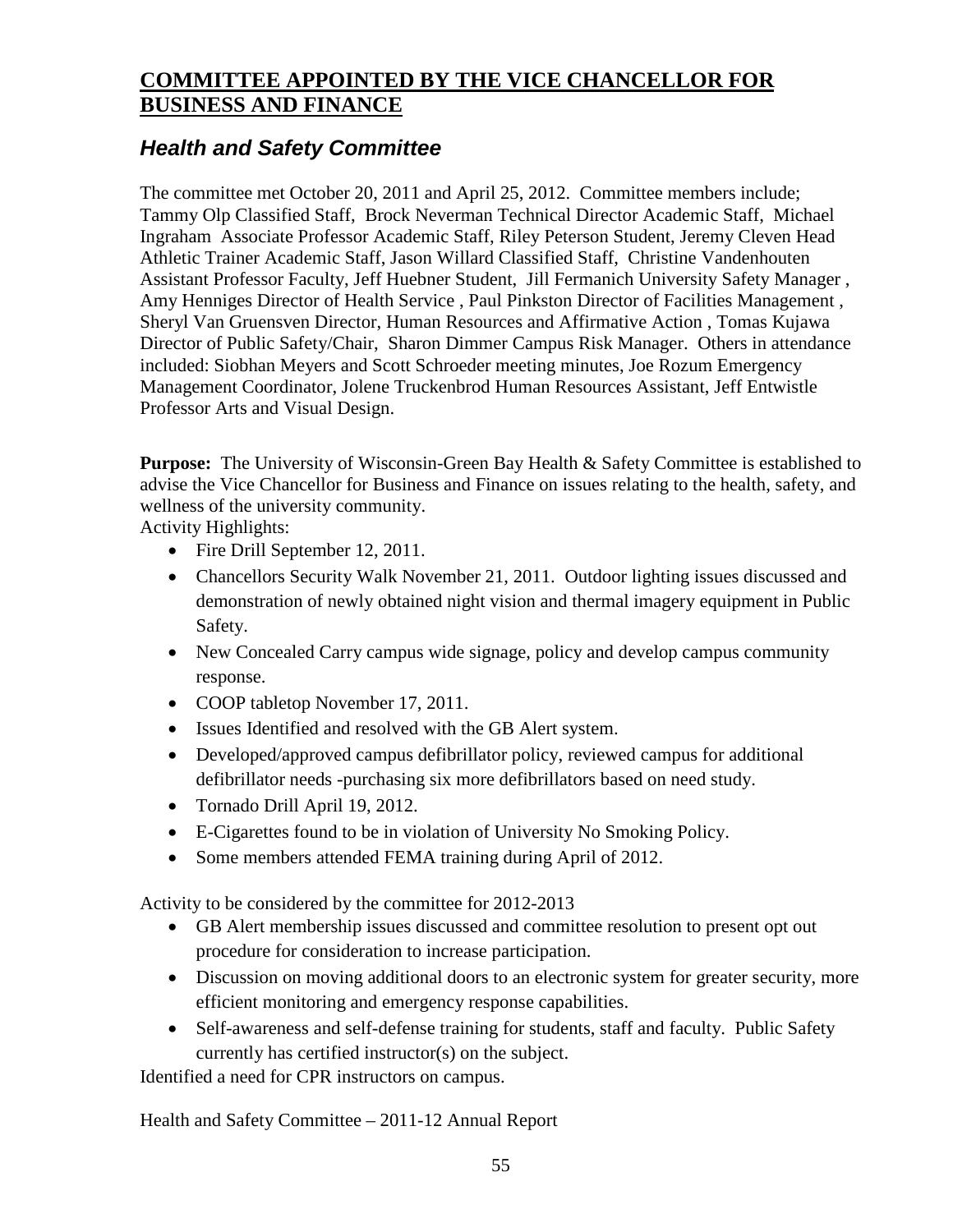### <span id="page-55-0"></span>**JOINT GOVERNANCE COMMITTEES**

### <span id="page-55-1"></span>*Committee on Workload and Compensation*

Committee Members: Angela Bauer David Dolan Debbie Furlong (ex officio) Andrew Kersten (chair) Eileen Kolb Emily Rogers Meir Russ Samantha Surowiec Grant Winslow

In the fall semester of 2011, the University Committee proposed and the Faculty Senate created a joint faculty and staff Committee on Workload and Compensation (CWC). Its tasks are: 1) to identify the various existing and potential components of workload and forms of compensation for faculty and academic staff; 2) to identify areas of concern and stress among said personnel relating to workload and compensation; and 3) to formulate options for remedying perceived workload and compensation shortcoming, dysfunctional procedures, or inequities on this campus.

The CWC was organized in November 2011 and met several times during that fall semester to carry out its charge. To that end, the committee divided itself into three work groups to focus on: compensation; employee costs; and work and life balance. Over the course of the fall semester and the spring semester, the committee members discussed these issues in depth.

#### **Compensation**

As a campus, we know with some degree of certainly the situation in regards to faculty salaries. During the 2010-2011 academic year, the campus participated in the National Faculty Survey, as it has since 2004. From faculty members' point of view, things are bad and have been getting worse. In 2004-2005, a little more than 30% of UW-Green Bay faculty members reported being satisfied with their salary. In 2007-2008, at the next survey, that percentage had dropped to just above 20%. In the 2010-2011 survey, just about 10% of faculty members reported that they were satisfied with their salary. Indeed, UW-Green Bay faculty salaries have lagged behind. Using College and University Professional Association for Human Resources (CUPA) data, UW-Green Bay trails its regional competitors by a range of 6% to 20%. The salary differential at the associate and especially full ranks is larger than at the assistant level.

Less is known about the salaries for academic staff and how they compare to other universities in the UW System and in the region. Although job titles are relatively consistent throughout the UW System, the actual work that any individual employee does may differ significantly from campus to campus.

Given the lack of data as well as a lack of an analytical framework for understanding the problems relating to compensation, the CWC supports the idea of developing a university-wide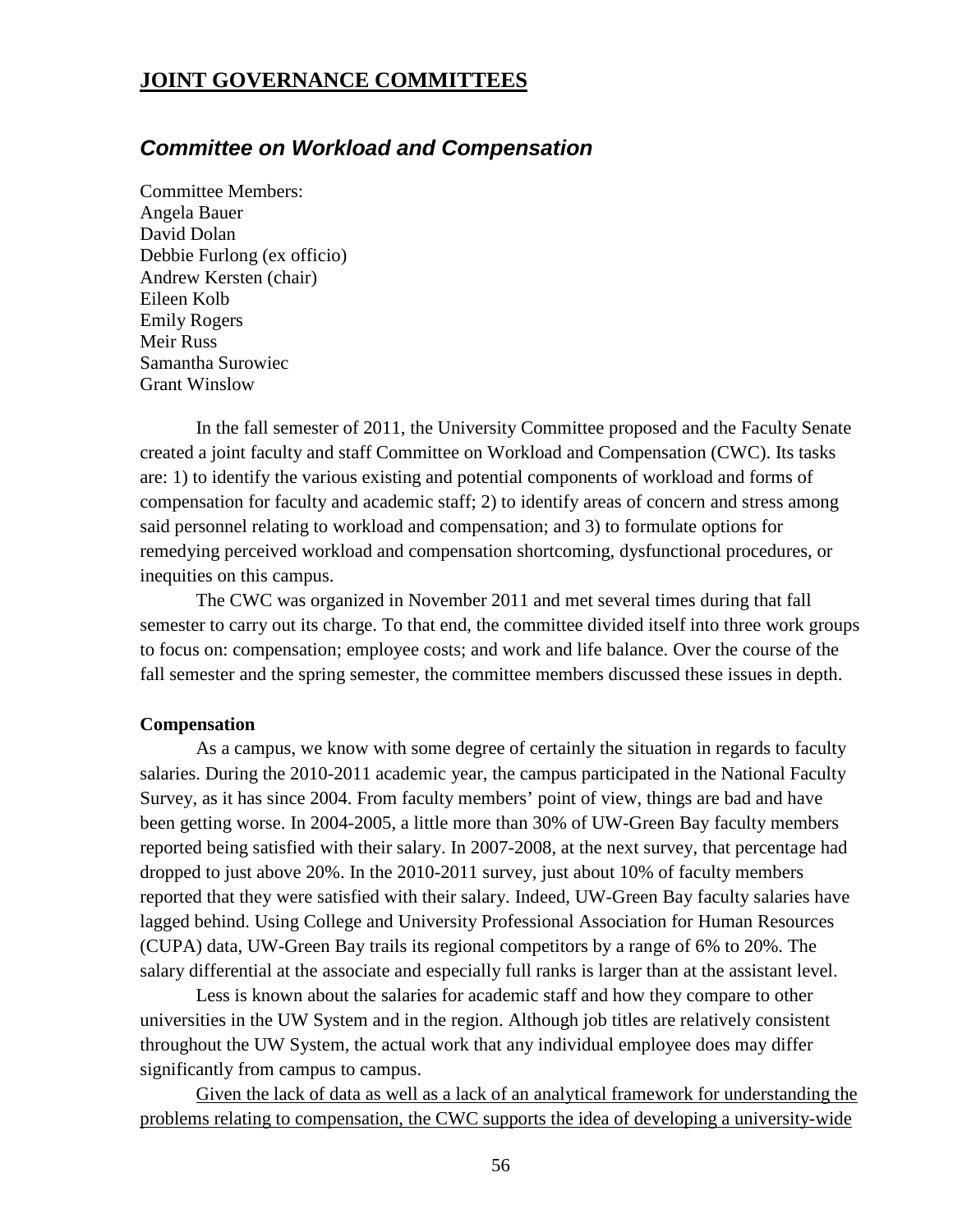consensus about what comparison groups and processes UW-Green Bay should utilize to benchmark salaries, to develop a protocol for regularly analyzing differences between actual and benchmarked salaries, and to establish a consensus around approaches for addressing those gaps.

That said, we do know some things about academic staff relative to faculty. In the 2011 Campus Climate Survey, 59% academic staff members reported they disagreed or strongly disagreed with the statement that "I feel that my compensation is equitable to my peers with similar level of experience." Sixty-one percent of faculty members disagreed or strongly disagreed with that statement.

#### **Employee Costs**

The CWC sub-committee on employee costs looked at the array of expenses incurred by employees by virtue of working at UW-Green Bay. We first looked at the expenses on our pay stub reports. There were a variety of expenses from electing to take the health insurance program to parking fees. These have been increases over the years. Many employees reported using personal income to cover work-related expenses not funded by departments. Faculty members spoke of expenses for day-to-day supplies for their offices and supplies for TAs and Graduate Assistants. Several talked of out of pocket expenses for travel and research to maintain their positions here. Academic Staff spoke of spending their own dollars for professional development and educational expenses grow in their careers. Several employees spoke of needing particular clothing and appliances based on their work-spaces being either to hot or too cold to perform their jobs. Several employees spoke of not just monetary costs to work at UW-Green Bay but emotional costs.

#### **Workload**

The CWC had several discussions about workload, but it did not reach any conclusions. Simply, we currently do not have a model to analyze the situation. Further, there is little data available about the nature of work and the kinds of workloads on this campus. What we do have are several general impressions, some of which are supported by the HERI Survey and various reports and processes such as the Outside Activities Report and teaching overload permission forms. There is a general perception among faculty members and academic staff that workloads have increased over the last several years. Both have the sense that they are working with more students in classes and offices that provide services. Some of this perception of higher workloads relates to budget cuts and a sense that the list of duties on job descriptions has been growing. Likewise, budgetary conditions have compelled some faculty members and academic staff members to seek additional sources of revenue. What exactly is the nature of this additional employment and related income is unknown. Committee members suspected that the workload issue is partly related to compensation and benefits.

#### **Moving Forward**

As a campus, we may want to follow up with the work of the CWC by initiating a comprehensive review of these issues that would provide a baseline for action. It is the recommendation of the CWC that the campus consider hiring an outside consulting firm. This